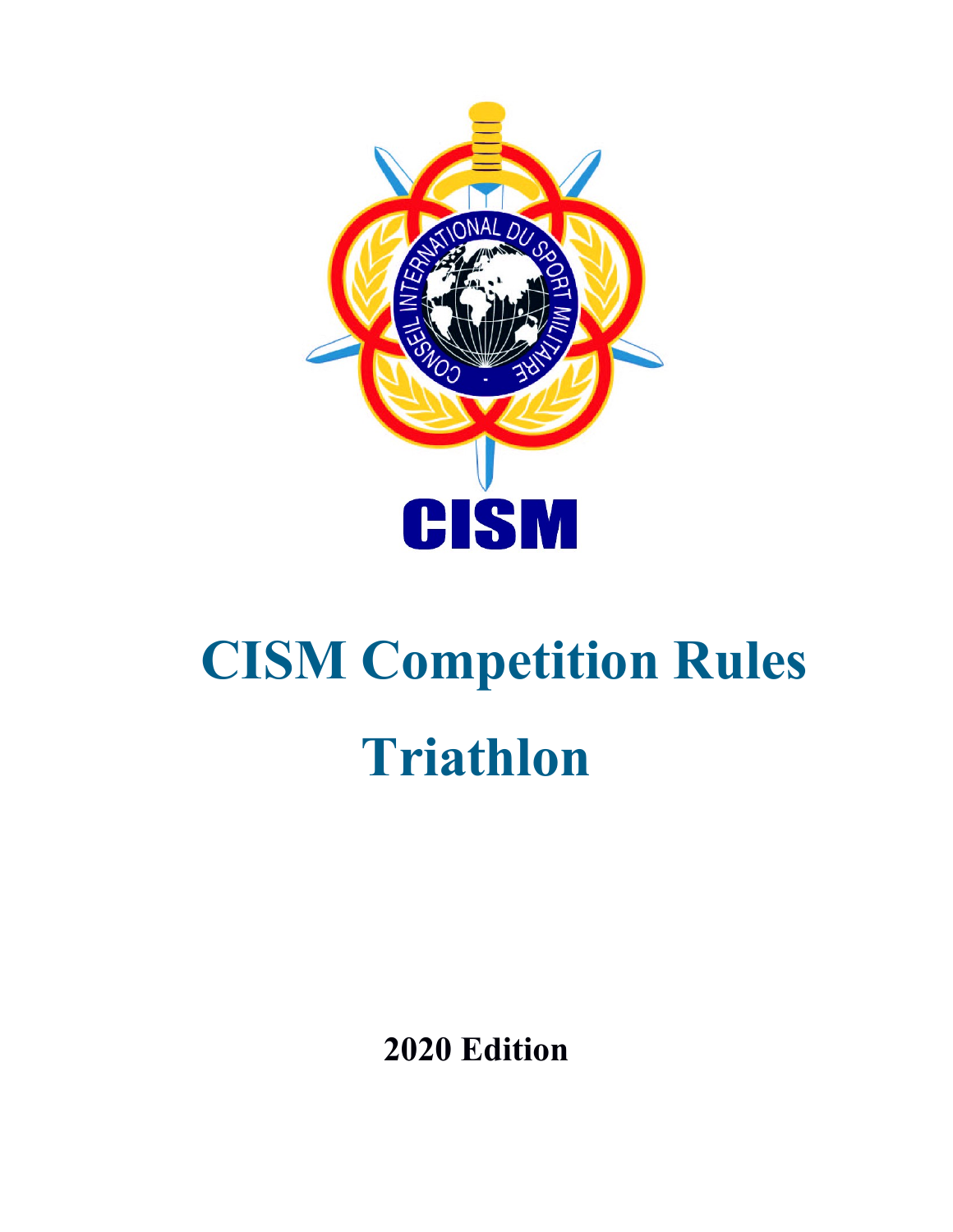These Competition Rules are the master source document, found on CISM's website. The web based document acts as the official (authorized) reference document and is maintained based on authorized amendments in accordance with recommendations by the CISM Sports Commission (CSC) Triathlon, which are accepted by the CISM Executive Board.

## **Contact: CISM Sports Commission**

#### **Chairman:**

**Lieutenant Colonel Olivier PENIN** 17 domaine de Cabri Avenue Paul Roubaud 13100 – LE THOLONET France GSM +33. (0)6.83.01.98.14 [olivierpenin50@gmail.com](mailto:openin@caramail.com)

## **Members:**

**Major Jan-Henrick BÄCK** P.O Box 300 24 SE- 104 25 Stockholm Sweden GSM : [+46703179708](tel://+46703179708) [Jan-henrik.back@mil.se](mailto:Jan-henrik.back@mil.se)

#### **Commander Jason LAWTON**

122 Snowy Owl Dr Bedford Nova Scotia B4A 3L4 Canada Travail [001 902 427 6358](tel:0019024276358) Domicile [001 902 404 2123](tel:0019024042123) [coachjason17@gmail.com](mailto:coachjason17@gmail.com) [Jason.Lawton@forces.gc.ca](mailto:Jason.Lawton@forces.gc.ca)

#### **Lieutenant-Colonel Saleh AL DUWAISAN**

Kuwait Qurtuba, Block 4, House44 GSM +96599838483 duwaisan83@gmail.com

## **Major Austin PRUNEDA**

USA 2 AF/Det 1 JBSA-lACKLAND COMM : 210-671-2884 DSN : 473-2884 austin.pruneda@gmail.com [austin.pruneda@us.af.mil](mailto:austin.pruneda@us.af.mil)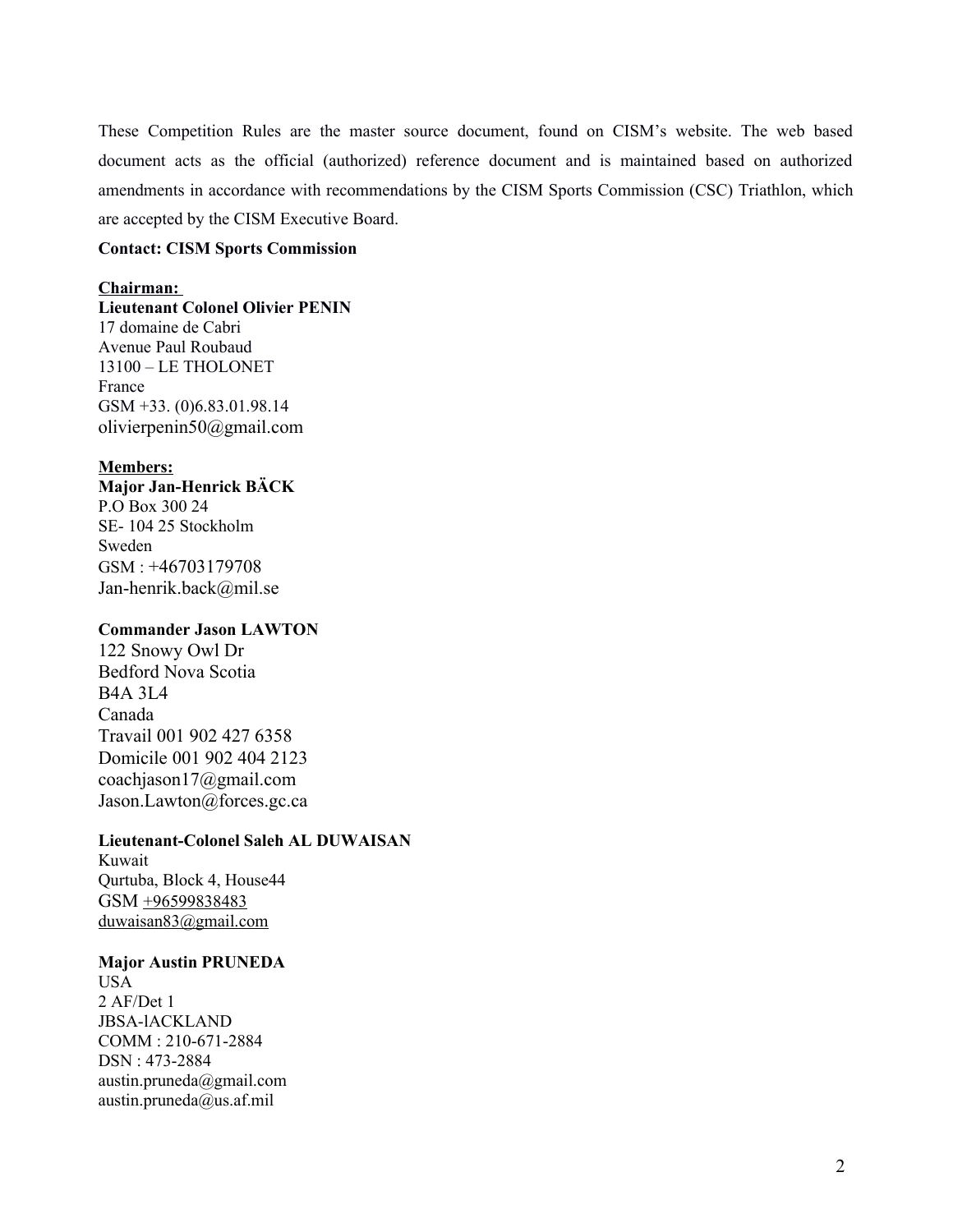## **HYUNGNAM Kim**

Korea KAFAC(Korea Armed Forced Athletic Corps) 745-812 SangMu-ro, Hogye-myon Mungyeong cismkorea@gmail.com

# **International Triathlon Union (ITU)**

Maison du Sport International Avenue de Rhodanie 54 Lausanne CH 1007, Switzerland Tel : +41 21614 60 30 [ituhdq@triathlon.org](mailto:ituhdq@triathlon.org) or for general information about ITU visit [www.triathlon.org](http://www.triathlon.org/)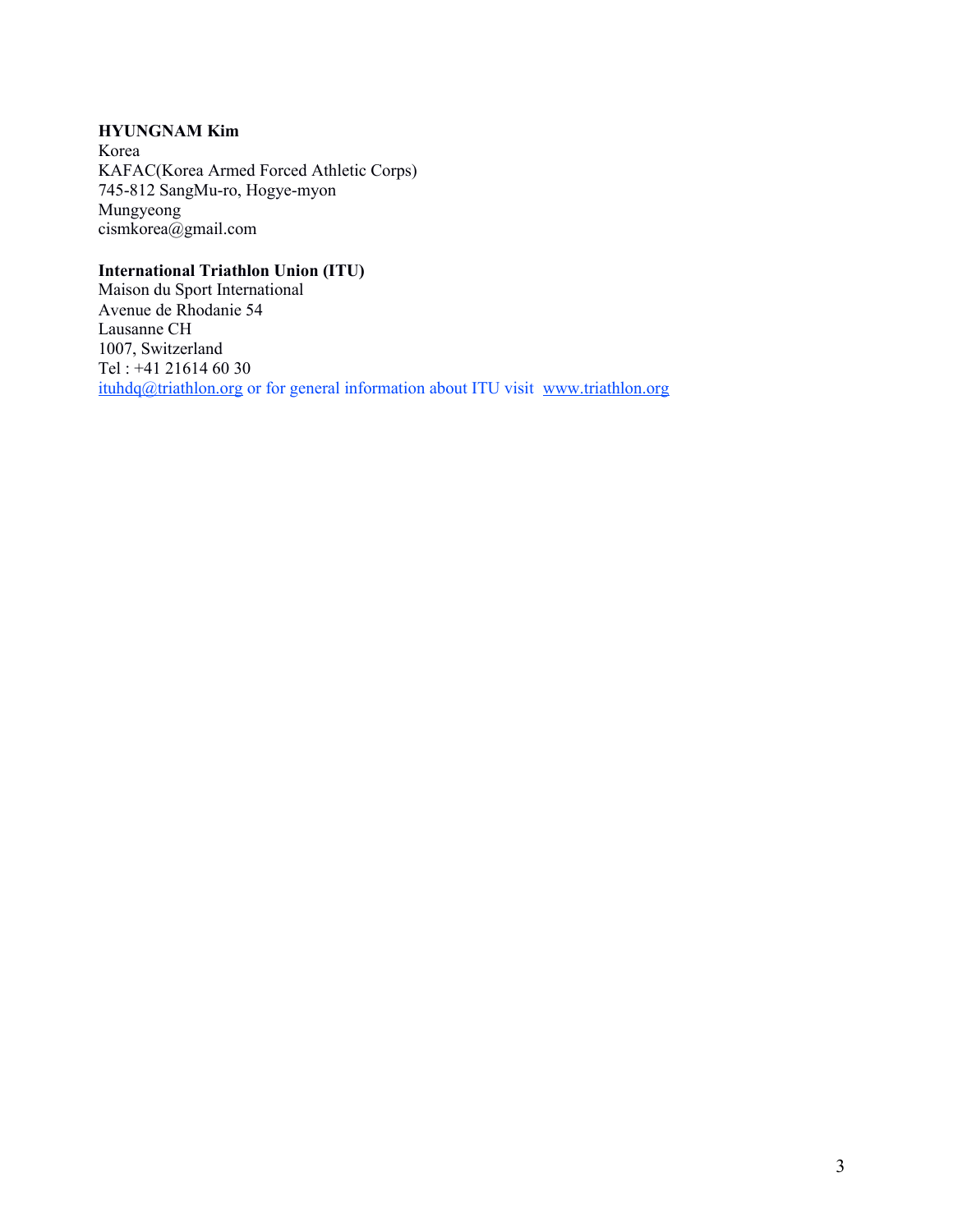## **TABLE OF CONTENTS**

## **1 INTRODUCTION**

- 1.1 Purpose
- 1.2 Intention
- 1.3 Modifications
- 1.4 Exceptions
- 1.5 Special Regulations
- 1.6 Unauthorized Exceptions or Additions
- 1.7 Rule updates

# **2 CONDUCT OF COMPETITORS**

- 2.1 General Conduct
- 2.2 Drug Abuse
- 2.3 Health
- 2.4 Eligibility
- 2.5 Registration
- 2.6 Pre-Race Meetings
- 2.7 Packet Pick-Up
- 2.8 Packet Contents
- 2.9 Race day Check in
- 2.10 Timing and Results

## **3 PENALTIES**

- 31 General Rules
- 32 Warnings
- 3.3 Disqualification
- 3.4Suspension
- 3.5 Expulsion
- 3.6 Right of appeal
- 3.7 Reinstatement

## **4 SWIMMING CONDUCT**

- 4.1 General Rules
- 4.2 Wetsuit Use
- 4.3 Modifications
- 4.4 Starting Position Selection
- 4.5 Start Procedures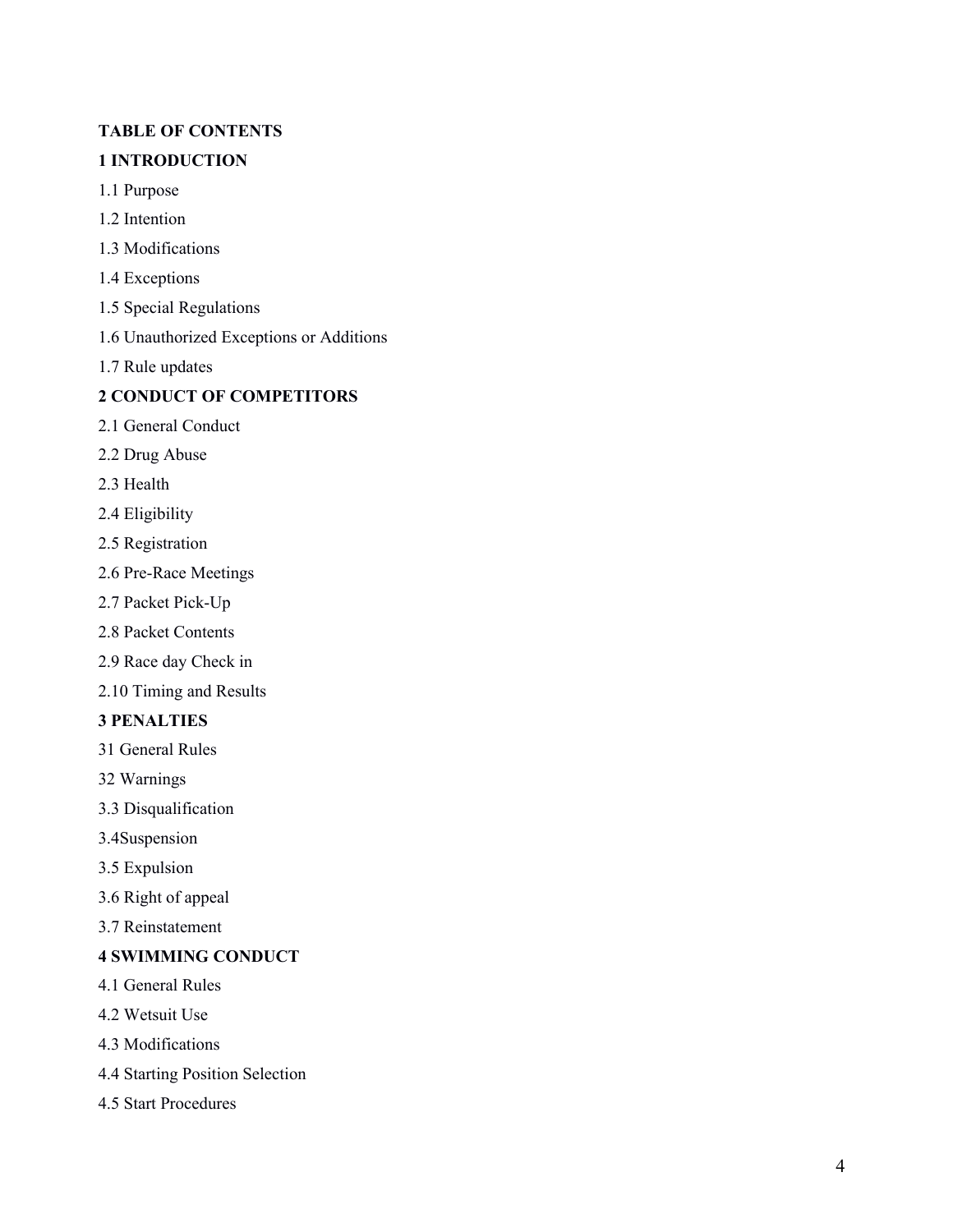## 4.6 Equipment

## **5 CYCLING CONDUCT**

- 5.1 General Rules
- 5.2 Equipment
- 5.3 Bike check
- 5.4 Overlapping
- 5.5 Drafting
- 5.6 Penalties for drafting

## **6 RUNNING CONDUCT**

- 6.1 General Rules
- 6.2 Finish Definition
- 6.3 Safety Guidelines
- 6.4 Illegal Equipment

# **7 TRANSITION AREA CONDUCT**

7.1 General Rules

# **8 COMPETITION CATEGORIES**

- 8.1 Triathlon Military World Championships
- 8.2 Triathlon Continental Championships and Regional CISM events

# **9 PRIZES AND AWARDS**

- 9.1 Medals
- 9.2 Trophies

## **10 TECHNICAL OFFICIALS**

- 10.1 General
- 10.2 Competition Jury
- 10.3 Jury Integrity
- 10.4 Conflict of interest
- 10.5 Technology tools

# **11 PROTESTS**

- 11.1 General
- 11.2 Protest Jurisdiction
- 11.3 Protests Concerning Eligibility
- 11.4 Protests Concerning the Course
- 11.5 Protests During The Race
- 11.6 Protests Concerning Timing and Results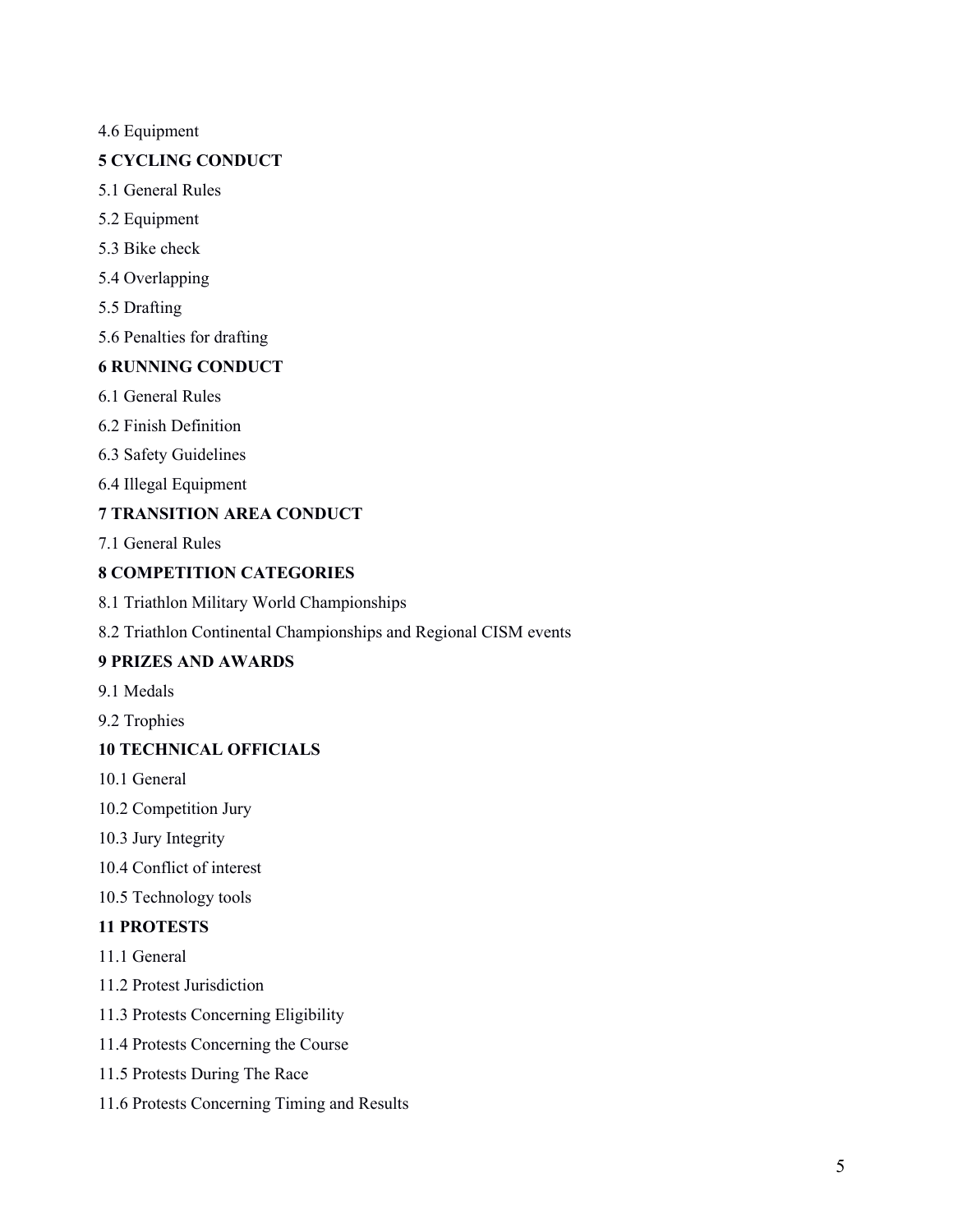- 11.7 Protests Concerning Equipment
- 11.8 Contents of a Protest
- 11.9 Protest Procedure

## **12 APPEALS**

- 12.1 Appeal Jurisdiction
- 12.2 Levels of Appeal
- 12.3 Appeal Contents
- 12.4 Procedure

# **Additional Competition Rules**

# **13 MIXED RELAY TEAM CHAMPIONSHIPS**

- 13.1 General
- 13.2 Mixed Relay competition details
- 13.3 Team Make Up

# **Appendices**

- A Definitions
- B Uniform Guidelines
- C Penalties and violations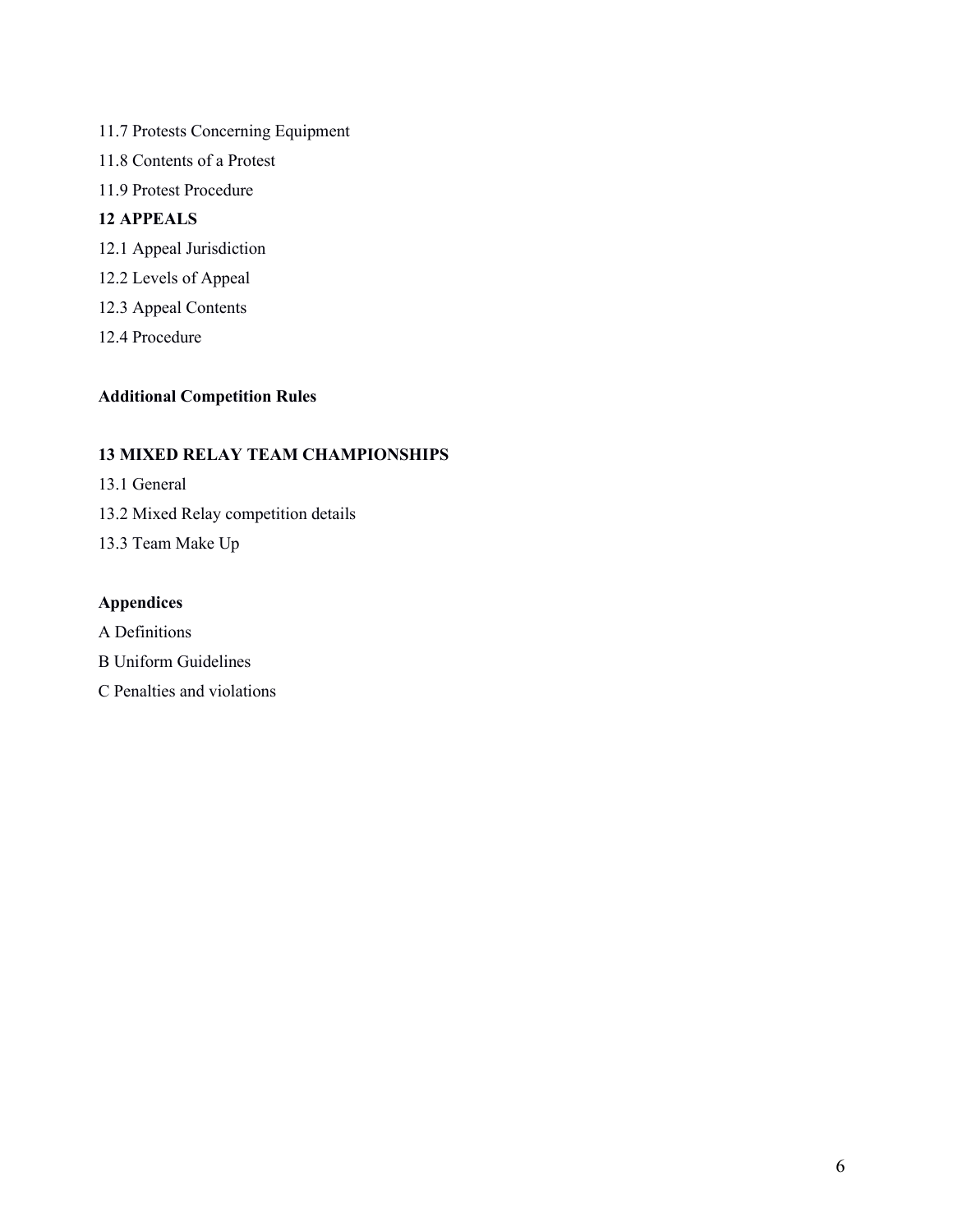#### **1. INTRODUCTION**

#### **1.1. Purpose**

- a.) The CISM Competition Rules are a blueprint of the International Triathlon Union Competition Rules;
- b.) The CISM Competition Rules specify the conduct and behaviour of competitors during CISM competitions. Where the CISM Competition Rules do not specify, the ITU Competition Rules will apply. Where the Competition Rules of the ITU do not specify, the rules of FINA, UCI, FIS and IAAF will apply in their specific segment;
- c.) The CISM Event Manual sets safety and logistical standards for Host Nation (HN) and to the Local Organizing Committee (LOC);
- d.) The CSC Triathlon certifies CISM Technical Officials;
- e.) Authority to sanction and enforce Competition Rules at CISM events is retained exclusively by CISM. The event must be planned and structured to be safe and fair.

## **1.2. Intention**

- a.) The CISM Competition Rules are intended to:
	- (i) Create an atmosphere of sportsmanship, equality, and fair play;
	- (ii) Provide safety and protection;
	- (iii)Emphasize ingenuity and skill without unduly limiting the competitor's freedom of action;
	- (iv) Penalize competitors who gain an unfair advantage;
	- (v) Endorse the principle that Triathlon is an individual sports and encourage individual performance and initiative.
- b.) Definitions of all terms used in these Competition Rules are provided at Appendix D. Any difficulty in the interpretation or application of these Rules should be referred to the CSC without delay.

#### **1.3. Modifications**

- a.) The competitor must not be permitted an advantage not intended by a rule. To implement this, many of the rules are in general terms. This eliminates a multiplicity of rules and provides officials with authority to adapt the rules to fit conditions. Officials base their judgment on whether an advantage, not intended by the rules, has been gained;
- b.) CISM Competition Rules will be applicable to all CISM competitions.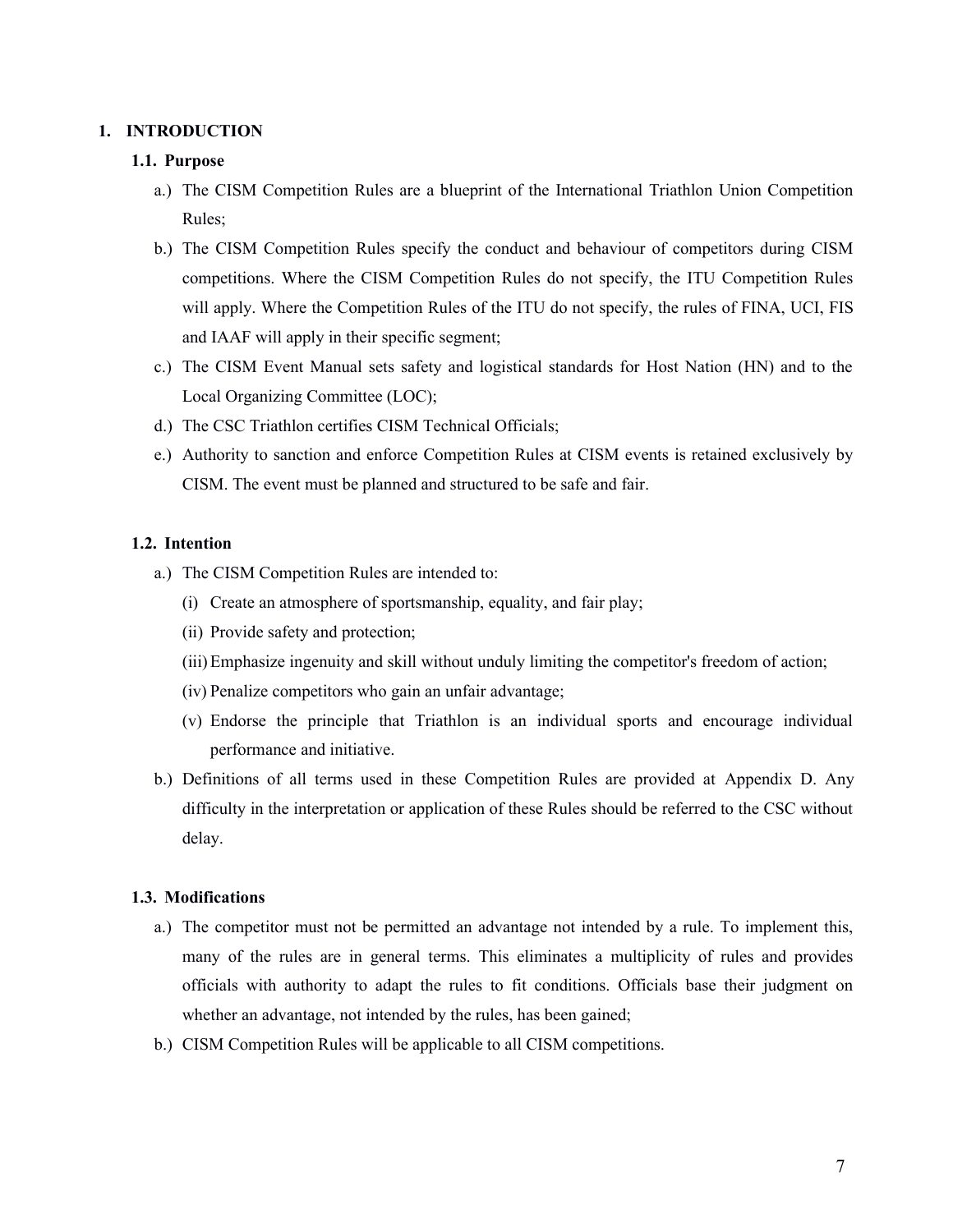#### **1.4. Exceptions**

a.) These CISM Competition Rules will be applicable to all CISM events and are to be implemented by its appointed Technical Delegate as appropriate. Where the CISM Competition Rules conflict with the laws of the jurisdiction in which the event is to be held, those laws will override the CISM Competition Rules to the extent of the inconsistency, and athletes must be notified of the implications of these laws as early as possible and not later than prior to the start of the event. Exceptions for special circumstances in a particular event may only be gained from CISM with prior approval. A request for an exception to these Rules must be made in writing to the CSC through the Nation to whom the application has been submitted or is being submitted.

#### **1.5. Specific Regulations**

- a.) The CSC Triathlon may approve the addition of special rules for a particular race, provided that:
	- (i) Each additional special rule does not conflict with another CISM Competition Rule;
	- (ii) Each additional special rule is made available in written form and is announced to the participants before the event;
	- (iii)Each additional special rule and the reasons for its inclusion are advised to the CSC before the day on which the event is to be conducted. The CSC may invalidate the incorporation of an additional special rule only on the authority of the CISM Executive Board.

#### **1.6. Unauthorized Exceptions or Additions**

a.) The unauthorized exception to or addition of a Competition Rule will prevent an event from being sanctioned and will invalidate a sanction, which has already been granted to an event. This could result in legal complications, particularly in the case of accidents during the event and in subsequent requests for approval from national and/or municipal authorities to use roads and waterways. Insurance authorities have also warned that claims made under such circumstances may be considered invalid.

#### **1.7. Rule Updates**

a.) These Competition Rules may be changed from time to time by the CSC in its absolute discretion, under the direction of the CISM. Any such rule change(s) shall be advised in writing to the affiliated Nations at least 14 days before it is to take effect. Updated CISM Competition Rules will be posted on the CISM website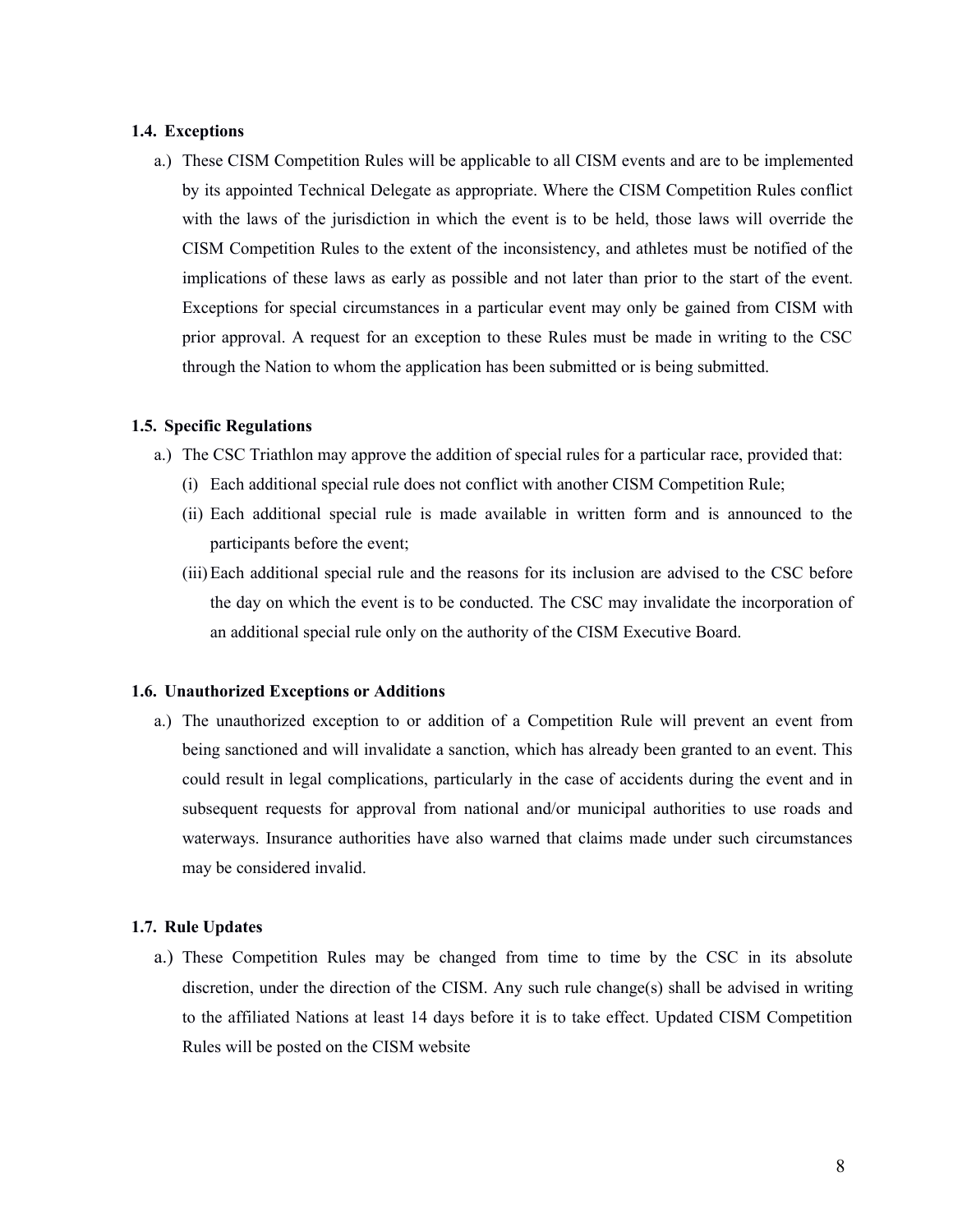## **2. CONDUCT OF ATHLETES**

## **2.1. General Conduct:**

- a.) Triathlon and ITU's other related multisports involve many athletes. Race tactics are part of the interaction between athletes.
- b.) Athletes will:
	- (i) Practice good sportsmanship at all times;
	- (ii) Be responsible for their own safety and the safety of others;
	- (iii) Know, understand and follow the CISM Competition Rules, available from their NFs and on the CISM website.
	- (iv) Obey traffic regulations and instructions from race officials;
	- (v) Treat other athletes, officials, volunteers, and spectators with respect and courtesy;
	- (vi) Avoid the use of abusive language;
	- (vii) Inform a Technical Official after withdrawing from the race.

#### **2.2. Drug Abuse:**

- a.) Athletes will follow the CISM Anti-Doping Rules;
- b.) All athletes are responsible for familiarising themselves with the CISM Anti-Doping Rules including medical control tests, testing obligations and procedures, penalties and appeal processes, and forbidden substances;
- c.) CISM has implemented the CISM Anti-Doping Rules and abides by rules set by the World Anti-Doping Agency (WADA) Code.

#### **2.3. Health:**

- a.) Triathlons and ITU's other related multisports are strenuous. To be able to compete, athletes should be in excellent physical condition. Their health and welfare is of paramount importance. By starting in a race, the athletes declare they are in good health and are in appropriate physical condition to complete the race;
- b.) Time limits for the swim leg, bike leg and overall finish time will be established for each competition by the CSC. These limits must be published in the pre-event registration material.
- c.) CISM encourages athletes to perform periodic health evaluation (PHE)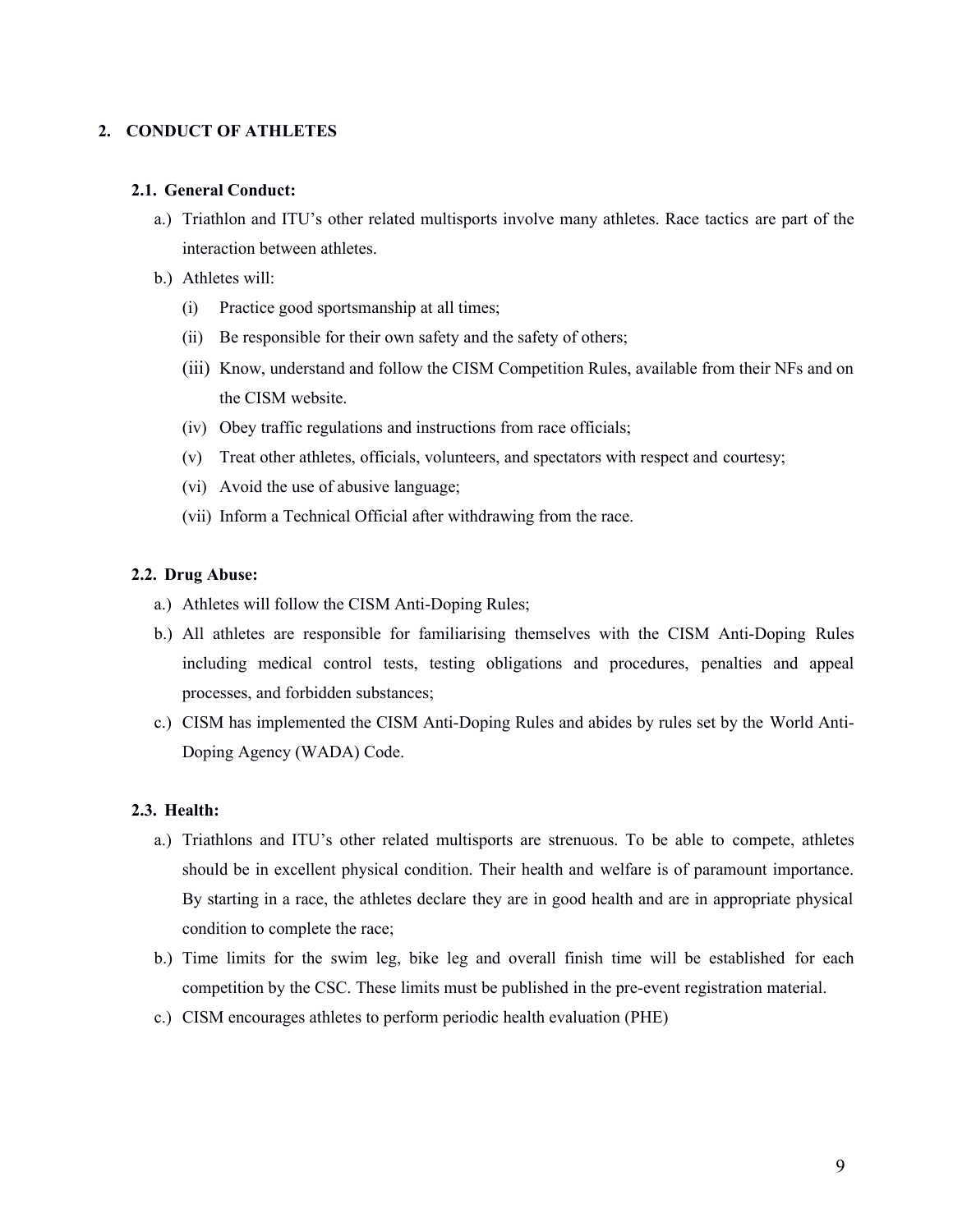## **2.4. Eligibility:**

## **a.) Elite Triathlon Military World Championships**

(i) A nation may name a maximum of six (6) men and six (6) women to their National Elite Team.

## **b.) Senior Triathlon Military World Championship**

- (i) A nation may name a maximum of three (3) men and two (2) women to their National Seniors Team;
- (ii) Age Requirement:
	- (a) Men: 40 years or more on 31 December in the year of the competition;
	- (b) Women: 35 years or more on 31 December in the year of the competition.

## **2.5. Registration**

## **a.) Language and Communication**

- (i) The official language is English;
- (ii) Translators will be provided by Nations.

## **b.) Team Uniforms**

- (i) For CISM Championships, each athlete must wear the official team uniform of the country he/she represents. Failure to do so will result in their inability to participate or disqualification;
- (ii) All National Team Uniforms must conform with the CISM Uniform Guidelines (Ann F);

## **2.6. Pre-Race Meeting (Athletes meeting)**

- a.) A compulsory meeting of athletes will be held before all CISM competitions and will be conducted by the PCSC, the Competition Manager and the Race Referee,
- b.) All athletes must be in attendance,
- c.) Each athlete must bring his ID and sign the participants list,
- d.) Absent athletes can participate only by authorisation of the OCR on advice by the CSC,
- e.) Names of relay team members must be submitted by the team captain.

## **2.7. Packet Pick-Up**

- a.) At Military World Championships, elite and senior athletes will pick up their race packet at Registration and the Race Briefing; and
- b.) Relay team members must pick up their team race packet at registration.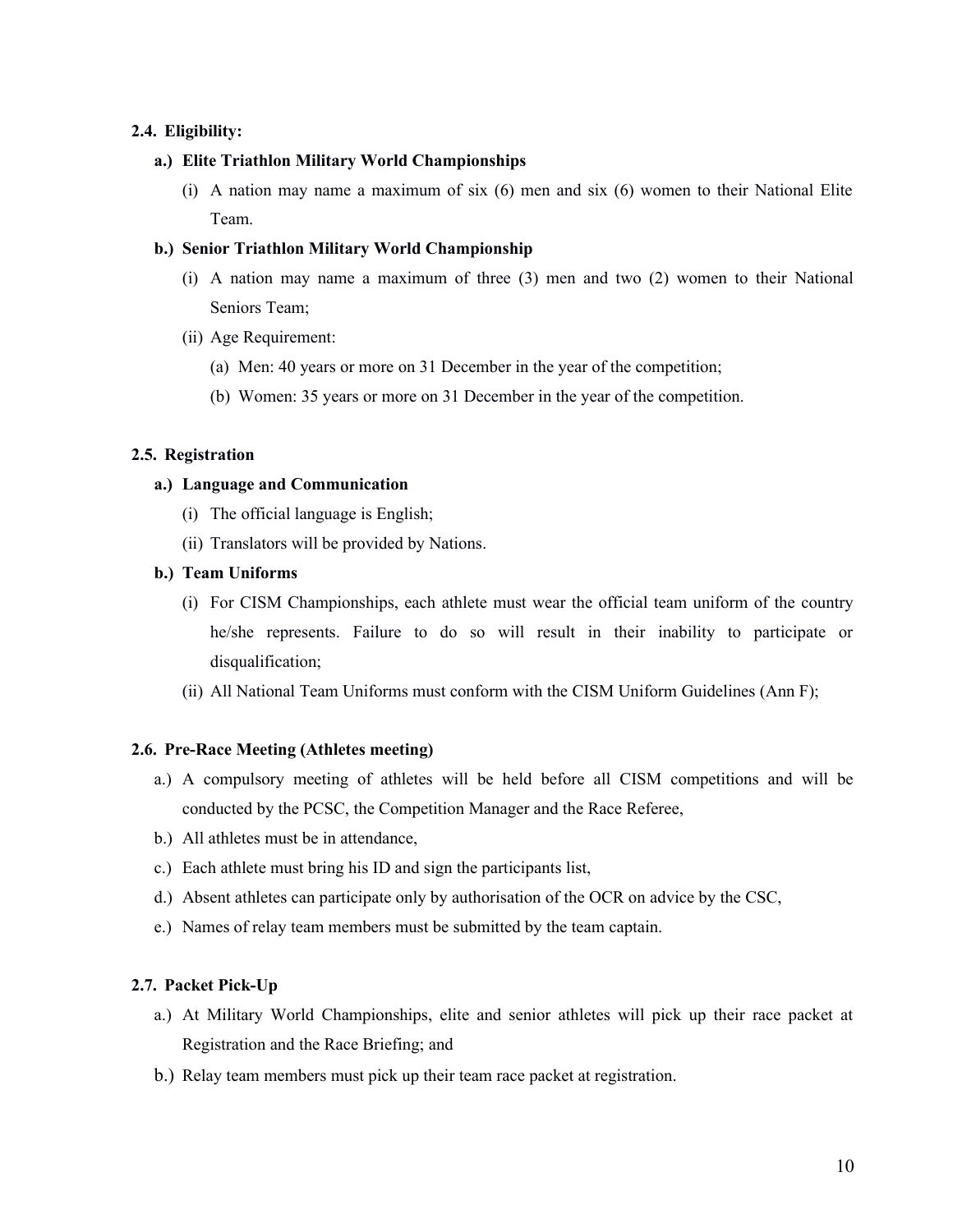## 2.8. **Packet Contents**

- a.) Individual Race packets will contain a minimum of :
	- (i) Five (5) official race numbers (one for body, one for bike and three for helmet) and four safety pins;
	- (ii) Security/Credentials Pass;
	- (iii) Schedule of Events;
	- (iv) Start List;
	- (v) Course maps;
	- (vi) Competition Rules specific to the competition. (It is the athlete's responsibility to know the CISM Competition Rules. It is the Nations responsibility to ensure that athletes have a copy of the CISM Competition Rules).
- b.) Relay team race packets will contain a minimum of:
	- (i) Four (4) sets of Five (5) official race numbers (one for body, one for bike and three for helmet) and four sets of four safety pins. The teams numbers are to be sequential (eg. 11, 12, 13, 14);
	- (ii) Security/Credentials Pass;
	- (iii) Schedule of Events;
	- (iv) Start List;
	- (v) Course maps; and
	- (vi) Competition Rules specific to the competition. (It is the athlete's responsibility to know the CISM Competition Rules. It is the Nations responsibility to ensure that athletes have a copy of the CISM Competition Rules).

#### **2.9. Race Day Check-in:**

a.) Technical Officials will conduct the race day check-in at the Athletes' Lounge.

## **2.10. Timing and Results:**

- a.) The official results shall be in accordance with the ORIS standards. Time splits to be included are:
	- (i) Swim or first segment;
	- (ii) Transition 1;
	- (iii)Bike;
	- (iv) Transition 2;
	- (v) Run;
	- (vi) Overall finish time.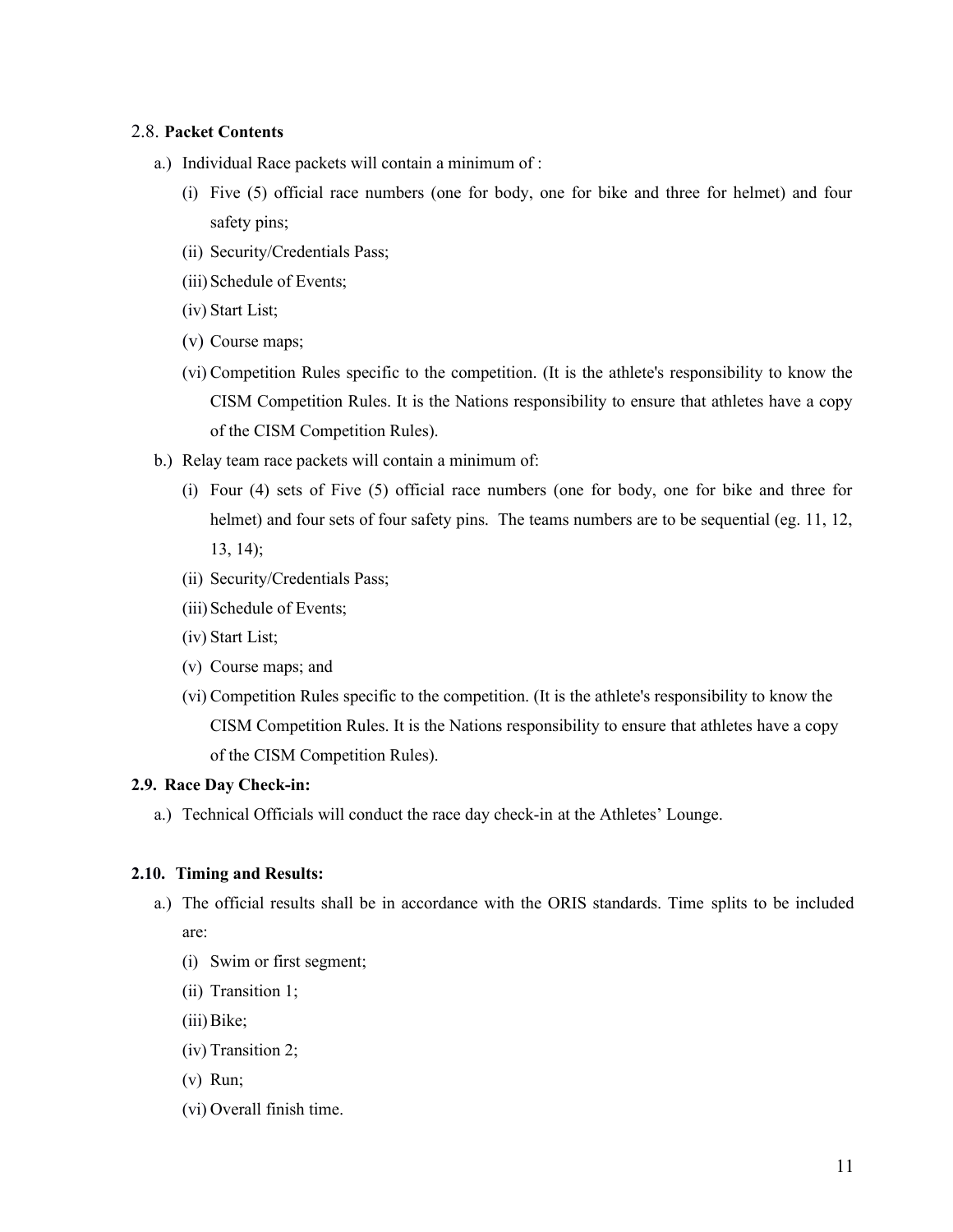- b.) Mixed relay team results shall be in accordance with the ORIS standards. In addition to the overall team finish time, the time splits to be included for each member of the team are:
	- (i) Swim or first segment;
	- (ii) Transition 1;
	- (iii)Bike;
	- (iv) Transition 2; and
	- (v) Run.
- c.) Results will include athletes who do not finish (DNF) and those athletes who were entered but did not start (DNS).
- d.) Results will include disqualifications (DSQ) and reasons;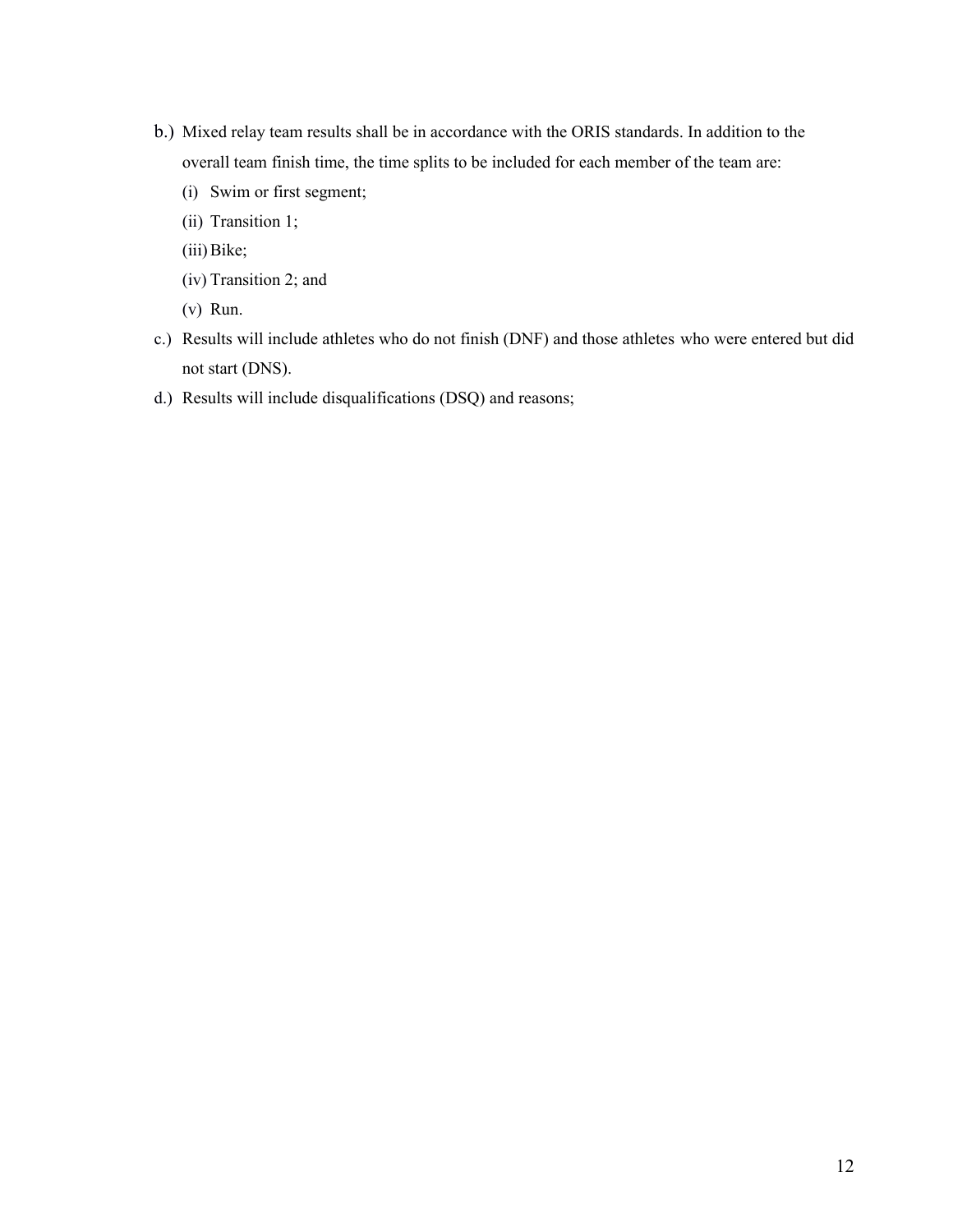#### **3. PENALTIES:**

#### **3.1. General Rules:**

- a.) Failure to comply with the CISM Competition Rules may result in an athlete being warned (verbally or given a "stop and go" time penalty), disqualified, suspended, or expelled;
- b.) The nature of the rule violation will determine the resulting penalty.
- c.) A suspension or an expulsion should be very rare, but will occur with very serious violations of either the CISM Competition Rules or the CISM Anti-Doping Rules.
- d.) Reasons for Penalty: An athlete may be issued a warning (verbal or a "stop and go" time penalty) or disqualified for failing to abide by the CISM Competition Rules. All the infringements and penalties are listed in Appendix F.
- e.) The Technical Officials are allowed to assess penalties, even if the infringement is not listed, if the Technical Official deems an unfair advantage has been gained, or if a dangerous situation has been created intentionally.

#### **3.2. Warnings:**

- a.) May be with or without time penalty (see Appendix F for the list of infringements and penalties)
- b.) It is not necessary for a Technical Official to give a warning prior to issuing a more serious penalty;
- c.) The purpose of a warning is to alert an athlete about a possible rule violation and to promote a "proactive" attitude on the part of officials. A time penalty is appropriate for minor infringements;
- d.) Time penalties will be served in a designated Penalty Box or in the Transition Area.
- e.) Giving a Warning:
	- (i) A warning will be given at the discretion of the Technical Official. If time and conditions permit, a Technical Official will assess a warning by:
		- (a) Sounding a whistle or horn; showing a yellow card;
		- (b) Calling (in English) the athlete's number and saying "Time Penalty"(if appropriate).
		- (c) For safety reasons, a Technical Official may have to delay issuing a warning.
	- (ii) Alternatively the athletes may be informed about the penalties by displaying the athlete's number on a panel posted at the entrance of the penalty box. It is the athlete's responsibility to check this board.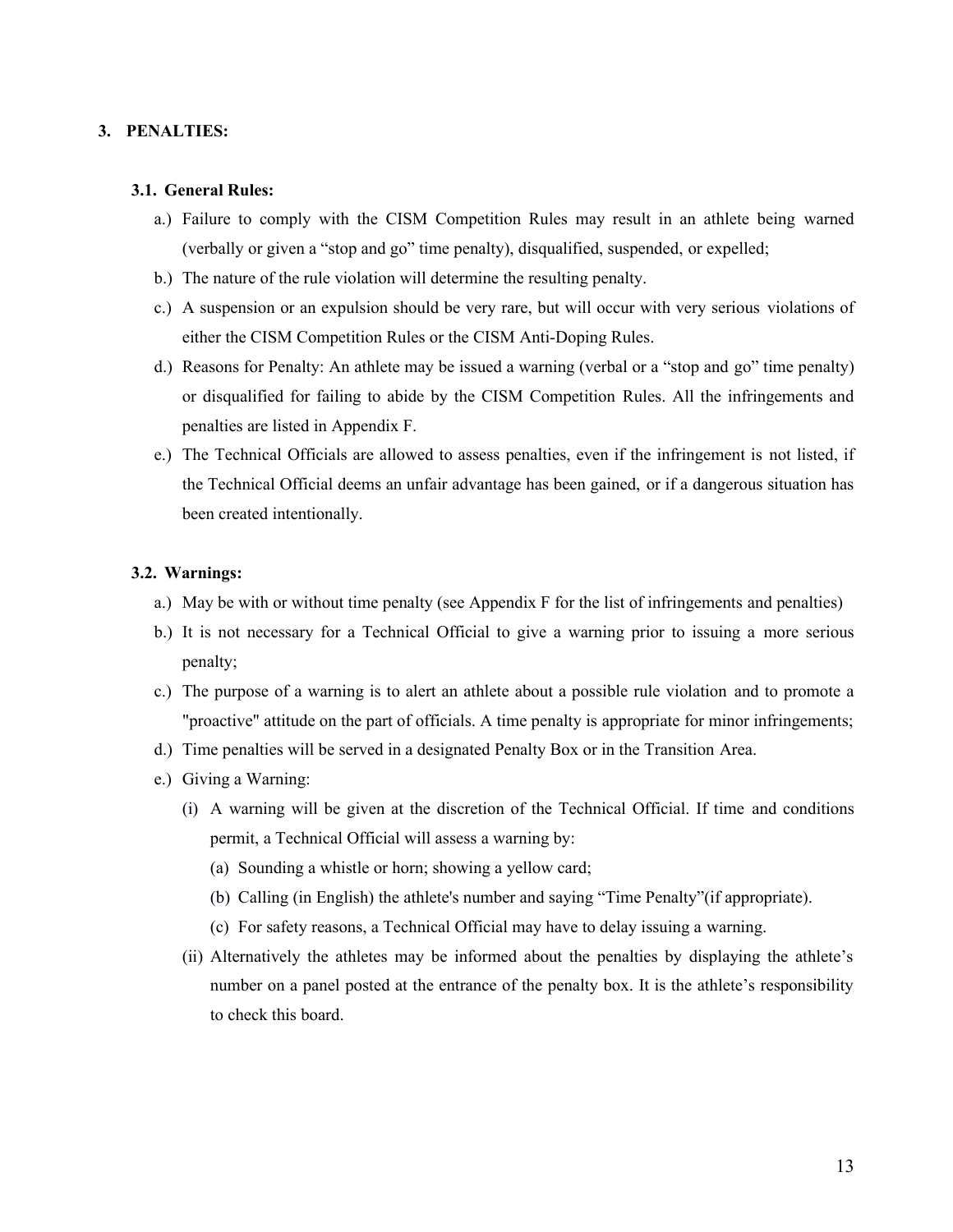- f.) A warning may be given when:
	- (i) An athlete violates a rule unintentionally;
	- (ii) A Technical Official believes a violation is about to occur;
	- (iii)No advantage has been gained.
- g.) Procedure during serving a time penalty;
	- (i) When given a yellow card, the athlete will follow the instructions of the Technical Official.
- h.) Time Penalty in Transition
	- (i) The Technical Official will hold a yellow card as the penalized athlete arrives at his/her position. The athlete will be ordered to stop in his/her transition space without touching any equipment.
	- (ii) Once the athlete stops, the Technical Official starts to time the penalty.
	- (iii)When the penalty time is completed, the Technical Official will say "Go" and the athlete can continue with the race.
- i.) Time Penalty at the Bike Penalty Box:
	- (i) The athlete will be told by the Technical Official to enter the next Penalty Box and follow the instructions of the Technical Official there. It is the athlete's responsibility to report.
	- (ii) The penalised athletes will proceed into the Penalty Box and inform the Technical Official of their identity. The time penalty starts when the athlete enters the Penalty Box. At the end of the penalty time, the Technical Official will say "Go" and the athlete can continue with the race.
- j.) Time Penalty at the Run Penalty Box:
	- (i) The penalised athletes' numbers will be clearly displayed on a board before the Penalty Box;
	- (ii) The penalised athletes will proceed into the Penalty Box and will inform the Technical Official of their identity. The penalty time starts when the athlete enters the Penalty Box. At the end of the penalty time, the Technical Official will allow the athlete to exit, and the athlete can continue with the race;
	- (iii)The penalised athlete's number will be removed from the white board.
- k.) Time penalties for relay teams on either the bike or the run may be served by any relay team member who has not yet completed their leg of the relay.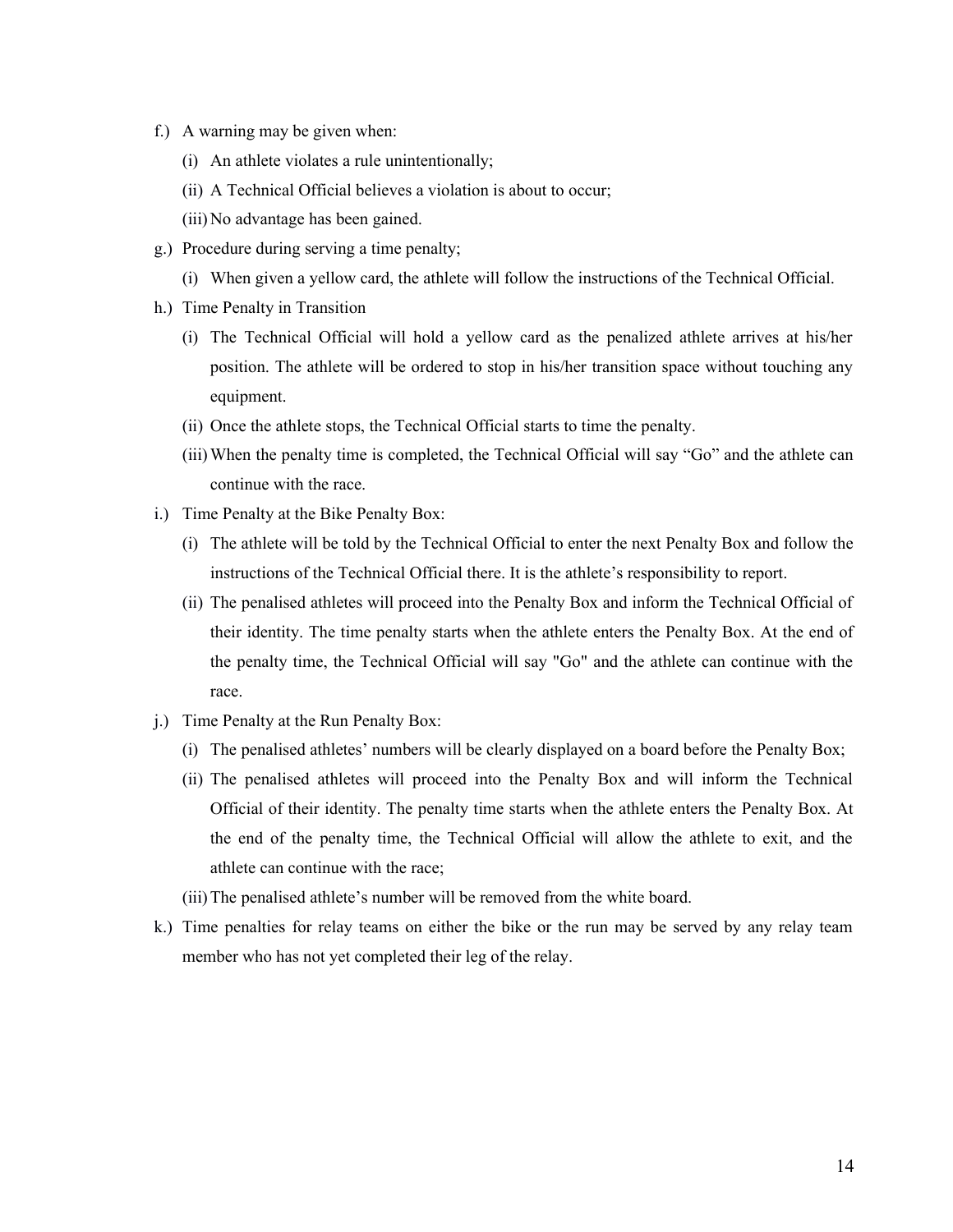## **3.3. Disqualification:**

## **a.) General:**

(i) A disqualification is a penalty appropriate for severe rule violations, or dangerous or unsportsmanlike conduct.

## **b.) Assessment:**

- (i) If time and conditions permit, a Technical Official will assess a disqualification by:
	- (a) Sounding a whistle or horn;
	- (b) Showing a red card;
	- (c) Calling (in English) the athlete's number and saying "Disqualified";
	- (d) For safety reasons, a Technical Official may have to delay issuing a disqualification.
- (ii) Alternatively the athletes may be informed about the penalties by displaying the athlete's number on the white board posted at the post finish area.

## **c.) Procedure after Disqualification:**

(i) An athlete may finish the race if a Technical Official calls a disqualification. A disqualified athlete may appeal the decision in accordance with the provisions of Appeals Procedure of the CISM Competition Rules.

## **3.4. Suspension:**

## **a.) General:**

- (i) Suspension is a penalty appropriate for fraudulent or very severe rule violation, or repeated dangerous or unsportsmanlike conduct;
- (ii) A suspended athlete will not take part in CISM competitions or competitions sanctioned by NFs affiliated with CISM during a suspension period.

#### **b.) Assessment:**

- (i) The procedure is the same as the disqualification procedure. The athlete will be informed at the end of the race and a report will be sent to the CISM Executive Board for possible suspension.
- (ii) Suspensions will be assessed by the CISM Executive Board, for a period of three (3) months to four (4) years, depending on the violation.

## **c.) Reasons for Suspension:**

- (i) A list of infringements, which may result in a suspension, is described in
	- (a) Appendix F;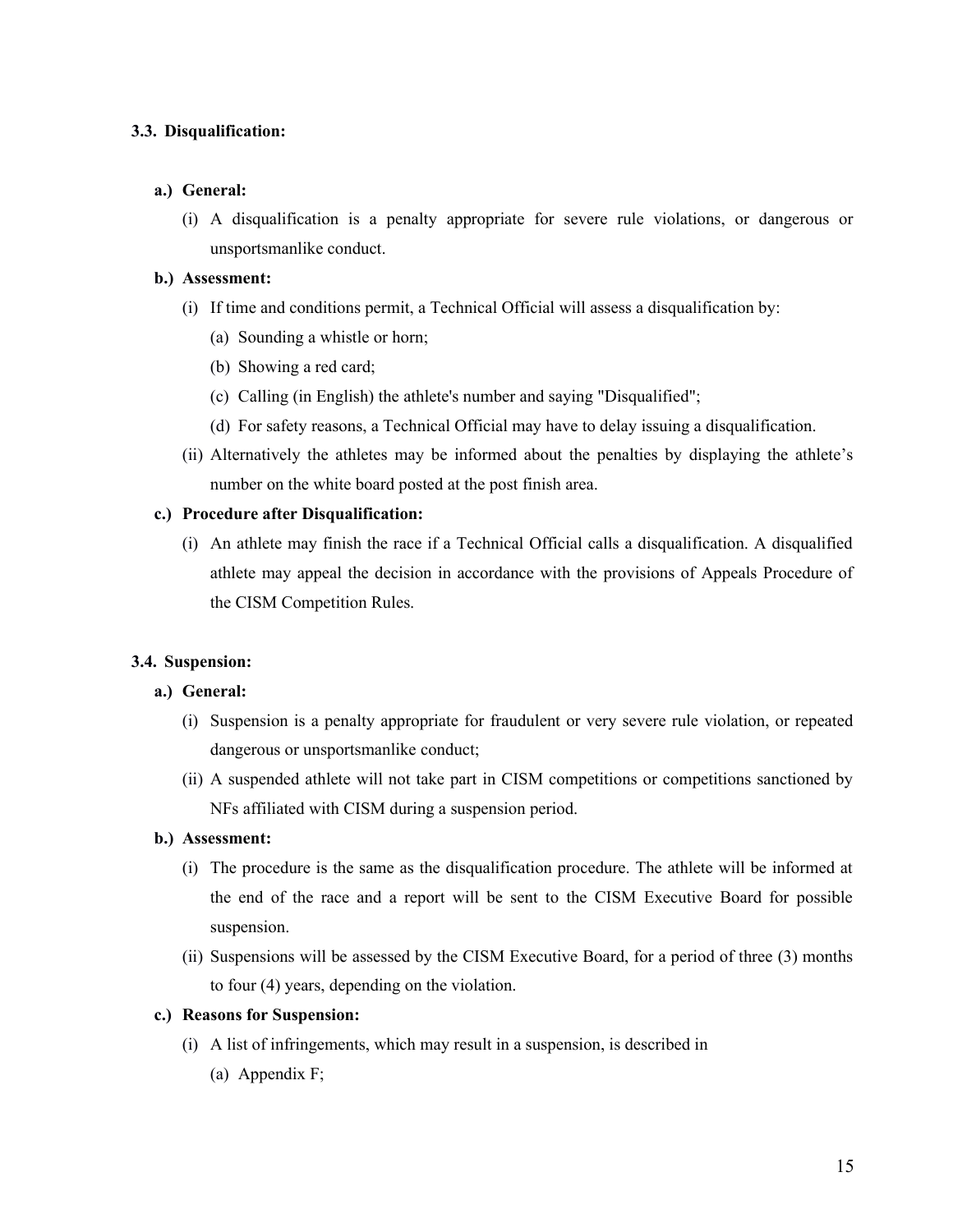## **3.5. Expulsion:**

## **a.) General:**

(i) Athletes who have been expelled will not participate in CISM competitions for life.

## **b.) Reasons for Expulsion:**

- (i) An athlete will be expelled for life for repeated rule violations that incur suspension as the penalty.
- (ii) Expulsion due to Drug Abuse: If the suspension or expulsion is for drug abuse, the athlete will not be able to compete in any other sport whose federation is recognised by CISM, CISM, IOC or GAISF (General Assembly of International Summer Federations) and vice versa.

## **c.) Disciplinary Notice:**

- (i) When an athlete is suspended or expelled, the President of CISM will notify the concerned NF, in writing, within 30 days;
- (ii) All suspensions and expulsions will be communicated to the CISM, IOC and GAISF.

## **3.6. Right of Appeal:**

a.) Athletes charged with a violation have the right to appeal.

## **3.7. Reinstatement:**

a.) After suspension, an athlete must apply to the CISM Executive Board for reinstatement.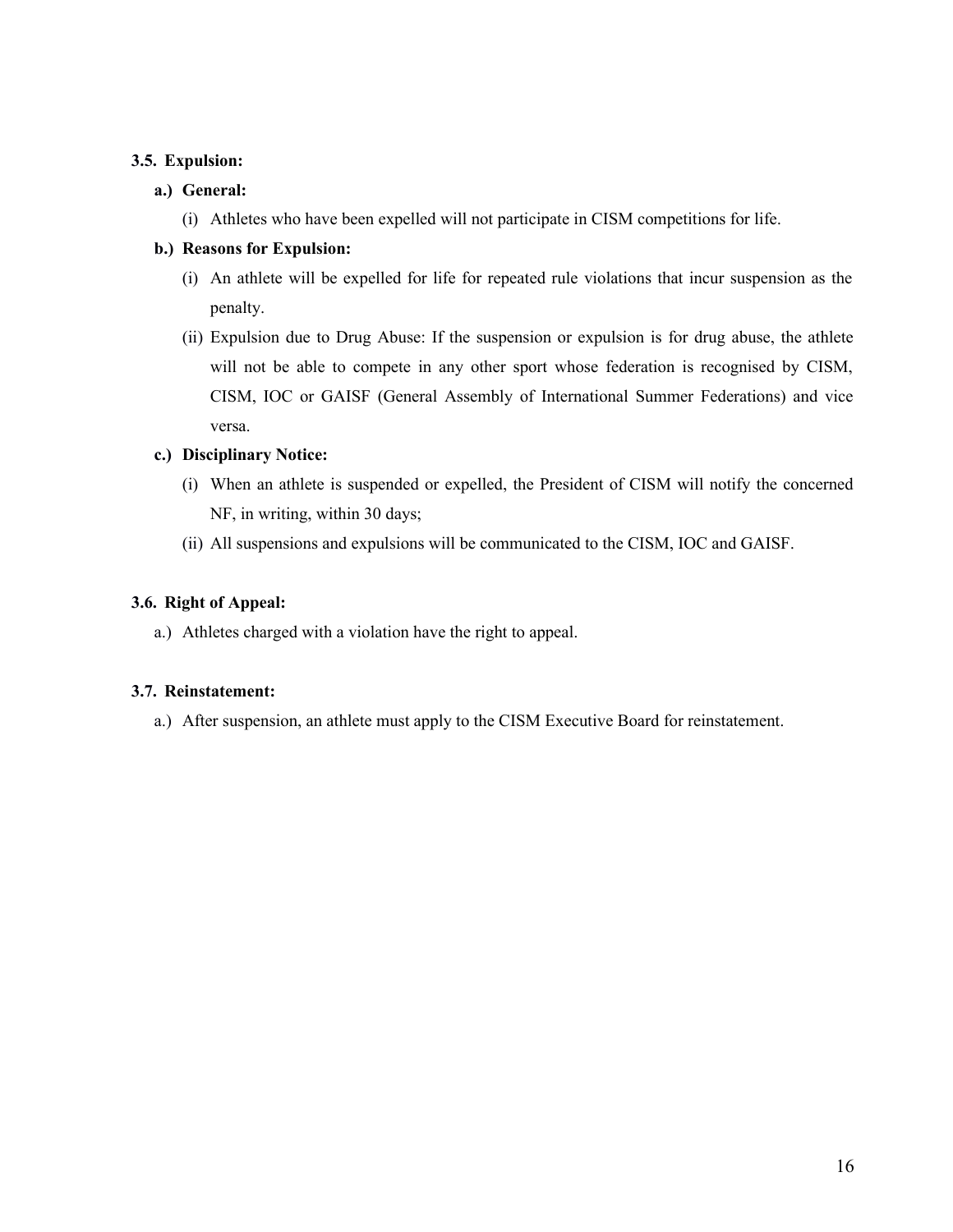## **4. SWIMMING CONDUCT:**

#### **4.1. General Rules:**

- a.) Athletes may use any stroke to propel themselves through the water. They may also tread water or float. Athletes are allowed to push off the ground at the beginning and the end of every swim lap.
- b.) Athletes must follow the prescribed swim course.
- c.) Athletes may stand on the bottom or rest by holding an inanimate object, such as a buoy or stationary boat.
- d.) In an emergency, an athlete should raise an arm overhead and call for assistance. Once official assistance is rendered, the athlete must retire from the competition.

#### **4.2. Wetsuit Use:**

a.) Wetsuit use is governed by the following tables :

#### **Elite, Junior and Youth Athletes**

| <b>Swim Length</b>     | Forbidden              | <b>Mandatory</b><br><b>Below</b> | <b>Maximum</b><br><b>Stay in Water</b> |
|------------------------|------------------------|----------------------------------|----------------------------------------|
| Up to $1500 \text{ m}$ | $20^{\circ}$ and above | 14°                              | $30 \text{ min}$                       |
| 1501 m and longer      | $22^{\circ}$ and above | 16°                              | $1h15$ min                             |

#### **4.3. Modifications**

a.) The swim distance can be shortened or even cancelled according to this table:

| Original | <b>Temperature of water</b> |                  |                   |                       |                  |
|----------|-----------------------------|------------------|-------------------|-----------------------|------------------|
| swim     | Above                       | $31.9 °C -$      | $30.9 °C -$       | $15.9^{\circ}C -$     | <b>Below</b>     |
| distance | $32^{\circ}$ c              | $31.0 \degree$ C | 16.0 $^{\circ}$ C | $15.0$ <sup>o</sup> C | $13.0^{\circ}$ C |
| 750 m    | Cancel                      | $750 \text{ m}$  | 750 m             | 750 m                 | Cancel           |
| 1500 m   | Cancel                      | l 500 m          | 1500 m            | 750 m                 | Cancel           |

Note: The temperatures above are not always the water temperature used in the final decision. If the air temperature is lower than the water temperature, used in the final decision. If the water temperature is lower than 22 ° C and the air temperature is lower than 15 ° C, then adjusted value is to decrease the measured water temperature according to the next chart.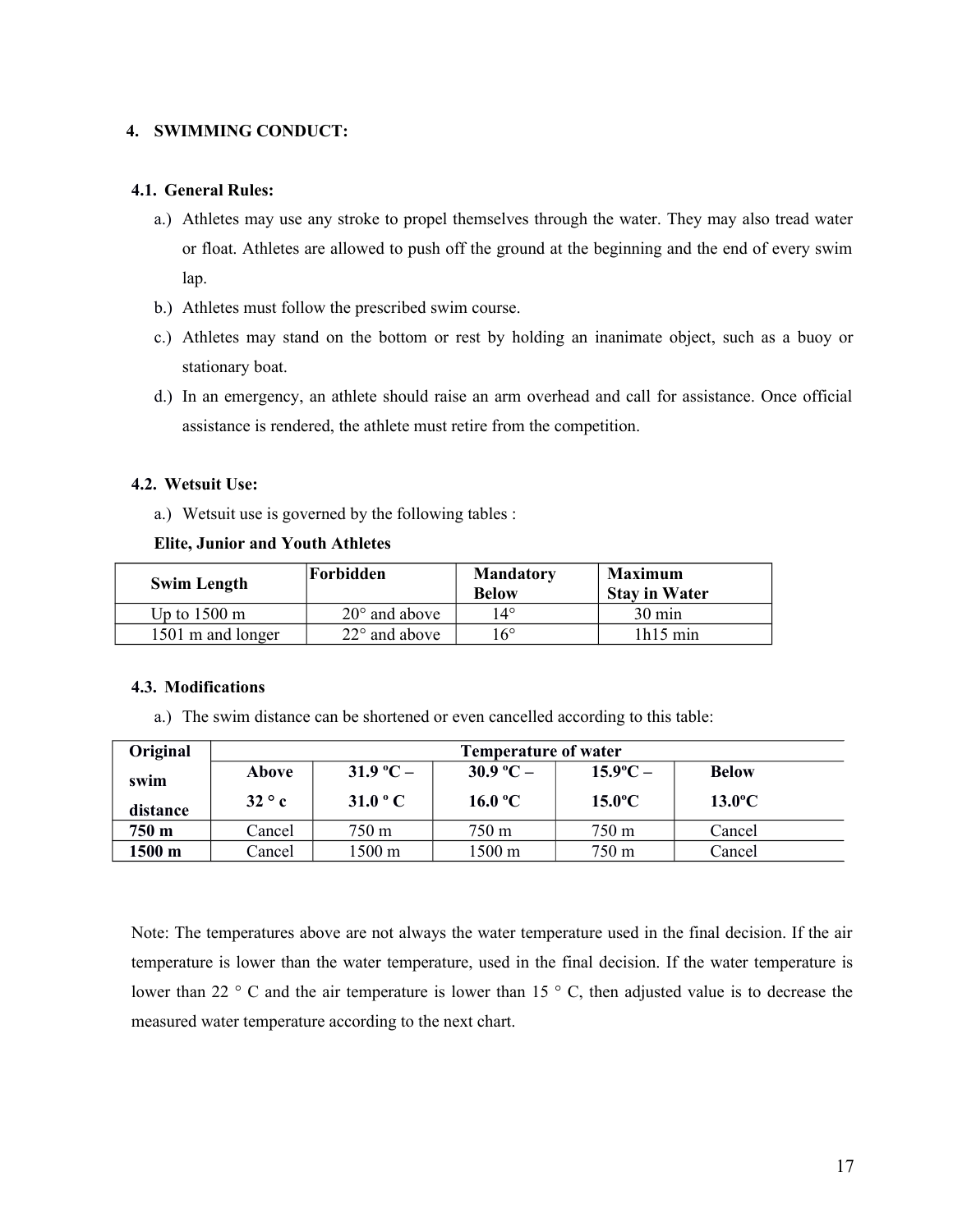|       |                | Air temperature       |                       |                       |                       |                       |                       |                       |
|-------|----------------|-----------------------|-----------------------|-----------------------|-----------------------|-----------------------|-----------------------|-----------------------|
|       |                | $15^{\circ}$ C        | $14^{\circ}$ C        | $13^{\circ}C$         | $12^{\circ}$ C        | $11^{\circ}C$         | $10^{\circ}$ C        | $9^{\circ}C$          |
| Φ     | $22^{\circ}$ C | $21.0^{\circ}$        | $20.5^{\circ}$ C      | $20.0$ °C             | $19.5$ <sup>o</sup> C | $19.0$ <sup>o</sup> C | $18.5$ <sup>o</sup> C | $18.0$ <sup>o</sup> C |
| ಷ     | $21^{\circ}$ C | $20.5$ °C             | $20.0$ <sup>o</sup> C | $19.5^{\circ}$ C      | $19.0$ <sup>o</sup> C | $18.5$ <sup>o</sup> C | $18.0$ <sup>o</sup> C | $17.5$ <sup>o</sup> C |
|       | $20^{\circ}$ C | $17.5$ °C             | $17.0$ <sup>o</sup> C | $16.5$ °C             | $16.0$ <sup>o</sup> C | $15.5^{\circ}$ C      | $15.0$ <sup>o</sup> C | $14.5$ °C             |
| emper | $19^{\circ}C$  | $17.0$ <sup>o</sup> C | $16.5$ <sup>o</sup> C | $16.0$ <sup>o</sup> C | $15.5$ <sup>o</sup> C | $15.0$ <sup>o</sup> C | $14.5^{\circ}$ C      | $14.0$ <sup>o</sup> C |
|       | $18^{\circ}$ C | $16.5$ <sup>o</sup> C | $16.0$ <sup>o</sup> C | $15.5$ <sup>o</sup> C | $15.0$ <sup>o</sup> C | $14.5^{\circ}$ C      | $14^{\circ}$ C        | $13.5^{\circ}$ C      |
| ater  | $17^{\circ}$ C | $16^{\circ}$ C        | $15.5$ <sup>o</sup> C | $15.0$ <sup>o</sup> C | $14.5$ <sup>o</sup> C | $14.0$ <sup>o</sup> C | $13.5^{\circ}$ C      | Cancel                |
|       |                |                       |                       |                       |                       |                       |                       |                       |

- b.) f other weather conditions dictate, i.e., high winds, heavy rain, changing temperature, current, etc. e Technical and Medical Delegates may adapt limits on the swim length or provisions about the wetsuit use. The final decision will be made one hour before the start and will be clearly communicated to the athletes by the Technical Delegate.
- c.) For aquathlon events, if the water temperature is below 22º C the event will be modified to a Swim-Run event.
- d.) Water temperature must be taken one (1) hour prior to the start of the event on race day. It must be taken at the middle of the course and in two other areas on the swim course, at a depth of 60 cm. The lowest measured temperature will be considered as the official water temperature.
- e.) Athletes must wear their CISM approved uniform for non-wetsuit swims. If athletes choose to wear a second suit, it must be worn underneath the official uniform and cannot be removed during the entire competition.

#### **4.4. Starting Position Selection:**

- a.) At the General Assembly the PCSC and the delegate of the HN will conduct the official starting position draw.
- b.) The teams will go directly to the selected box and stay in there until the start.
- c.) Start-line Technical Officials note each athlete's race number.

## 4.5. **Start Procedure:**

- a.) After all athletes are in position (confirmed and noted by the Start-line Technical Officials) "On your marks!" is announced and the athletes step forward to the start-line (without stepping on it).
- b.) Any time after the announcement, the start signal will be given, by blasting a horn and the athletes will move forward towards the first turn buoy (triathlon).
- c.) The following Technical Officials are involved in the start procedure with equipments: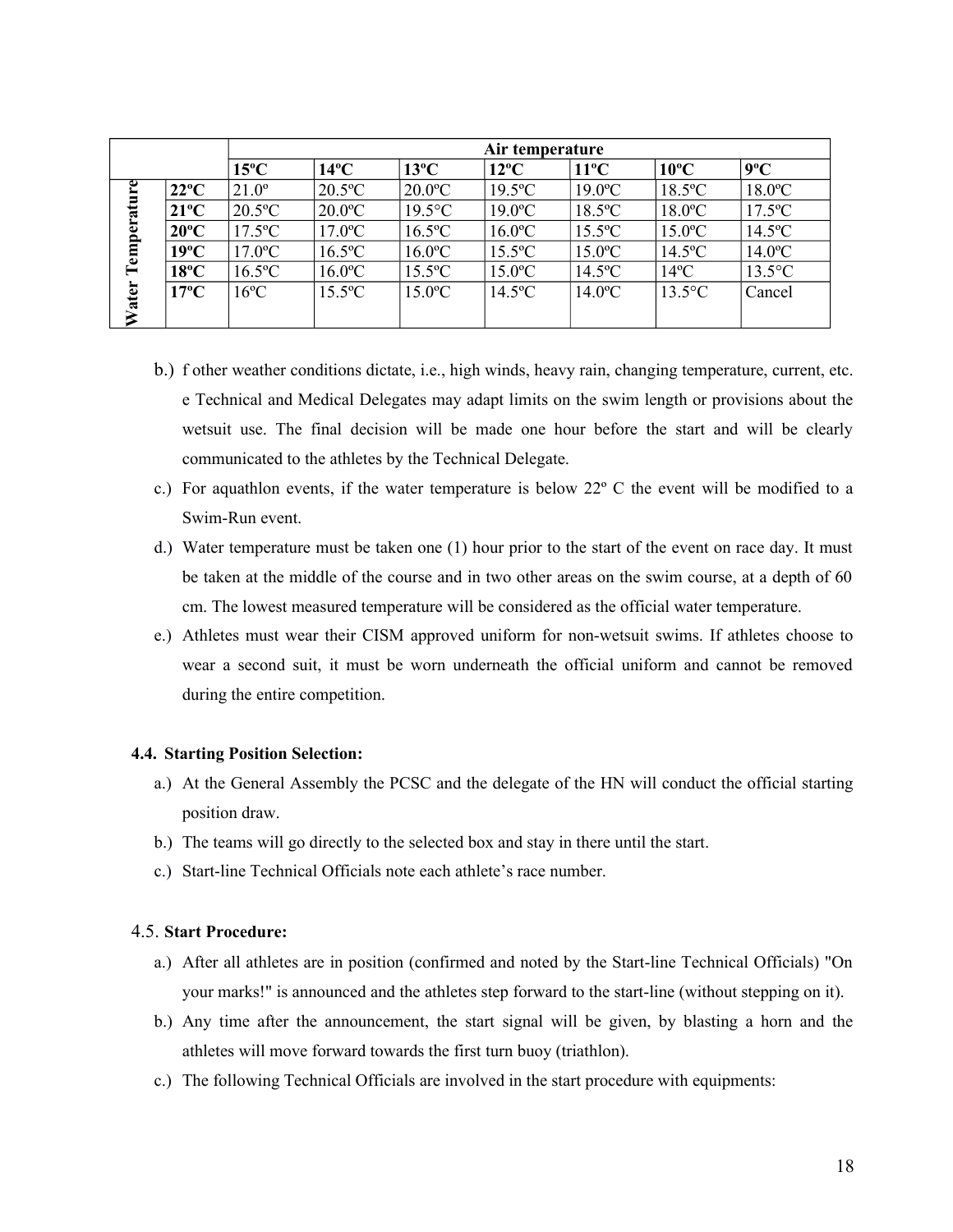- (i) Two Start Technical Officials are standing beside each other in the middle of the start area behind the athletes;
	- (a) The first Start Technical Official is responsible for announcing "On your marks";
	- (b) The second Start Technical Official is responsible for giving the start signal;
- (ii) Two False Start Technical Officials stand on both sides of the start area to have a clear view of the start;
	- (a) An air horn is used to provide a false start signal (several short horn blasts);
	- (b) A photo/video camera is used to identify early starts;
- d.) False Start: In case of a false start (several athletes move forward before the start horn) the athletes must come back to their previously selected position. This will be controlled by the Startline Technical Officials and the start procedure will begin again.
- e.) Early Start: In the case of an early start of a few athletes, the race can continue, the False Start Technical Officials can decide the start valid. The early starters will receive a 15 seconds Stop and Go time penalty in Transition 1.
- f.) The same procedure will apply for the start of any other Multisport event starting with running with adaptations from swim start to run start.
- g.) Only the first competitor from each mixed relay team lines up at the start of the mixed relay team event. The remaining three team members are required to be checked in and waiting in the exchange zone area.

#### **4.6. Equipment:**

#### **a.) Legal Equipment:**

- (i) An athlete must wear the swim cap provided by the LOC at all times during the swim. If an athlete decides to wear additional swim caps, the one provided by the LOC must be the external one.
- (ii) Goggles and nose clips are allowed.
- (iii)Only CISM certified wetsuits are allowed when wetsuit use is permitted..

## **b.) Illegal Equipment:**

- (i) Athletes must not use:
	- (a) Artificial propulsion devices;
	- (b) Flotation devices;
	- (c) Gloves or socks
	- (d) Wetsuits with thickness exceeding 5mm;
	- (e) Wetsuit bottoms only;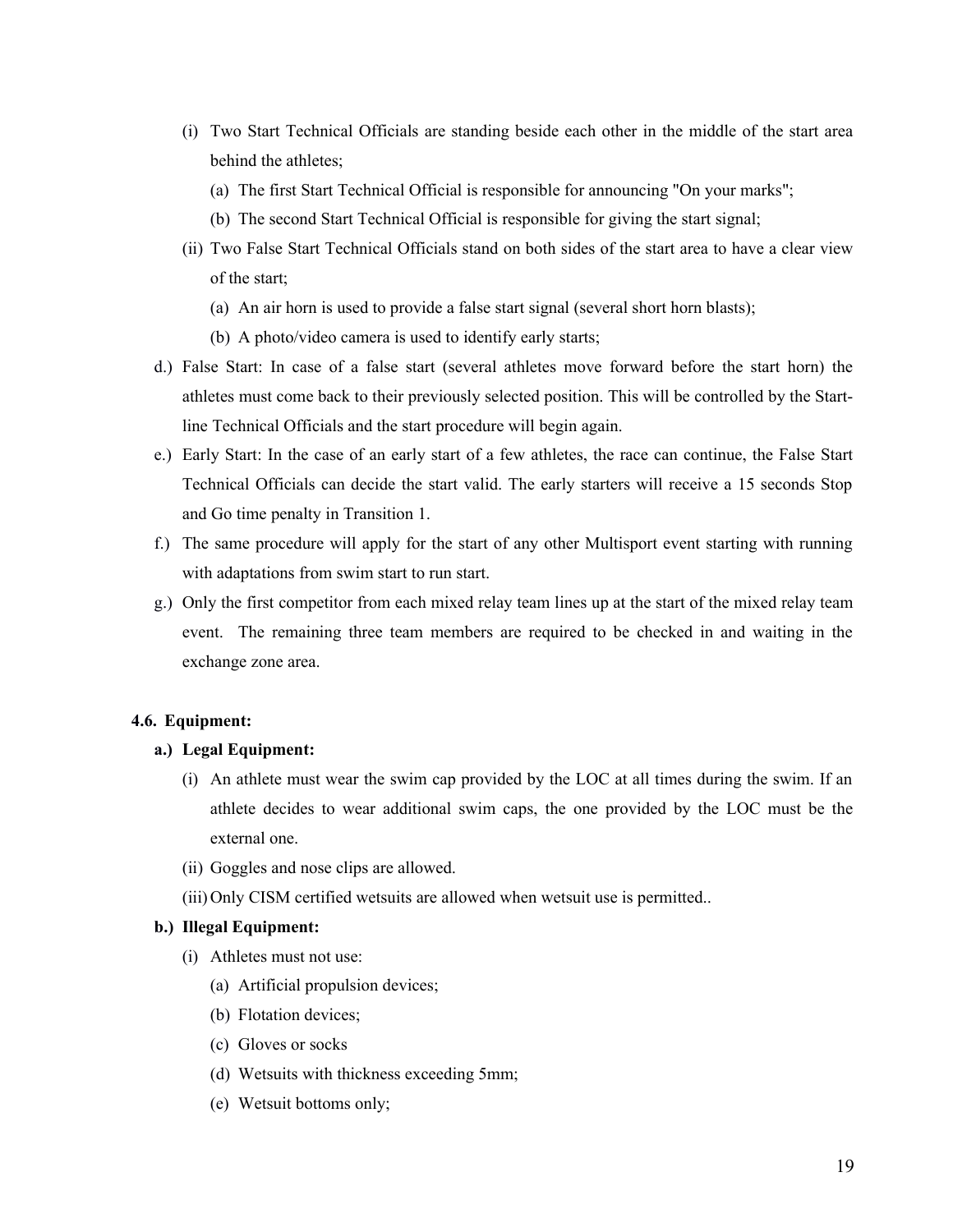- (f) Wetsuits when they are forbidden because of the water temperature;
- (g) Non-certified swimsuits;
- (h) Clothing covering any part of the arms below the shoulders and clothing covering any part of the leg below the knees.

## **5. CYCLING CONDUCT:**

#### **5.1. General Rules:**

a.) Bike Check

A bike check will take place one, two or three day(s) before the competition to get approval from the Technical Officials to allow time for competitors to make modifications, if necessary, to comply with the rules;

- b.) Drafting
	- (i) There is no drafting allowed between:
		- (a) men and women;
- c.) An athlete is not permitted to:
	- (i) Block other athletes;
	- (ii) Cycle with a bare torso;
	- (iii)Make forward progress without being in possession of the bike.
- d.) Dangerous Behaviour
	- (i) Athletes must obey the specific traffic regulations for the event, unless a Technical Official advises otherwise.

## **5.2. Equipment:**

- a.) In general, UCI rules (as 1st January of the current year) will apply:
	- (i) UCI road race rules for draft-legal triathlon and duathlon races.
	- (ii) UCI time trial rules for draft-illegal triathlon and duathlon races.
	- (iii)UCI MTB rules for winter triathlon, cross triathlon and cross duathlon races.
- b.) Bikes must have the following characteristics:
	- (i) For draft-legal races, the frame of the bike shall be of a traditional pattern, i.e., built around a main triangle of three straight or tapered tubular elements, which may be round, oval, flattened, teardrop shaped or otherwise in cross-section.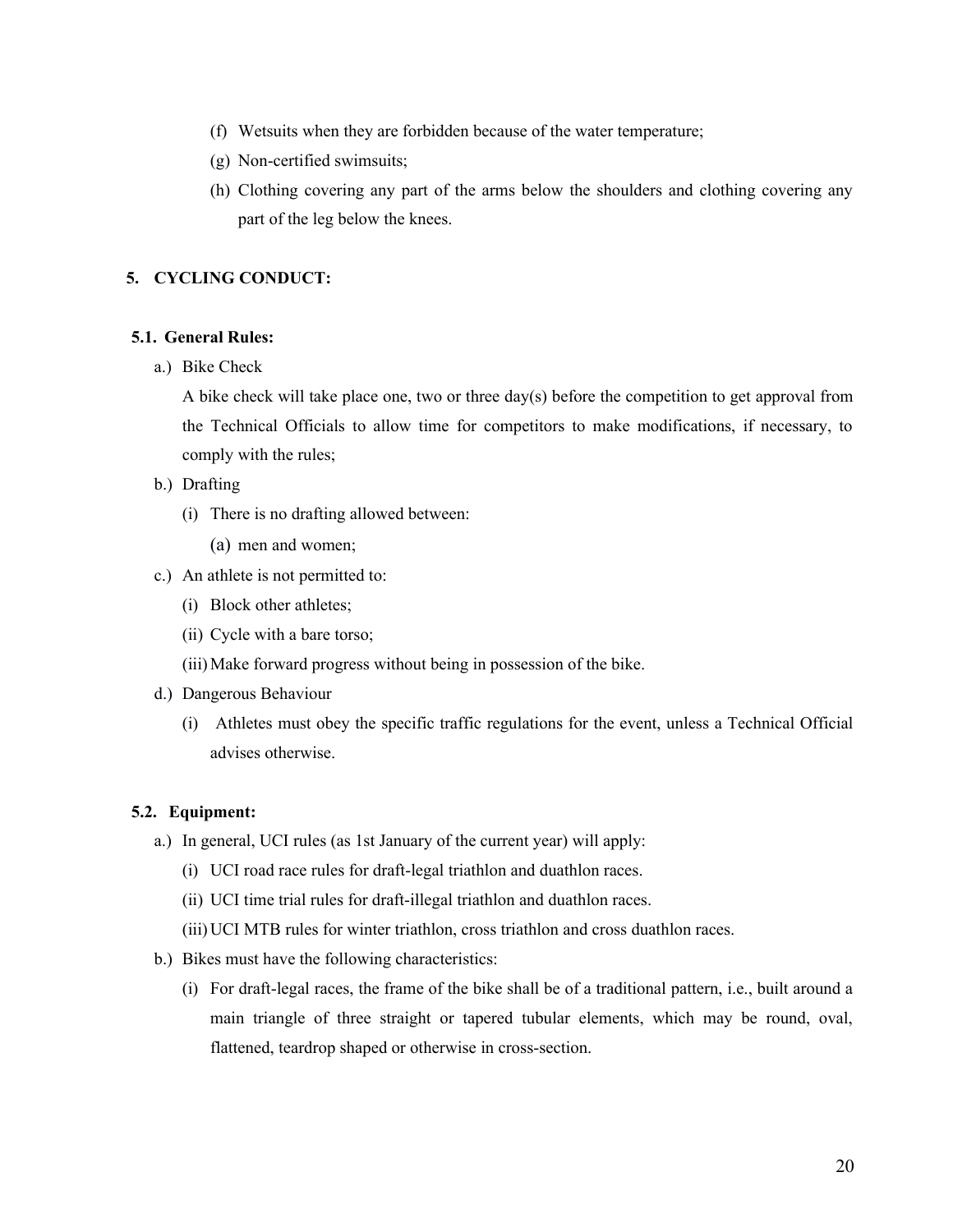- (ii) The frame will be no more than two (2) metres long, and fifty (50) centimetres wide for draftlegal competitions. For all other competitions, two (2) metres long and seventy-five (75) centimetres wide will be permitted.
- (iii)The frame will measure at least 24 centimetres from the ground to the centre of the chain wheel axle.
- (iv) There will be a vertical line touching the front-most point of the saddle which will be no more than 5 centimetres in front of, and no more than 15 centimetres behind, a vertical line passing through the centre of the chain wheel axle, and an athlete must not have the capability of adjusting the saddle beyond these lines during competition.
- (v) There will be no less than 54 centimetres and no more than 65 centimetres between a vertical line passing through the centre of the chain wheel axle and a vertical line through the centre of the front wheel axle.
- (vi) Fairings are prohibited.
- (vii) Non-traditional or unusual bikes or equipment shall be illegal unless prior approval has been granted from the Technical Delegate, prior to the start of the competition.
- c.) Wheels:
	- (i) No wheel may contain any mechanisms, which are capable of accelerating it.
	- (ii) Tyres must be well glued, headsets tight and wheels true.
	- (iii) There must be a brake on each wheel. Disk brakes are allowed
	- (iv) Wheels can be replaced only at official Wheel Stations where provided.
	- (v) Officials at the Wheel Station will give the proper wheel to the athlete. The athlete is responsible for replacing the wheel in the forks. Wheels designated specifically for other athletes or teams cannot be used.
	- (vi) For draft-legal competitions, wheels must have the following characteristics:
		- (a) A diameter between 70 cm maximum and 55 cm minimum, including the tyre.
		- (b) Both wheels should be of equal dimension.
		- (c) Wheels shall have at least 12 spokes.
		- (d) Spokes can be round, flattened or oval, provided their width does not exceed 10 mm.
	- (vii) For draft-illegal competitions, covers are allowed on the rear wheel. However, this provision may be changed by the Technical Delegate in the interest of safety, i.e. highwinds.
- d.) Handlebars: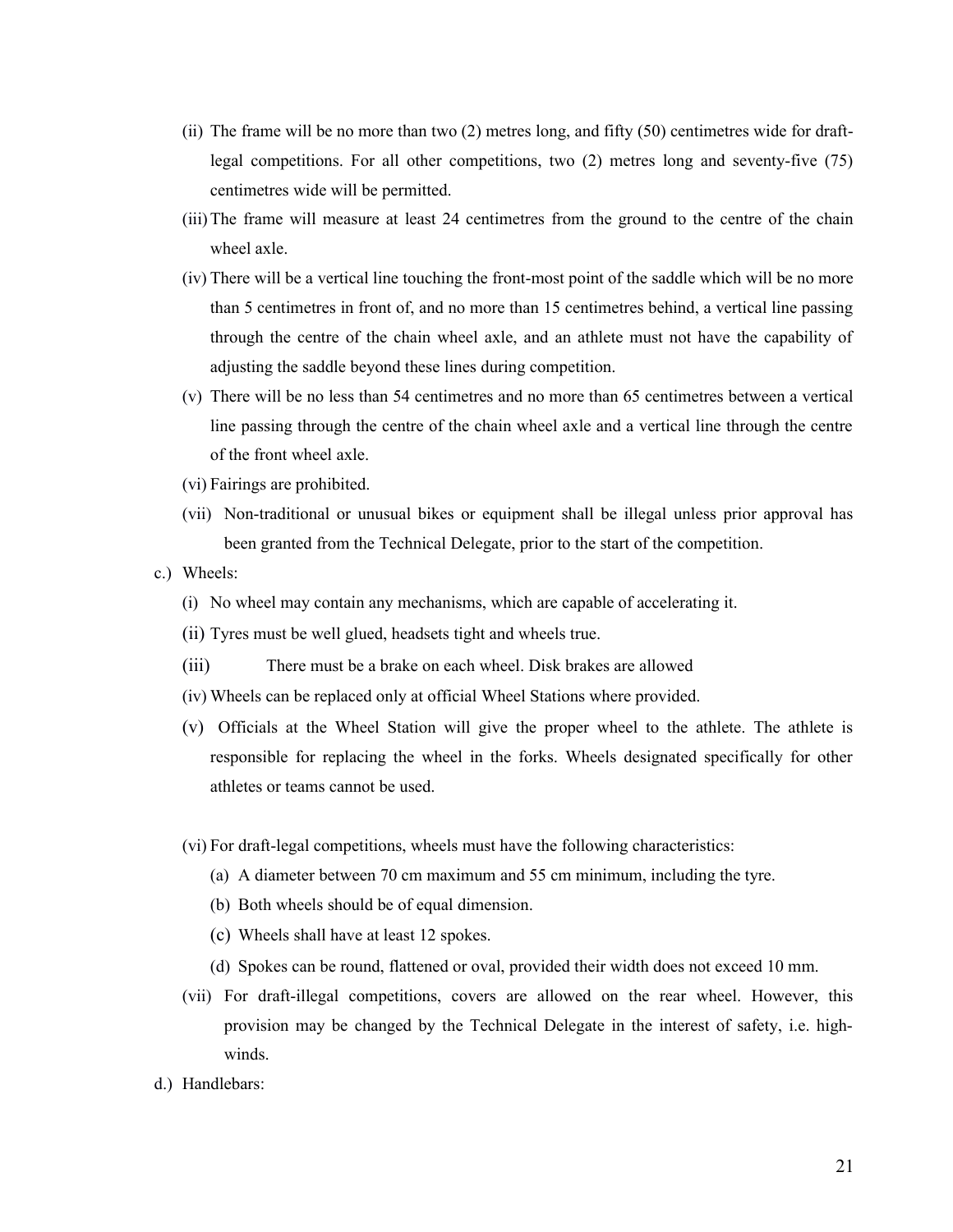- (i) For draft-legal races the following rule on handlebars apply:
	- (a) Only traditional drop handlebars are permitted. The handlebars must be plugged;
	- (b) Certified clip-on handlebars will be permitted if they are not longer than the foremost line of the brake levers. Certification guidelines can be found in Appendix E;
	- (c) Straight forward clip-on handlebars must be joined with a standard bridge piece.
	- (d) Brake levers must be mounted on the handlebar, not on the clip-on and may not face forward.
	- (e) No forward facing bar or gear shifters are allowed on the end of the clip-on handlebars.
- (ii) For draft-illegal races, the following rules on handlebars apply:
	- (a) Only handlebars and clip-on bars not extending beyond the leading edge of the front wheel will be permitted. Clip-on bars in two pieces don't need to be bridged. All tube ends have to be plugged.
- e.) Helmets
	- (i) The following applies during competition and also during familiarization sessions and official training:
		- (a) Helmets must be approved by a national accredited testing authority recognised by an NF affiliated with CISM;
		- (b) An alteration to any part of the helmet, including the chin strap, or the omission of any part of the helmet, including an outer cloth cover, is prohibited;
		- (c) The helmet must be securely fastened at all times when the athlete is in possession of the bike, which means from the time they remove their bike from the rack at the start of the bike leg, until after they have placed their bike on the rack at the finish of the bike leg;
		- (d) If an athlete moves the bike off the course through disorientation, or for safety reasons, or to carry out mechanical repairs, or to use the toilet, the athlete may not unfasten or remove the helmet until after he/she has moved outside the boundary of the bike course route and has dismounted the bike; and he/she must fasten the helmet securely on the head before returning onto the bike course or before remounting the bike.
		- (e) Helmets must comply with the CISM Uniform Rules.
- f.) Platform Pedals
	- (i) Platform pedals are allowed, provided a quick-release mechanism is fitted to ensure the release of the feet in case of a fall.
- g.) Illegal Equipment
	- (i) Illegal equipment includes, but is not limited to:
		- (a) Headphone(s) or headset(s);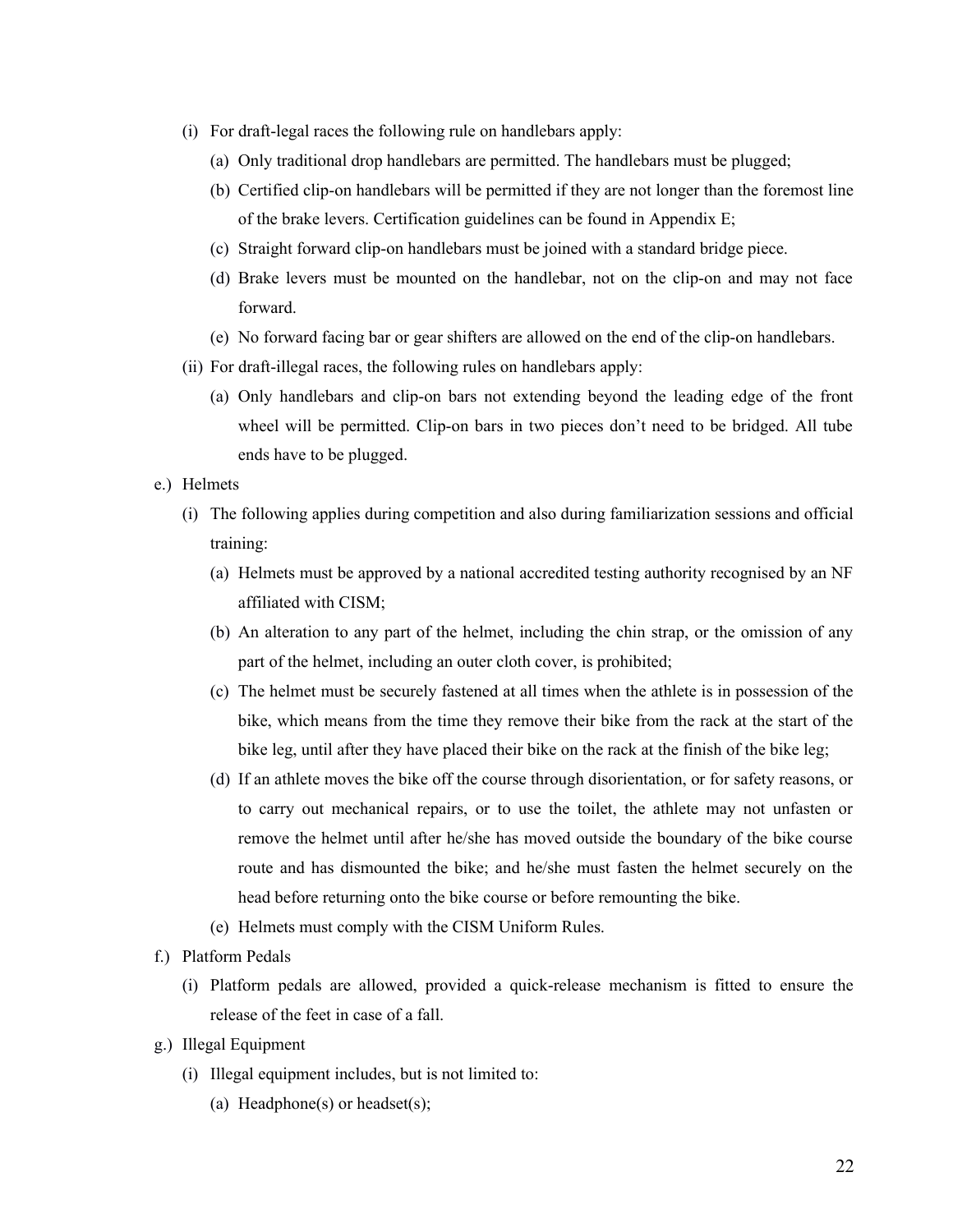- (b) Glass containers;
- (c) Mobile phone(s) or any other electronic listening communication device.
- (d) Bike or parts of the bike not complying with these rules.
- (e) Uniform not complying with the CISM Uniform Rules.
- h.) Relay team members may use the same bike.

#### **5.3. Bike Check:**

- a.) A bike check will take place upon Check-in to the Transition Area before the competition. Technical Officials will check that bikes comply with the CISM Competition Rules.
- b.) Athletes may request approval from the Technical Delegate during the Athletes' Briefing to allow them to make modifications, if necessary, to comply with the rules.

#### **5.4. Overlapping:**

- a.) Athletes who have been lapped during the bike segment of draft-legal races will not be withdrawn from the race.
- b.) This provision can be modified by the CSC.

#### **5.5. Drafting:**

#### **a.) General Guidelines**

- (i) There are two kinds of competitions, depending of the allowance of drafting:
	- (a) Draft-legal races
	- (b) Draft-illegal races (see CISM Competition Rules)
- (ii) Drafting is forbidden between
	- (a) men and women
- b.) Drafting from a motor vehicle is forbidden. Athletes must reject attempts by others to draft;
- c.) To draft is to enter the bicycle or vehicle drafting zone:
	- (i) Bicycle draft zone: the draft zone will be a rectangle. The width will always be 3 metres wide. The centre of the leading 3-metre edge will be measured from the leading edge of the front wheel. The length of the rectangle will depend on the distance of the race: for Long distance events the length will measure 12 metres; for Standard distance events or shorter, the length will measure 10 metres.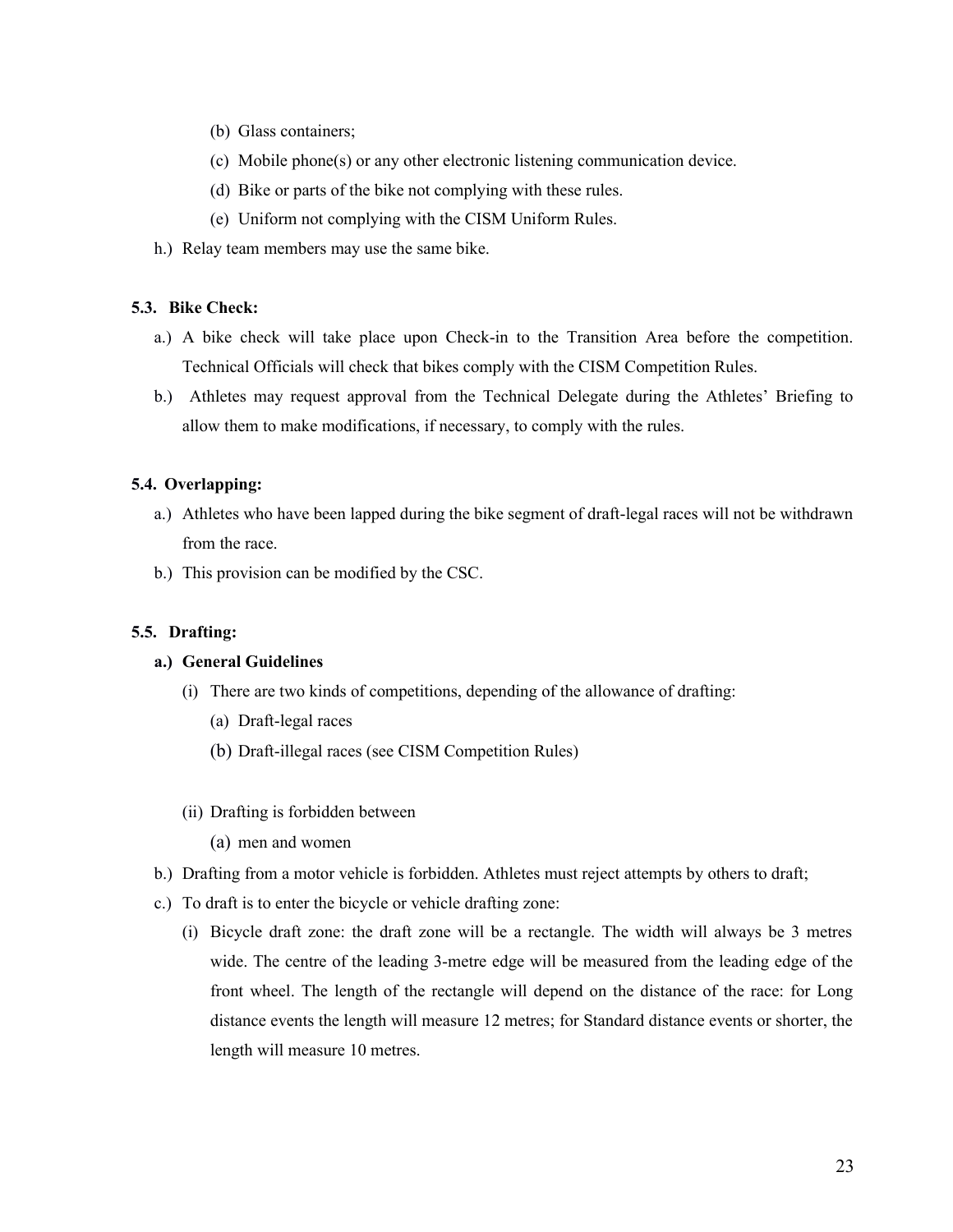- (ii) An athlete may enter the draft zone of another athlete, but must be seen to be progressing through that zone. A maximum of 20 seconds will be allowed to pass through the zone of another athlete.
- (iii)Vehicle draft zone will be a rectangle thirty-five (35) metres long by five (5) metres wide, which surrounds every vehicle on the bike segment. The front edge of the vehicle will define the centre of the leading 5 metre edge of the rectangle.
- (iv) Entry into the bicycle drafting zone: An athlete may enter a bike draft zone in the following circumstances:
	- (a) If the athlete enters the draft zone, and progresses through it within 20 seconds in the overtaking manoeuvre;
	- (b) For safety reasons;
	- (c) 100 metres before and after an aid station or transition area;
	- (d) At an acute turn;
	- (e) If the Technical Delegate excludes a section of the course because of narrow lanes, construction, detours, or for other safety reasons.
- (v) Overtaking:
	- (a) An athlete is passed when another athlete's front wheel is ahead of theirs;
	- (b) Once overtaken, an athlete must move out of the draft zone of the leading athlete within 5 seconds.
	- (c) Athletes must keep to the side of the course and not create a blocking incident. Blocking is where an athlete who is behind cannot pass due to the leading athlete being poorly placed on the course.

#### 5.6. **Penalties for Drafting:**

- a.) Technical Officials will notify the athletes who draft they are subject to a time penalty sanction. This notification must be clear and unambiguous.
- b.) The athlete sanctioned has to stop in the next Penalty Box and must stay there for a specific time depending on the race distance. 1 minute for sprint distance, 2 minutes for standard distance and 5 minutes for long distance.
- c.) It is the athlete's responsibility to stop in the next Penalty Box. Failing to stop will result in disqualification.
- d.) A second drafting offence will lead to a disqualification in standard distance events or shorter.
- e.) The third drafting offence will lead to disqualification for Long Distance events.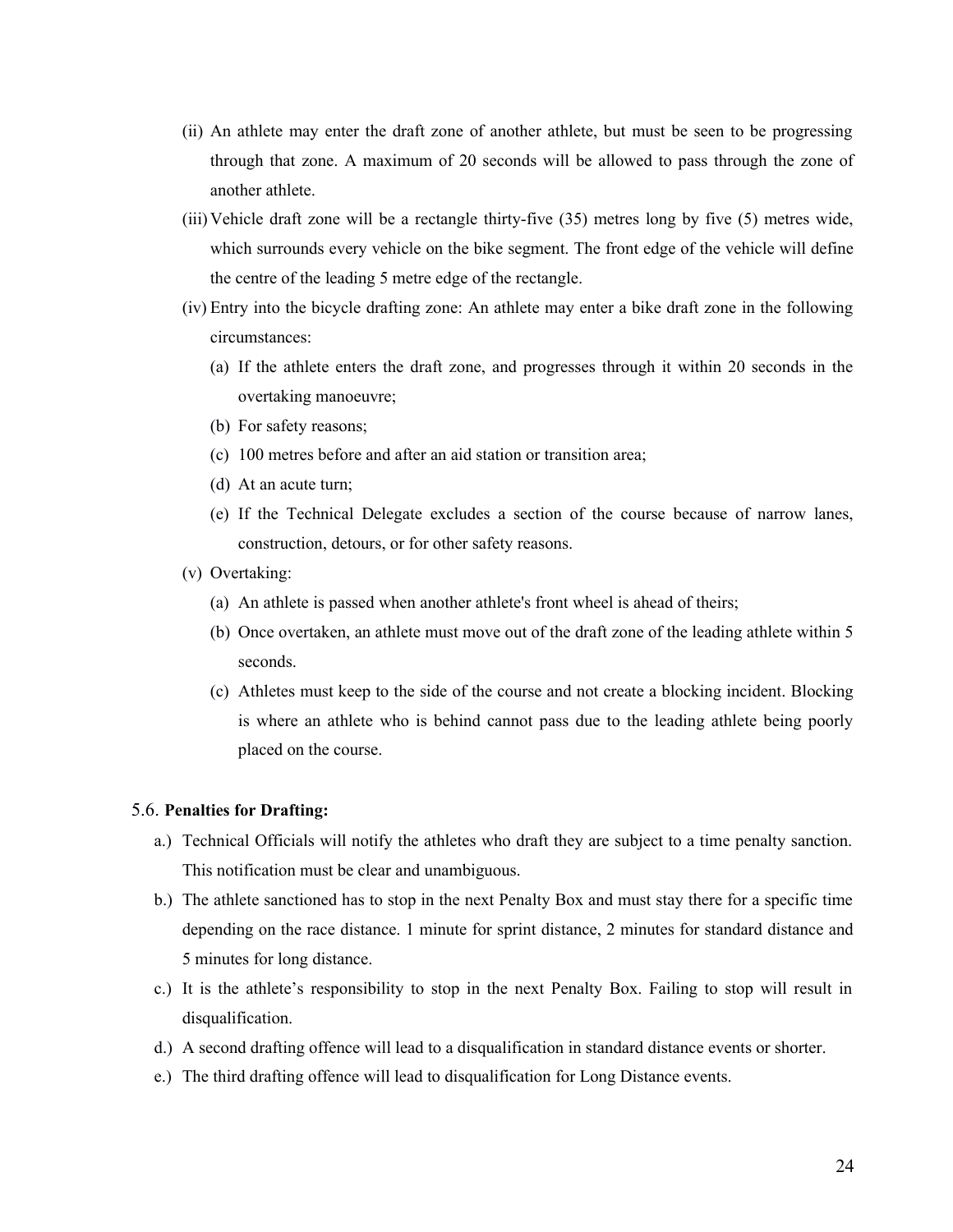#### **6. RUNNING CONDUCT:**

## **6.1. General Rules:**

- a.) The athletes will:
	- (i) Run or walk;
	- (ii) Not crawl;
	- (iii) Not run with a bare torso;
	- (iv) Not run without shoes or run barefoot on any part of the course;
	- (v) Not run with a bike helmet on;
	- (vi) Not use posts, trees or other fixed elements to assist manoeuvring curves;
	- (vii) Not be accompanied by team members, team managers or other pacemakers on the course.

## **6.2. Finish Definition:**

- a.) An athlete will be judged as "finished," the moment any part of the torso, reaches the perpendicular line extending from the leading edge of the finish line.
- b.) A relay team will be judged as "finished", when the fourth member of the team crosses the finish line as described in para 6.2. a.

## **6.3. Safety Guidelines:**

a.) The responsibility of remaining on the course rests with the athlete. Any athlete, who appears to Technical or Medical Officials as presenting a danger to themselves or others, may be removed from the competition.

#### **6.4. Illegal Equipment:**

- a.) Headphone(s) and headset(s);
- b.) Glass containers;
- c.) Mobile phones or any other electronic listening communication device;
- d.) Uniform not complying with the CISM Uniform Rules.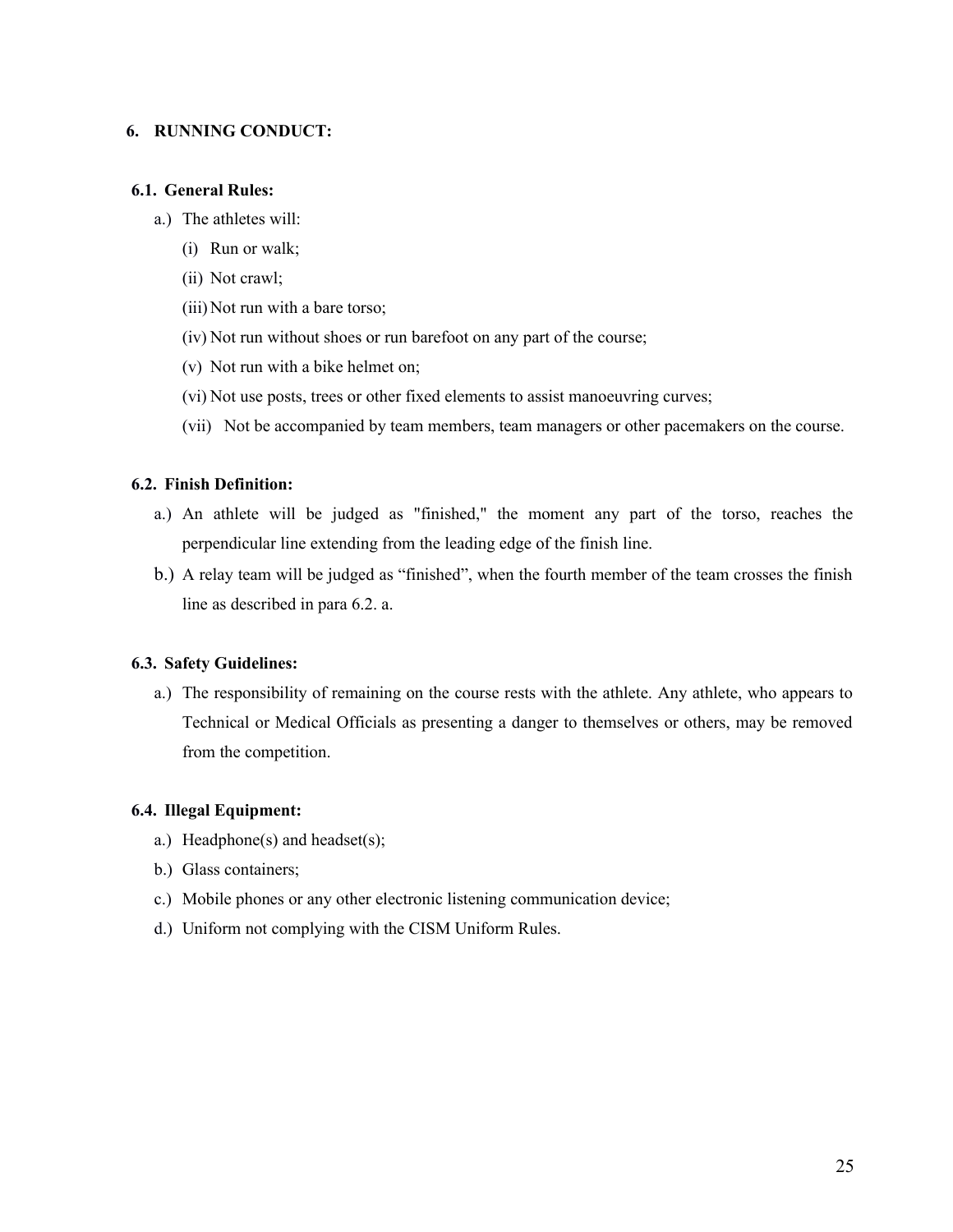#### **7. TRANSITION AREA CONDUCT:**

#### **7.1. General Rules:**

- a.) All athletes must have their helmet securely fastened from the time they remove their bike from the rack at the start of the bike leg, until after they have placed their bike on the rack at the finish of the bike leg;
- b.) Athletes must use only their designated bike rack and must rack their bike;
- c.) Athletes must ensure all unused personal equipment stays within their transition area space and is not placed on the field of play or placed in the space of another athlete. If a bin is provided, any unused equipment must be placed within the athlete's space on the ground beside the bin. All equipment already used must be deposited in the bin. An equipment piece is considered deposited when one part of the equipment is inside the bin.
- d.) Bike shoes, glasses, helmet, and other bike equipment can be placed on the bike. Running shoes can be placed in front of or outside the box as close as possible to the bike rack.
- e.) Athletes must not impede the progress of other athletes in the Transition Area;
- f.) Athletes must not interfere with another athlete's equipment in the Transition Area;
- g.) Cycling is not permitted inside the Transition Area: Athletes must mount their bicycles after the mount line and dismount their bicycles before the dismount line;
- h.) When horizontal bar racks are used for transition one, bikes must be left at the rack in an upright position with the front of the saddle hooked over the horizontal bar so the front wheel is pointing to the middle of transition lane;
- i.) Nudity or indecent exposure is forbidden;
- j.) Only items used during the competition can be placed in the Transition Area during the competition;
- k.) Athletes can not stop in the flow zones of the Transition Area;
- l.) Marking positions in the Transition Area is not allowed. Marks will be removed and the athletes will not be notified.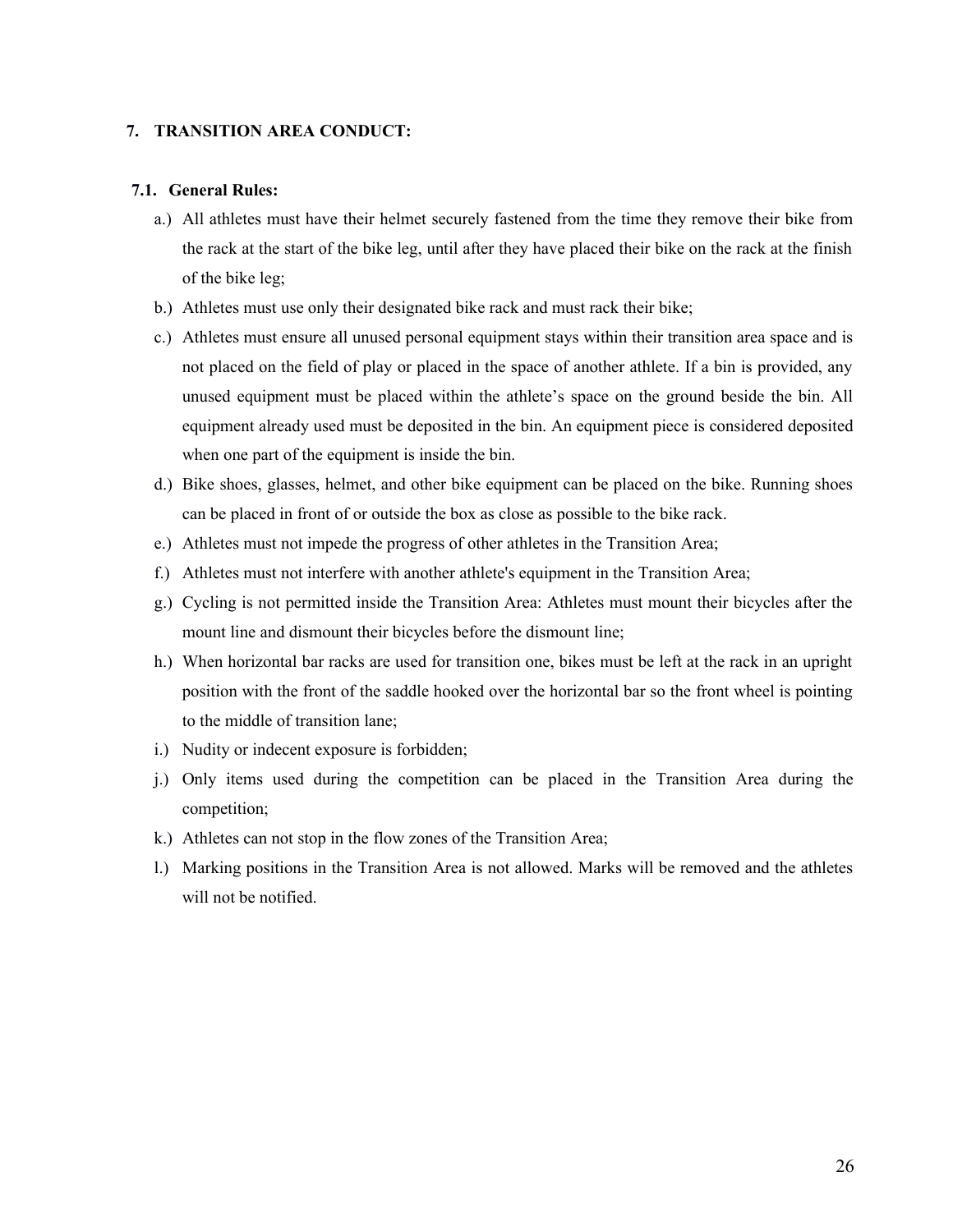## **8. COMPETITION CATEGORIES**

#### **8.1. Triathlon Military World Championships (CISM):**

- a.) Elite Men and Women;
- b.) Senior Men and Women;
- c.) Team: 3 per team using combined top 3 individual times; and
- d.) Mixed relay: 2 men and 2 women competing one after another in a relay format.

#### **8.2. Triathlon Continental CISM Championships and Regional CISM events:**

a.) HNs hosting a Continental Championship or Regional CISM event are strongly encouraged to include each of these categories.

## **9. PRIZES AND AWARDS**

#### **9.1. Medals**

- a.) Athletes who place 1st, 2nd or 3rd at a CISM Triathlon will be awarded an official CISM medal (gold, silver, bronze)
- b.) The medal will be presented at an awards ceremony.
- c.) The host nation shall offer the following official medals (CISM procedures):
- d.) Table

| <b>Category</b> | Gender      | Gold | <b>Silver</b> | <b>Bronze</b> | <b>Size</b>     |
|-----------------|-------------|------|---------------|---------------|-----------------|
| Elite           | Men         |      |               |               | $50 \text{ mm}$ |
|                 | Women       |      |               |               | $50 \text{ mm}$ |
|                 | Team Men    |      | 3             |               | $40 \text{ mm}$ |
|                 | Team Women  | 3    |               |               | $40 \text{ mm}$ |
|                 | Team Mixed  | 4    | 4             |               | $40 \text{ mm}$ |
|                 | Mixed Relay | 4    | 4             |               | 40 mm           |
| Seniors         | Men         |      |               |               | $50 \text{ mm}$ |
|                 | Women       |      |               |               | $50 \text{ mm}$ |
|                 | Mixed       | 4    | 4             |               | 40 mm           |
|                 | Mixed Relay | 4    | 4             | 4             | 40 mm           |
| Total           |             | 26   | 26            | 26            |                 |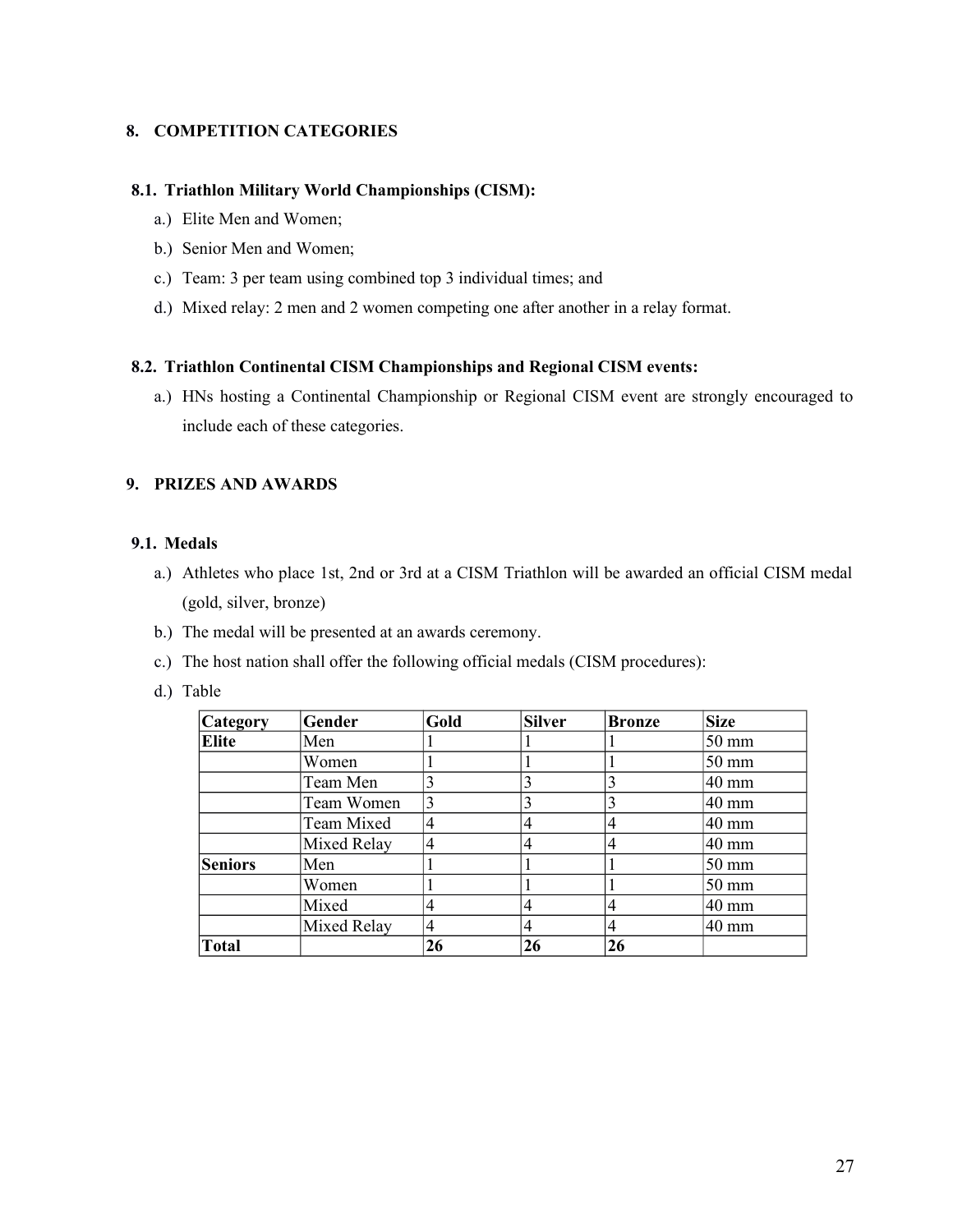#### **9.2. Trophies**

#### **a.) Team categories:**

- (i) Women elite: Team standings will be determined by adding the three (3) best times;
- (ii) Men elite: Team standings will be determined by adding the three (3) best times;
- (iii)Mixed elite: Team standings will be determined by adding the three (3) best times men divided by two, added by the best time (1) women;
- (iv) Mixed senior: Team standings will be determined by adding the two (2) best times senior men divided by two (2), added by the best time senior women.
- b.) Mixed Relay Categories:
	- (i) Mixed relay elite: Relay standing will be determined by the total time required for all 4 members to complete the distance one at a time in a continuous fashion. Note, seniors can be included in the elite team relay but the team will race elite;
	- (ii) Mixed relay senior: Relay standing will be determined by the total time required for all 4 members to complete the distance one at a time in a continuous fashion. Note, elite athletes cannot be included in senior relay.

#### **c.) In the event of a tie:**

- (i) Women and men elite team: the placing of the third (3) member nearest the overall winner will break the tie:
- (ii) Mixed elite: the placing of the third (3) woman nearest the overall winner will break the tie;
- (iii)Mixed senior: the placing of the first senior woman nearest the overall winner (senior) will break the tie.

#### **d.) Challenge Trophy**

(i) A challenge trophy will be awarded each year to the nation with the best time, adding the times of the team categories: elite women, elite men and senior team.

#### **e.) Fair Play Trophy**

- (i) A fair play trophy may be awarded to a nation or athlete that has shown exemplary friendliness and sportsmanship throughout the stay and particularly during the competition.
- (ii) Composition of the jury:
	- (a) Official CISM Representative;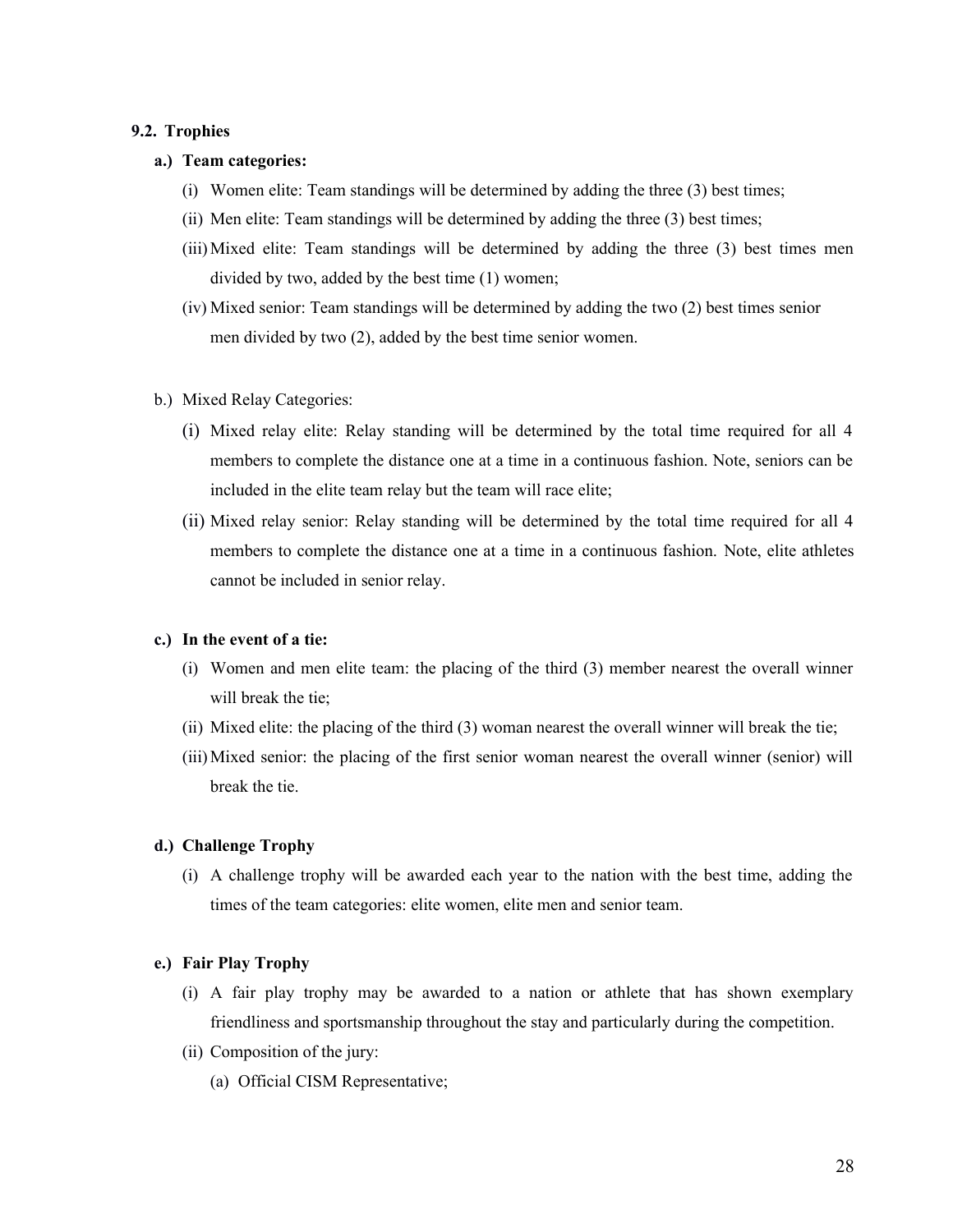- (b) Chair LOC;
- (c) PCSC;
- (d) Referee.
- (e) The jury shall meet after the competition.

## **f.) Other awards**

(i) Other awards may be issued on the initiative of the host nation.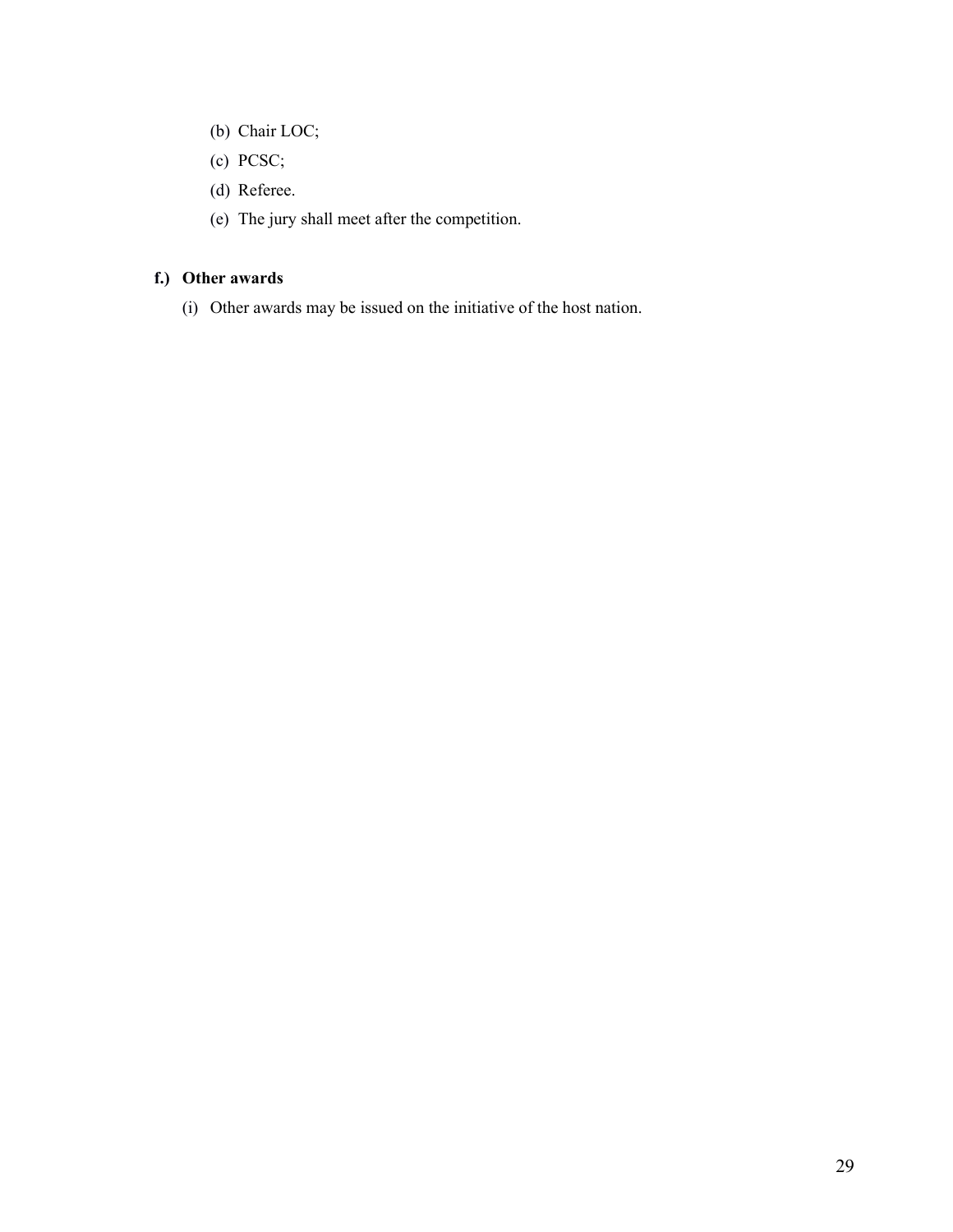#### **3. TECHNICAL OFFICIALS**

#### **10.1. General**

- a.) The duties of the Technical Officials are to conduct the Competition in accordance with the CISM Competition Rules. Officials and members of a Jury can't participate in an official race.
- b.) CISM Technical Officials
	- (i) The officials at all CISM races are:
	- (ii) The CSC and the CISM Technical Delegate (TD) ensures all aspects of the CISM Competition Rules are fulfilled
	- (iii)The Referee checks the certification of the Technical Officials and makes final judgments on rule violations;
	- (iv) The Chief Race Official (CRO) assigns and monitors the work of all Technical Officials;
	- (v) Technical Officials are assigned to Registration, Start, Finish, Transition Area(s), Swim, Bike, Run, Wheel Stations, Prime Lines, Aid Stations, Technology, Penalty Boxes and Vehicle Control. An adequate number of Technical Officials will be assigned to each area and will be responsible for the enforcement of CISM Competition Rules within their assigned jurisdiction;
	- (vi) The Medical Director appointed by the CISM Medical Committee is responsible for all medical and doping issues on behalf of CISM.

#### **10.2. Competition Jury**

a.) For CISM and CISM(R) events, the Competition Jury consists of min three (3) people, being the CSC. If no members of the CSC are present, three Team captains and or Chiefs of mission will be appointed during the preliminary meeting.

#### **b.) Duties of the Competition Jury**

- (i) The Competition Jury rules on all appeals and all protests;
- (ii) The Competition Jury has the authority to modify the competition results as a consequence of its decision on the appeal or protest;
- (iii)The Competition Jury must be available starting before the Athletes' Briefing until after the end of competition;
- (iv) The Competition Jury chair is responsible for filing a written statement on all appeals and decisions reached.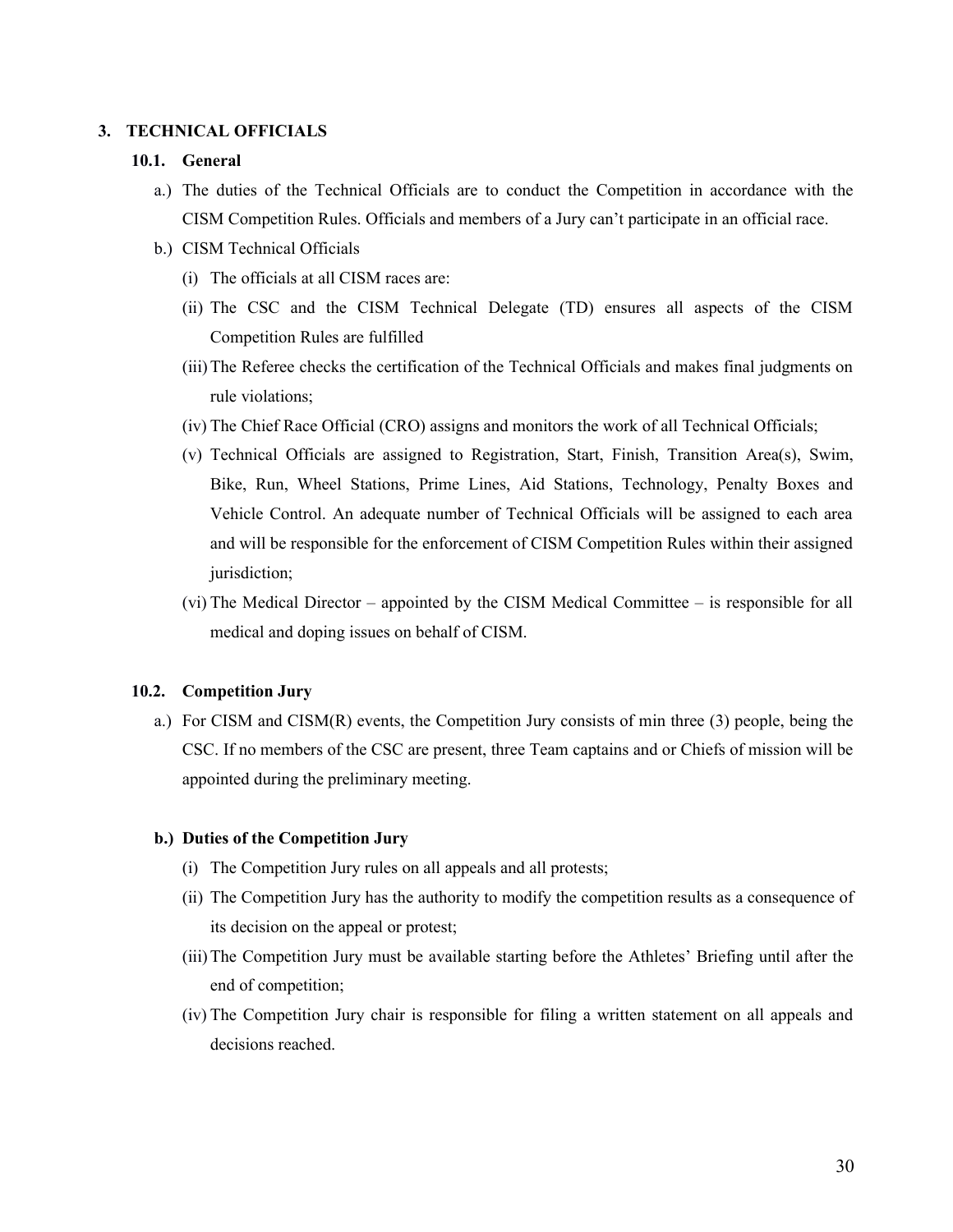#### **c.) Competition Jury meetings schedule:**

- (i) Competition Jury will meet, at minimum:
- (ii) After the race briefing;
- (iii)One hour before the start of the event;
- (iv) After the last finisher.

## **10.3. Jury Integrity**

- a.) The Competition Jury observes the following principles:
	- (i) Give equal weight to the evidence and testimony provided by all;
	- (ii) Recognize that honest testimony can vary and be in conflict as a result of personal observation or recollection;
	- (iii)Keep an open mind until all evidence has been submitted;
- b.) Recognize that a competitor is innocent until the alleged violation has been established to the complete satisfaction of the Jury.

## **10.4. Conflict of interest:**

- a.) The chair of the Competition Jury decides if any member has a conflict of interest.
- b.) In case of a conflict of interest, the chair of the Competition Jury can replace the member who has the conflict of interest at his/her discretion.
- c.) The chair of the Competition Jury is deemed not to have a conflict of interest.

#### **10.5. Technology Tools:**

a.) Officials may use any kind of electric, electronic, magnetic, or other technological support to acquire data or evidence on rule infractions.

## **4. PROTESTS**

## **11.1. General**

- a.) A protest is against the conduct of an athlete, Technical Official, or the conditions of the competition. An athlete or an NF designate may file a protest with the Referee provided the protest has not been previously observed by the Technical Officials and ruled upon by the Referee.
- b.) Where CISM Competition Rules do not cover the issue, FINA, UCI, FIS and IAAF Rules will apply.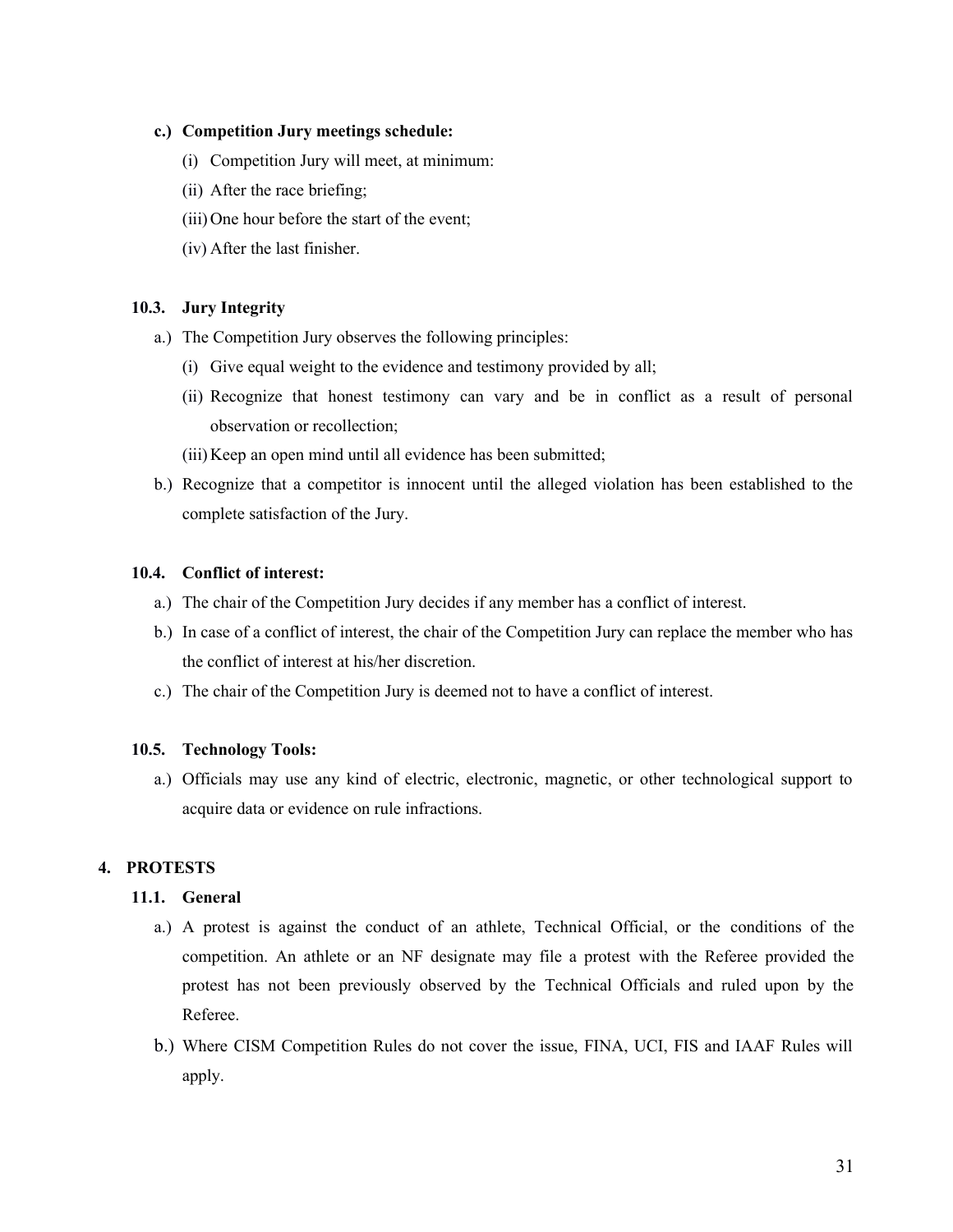#### 11.2. **Protests Concerning Eligibility:**

(i) Protests concerning the eligibility of an athlete shall be made to the Referee before the Athletes' Briefing. The Competition Jury will decide on this in a meeting scheduled immediately after the Athletes' Briefing.

#### **11.3. Protests Concerning the Course**

a.) Protests concerning the safety of the course or its variance to the regulations must be made to the Referee no later than twenty-four (24) hours before the start of the race.

#### **11.4. Protests Concerning the Race**

a.) An athlete, who protests against another athlete or official, must do so to the Referee within fifteen (15) minutes of his/her finish time. However, the intention to write a protest has to be announced to the Referee within five (5) minutes of his/her finish time. After this deadline, only protests following this process will be admitted.

## **11.5. Protests Concerning Timing and Results**

a.) Protests concerning an error in timing must be delivered within thirty (30) minutes after the posting of the unofficial results by the RR. A Nation may protest the official results 30 days after the competition, in writing, to the President of the CISM.

#### **11.6. Protests Concerning Equipment**

a.) Protests concerning an athlete's equipment, which infringes on the conditions set out in the CISM Rules, must be delivered to the Referee fifteen (15) minutes after his/her finish time. However, the intention to write a protest has to be announced to the Referee within five (5) minutes of his/her finish time. After this deadline, only protests following this process will be admitted.

#### **11.7. Contents of a Protest:**

a.) A deposit of \$50 USD, or its equivalent, must accompany the appropriate protest and will be refunded if the protest is successful. If the protest is denied, there will be no refund and the money will be retained by CISM. Protest forms may be obtained from the Referee. A sample of the protest form is included in Appendix B.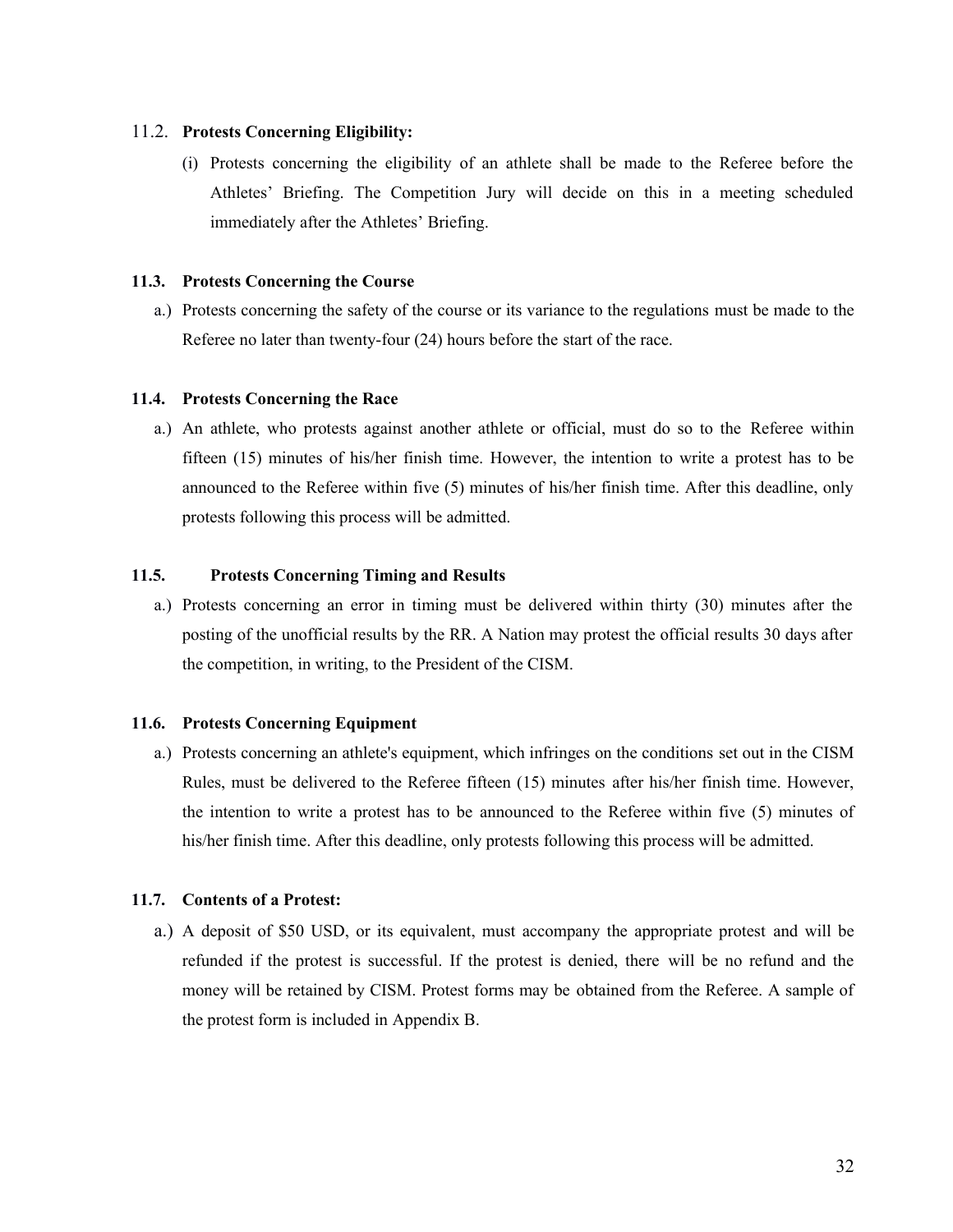- (i) Information to be included:
	- (a) The alleged rule violated;
	- (b) The location and approximate time of the alleged violation;
	- (c) Persons involved in the alleged violation;
	- (d) A statement, including a diagram of the alleged violation, if possible;
	- (e) The names of witnesses who observed the alleged violation.

## **11.8. Protest Procedures:**

- a.) The following procedure will be followed in the event of a protest:
- b.) Protests will be filed to the Referee, signed by the protester, within the time limits specified above;
- c.) The protester and the accused and/or their national coach or representative must be present. If the protester does not attend, the protest hearing may be postponed or cancelled. The Competition Jury will determine if absence from the hearing is valid;
- d.) Failure of any party to attend the hearing may justify the Competition Jury in making a decision without them;
- e.) A representative for either the protester or the accused may be designated to appear if approved by the Chairperson of the Competition Jury;
- f.) The hearing will not be open to the public;
- g.) The Competition Jury Chairperson will read the protest;
- h.) The protester and the accused will be given adequate time to give their accounts of the incident;
- i.) Witnesses (two each) may speak for three (3) minutes each;
- j.) The Competition Jury will hear the evidence and render a decision, by simple majority;
- k.) The decision will be posted immediately and delivered in writing to the parties upon request.
- l.) Protest Time Limit: The time for an elite athlete, or official team representative, to file a protest is no later than 15 minutes after finishing and the time to appeal is no later than 15 minutes after finishing or the posting of the infraction, whichever is later. However, the intention to write a protest must be announced within five (5) minutes after finishing or posting of the infraction. After this deadline only announced protests will be admitted. For team competitions, this time limit is related to the final team time.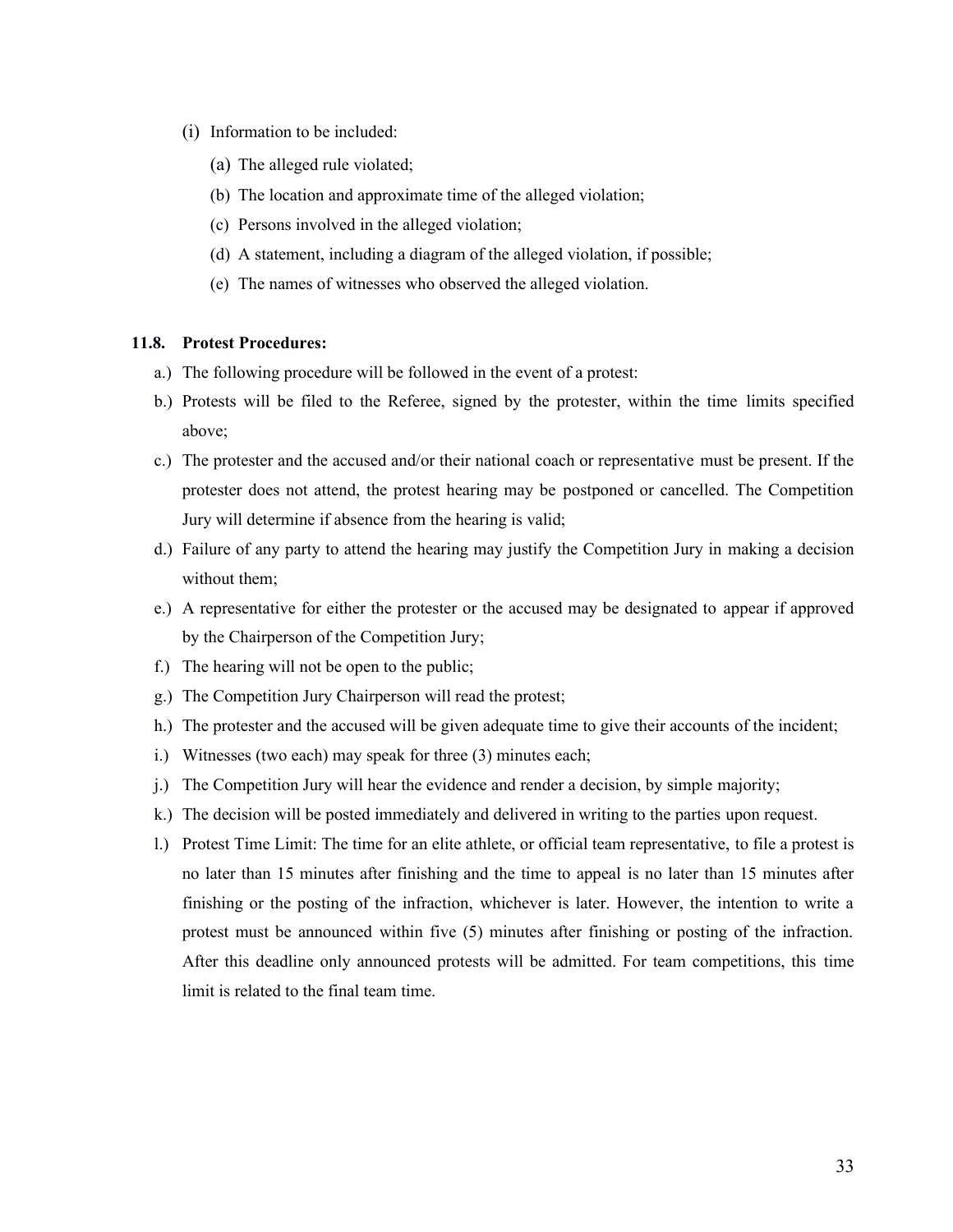## **5. APPEALS**

## 12.1. **Appeal Jurisdiction:**

- a.) An appeal is a request for a review of a decision made by the Referee. A sample of the Appeal Form is available in Appendix C.
- b.) Where CISM Competition Rules do not cover the incident, FINA, UCI, FIS and IAAF Rules will apply.

#### **12.2. Levels of Appeal:**

- a.) Level 1: A Representative of an NF or an athlete may appeal the decision of the Referee to the Competition Jury. Each appeal will be accompanied by a fee of \$50 USD or equivalent. It will be refunded if the appeal is successful. If the appeal is denied, there will be no refund and the money will be retained by CISM. The time for an athlete or official team representative to file an appeal is no later than fifteen (15) minutes after his or her finishing time or the posting of the infraction, whichever is later. However, the intention to write an appeal must be announced to the Referee within five (5) minutes of his/her finishing time or posting of the infraction. After this deadline, only protests following this process will be admitted. For team competitions, this time limit is related to the final team time.
- b.) Level 2: The decision of the Competition Jury may be appealed to the CISM Executive Board. Such an appeal must be received by the CISM President within 14 days of the decision of the Competition Jury.
- c.) Level 3: The decision of the CISM Executive Board may be appealed, as a final and last resort, to the Court of Arbitration for Sport (CAS) in Lausanne, Switzerland, to the exclusion of any recourse to ordinary courts. Any decision taken by the said court (CAS) shall be without appeal and shall be binding on the parties concerned.

## **12.3. Appeal Contents:**

- a.) The appropriate appeal form can be obtained from the Referee and must be submitted with an appeal fee of \$50 USD or equivalent.
- b.) An appeal will contain:
	- (i) Competition name, location, date;
	- (ii) Appellant's name, address, phone, fax, email;
	- $(iii)$  Witness(es) name(s);
	- (iv) Alleged decision appealed;
	- (v) Facts of the violation;
	- (vi) Rationale/summary of appeal.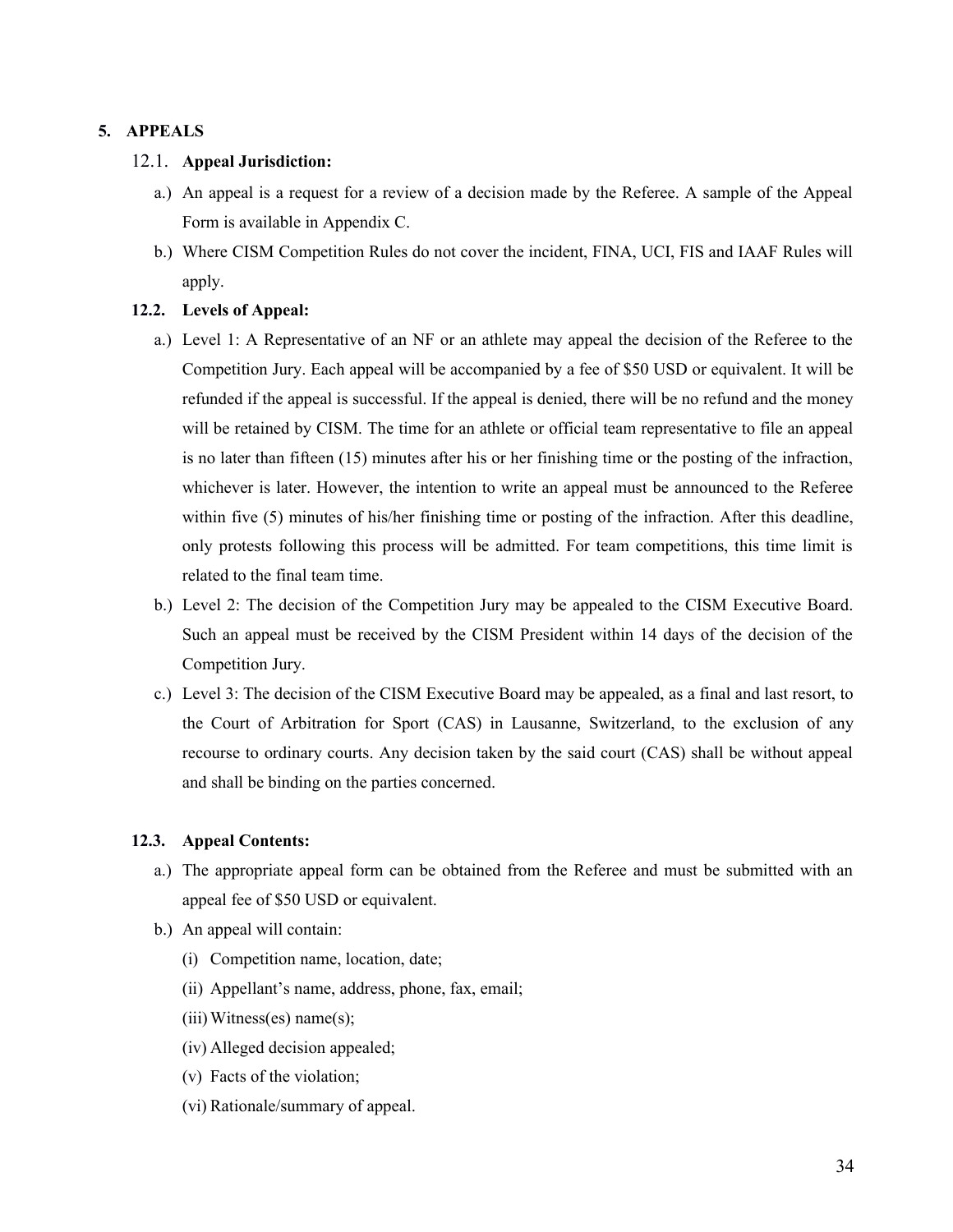## **12.4. Appeal Procedures:**

- a.) The following procedure will be followed in the event of an appeal:
- b.) Appeals will be filed in writing to the Referee, signed by the appellant, within the time limits specified above;
- c.) The appellant and the accused and/or their national representative must be present. If the appellant does not attend, the appeals hearing may be postponed or cancelled. The Competition Jury will determine if absence from the hearing is valid;
- d.) Failure of any party to attend the hearing may justify the Competition Jury in making a decision without them;
- e.) A representative for either the appellant or the accused may be designated to appear if approved by the Chairperson of the Competition Jury;
- f.) The hearing will not be open to the public;
- g.) The Competition Jury Chairperson will read the appeal;
- h.) The appellant and the accused will be given adequate time to give their accounts of the incident;
- i.) Witnesses (two each) may speak for three (3) minutes each;
- j.) The Competition Jury will hear the evidence and render a decision, by simple majority;
- k.) The decision will be posted immediately and delivered in writing to the parties upon request.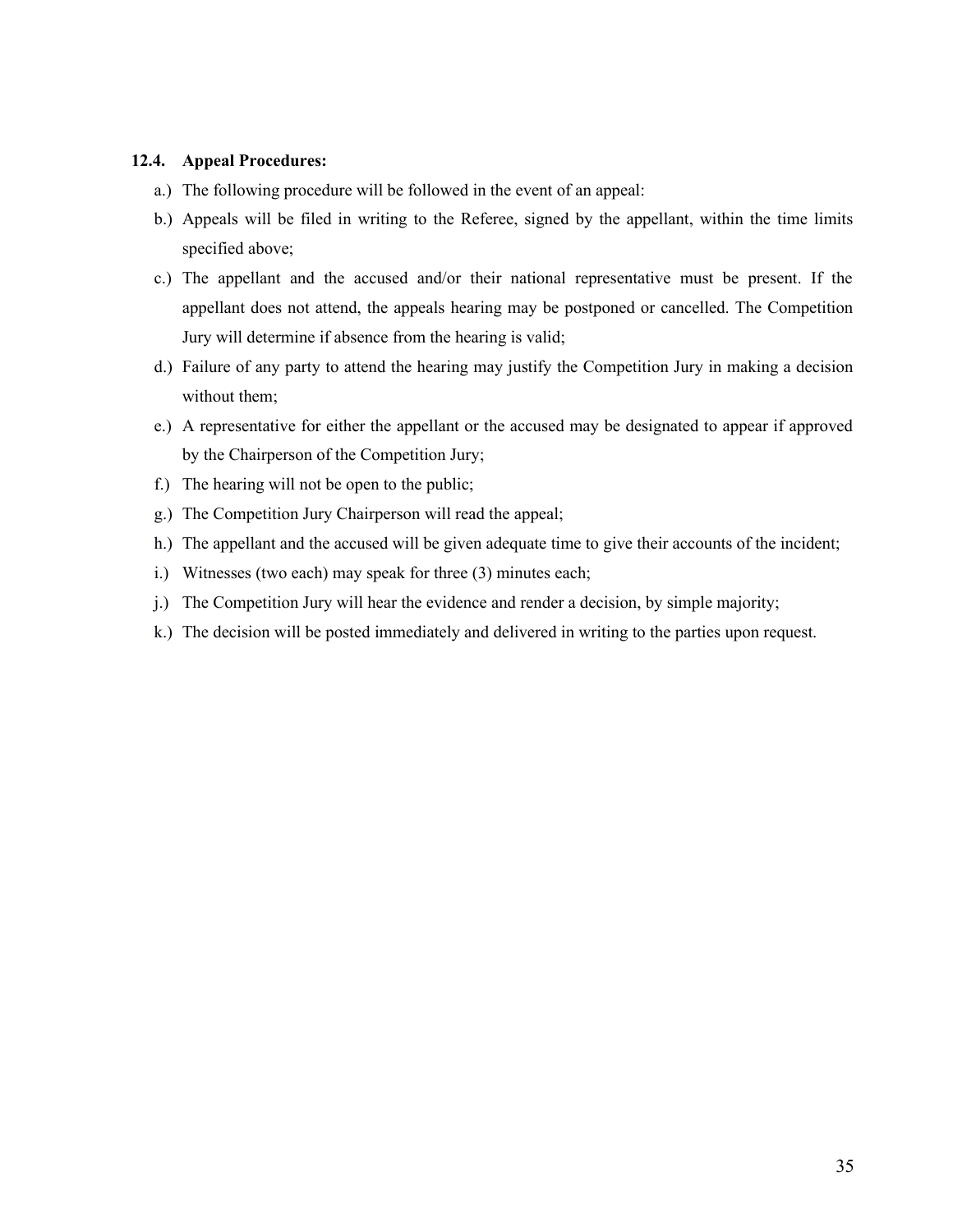## **Additional Competition Rules**

## **14 MIXED RELAY TEAM CHAMPIONSHIPS**

## **14.1 General**

- a The team competition is not an individual competition, but rather developed from the "Relay" format, used in Athletics, swimming, Track cycling or Cross country ski, to rank Countries at a specific event;
- b The Team Championship is held as a relay of National teams competing all at the same time. The athletes composing the relay, must have completed the individual race championship;
- c In a relay all athletes must complete his/her own Triathlon before passing the relay to his/her team mates;
- d In this competition only a fraction of the overall distance of the Short course is completed by each member of the relay.

## **14.2 Mixed Relay Competition Details**

- a. Relay team members compete in the following order: Woman, Man, Woman, Man;
- b. The team;s final ranking is based on the time from the start of the first team member until the fourth team member finishes. Time does not stop between relay members;
- c. Mixed relays are draft legal competitions;
- d. False start and helmet strap violations are to be served by the athlete who committed the violation. Bike and run violations may be served by any member of the relay team who has not yet finished their leg of the competition;
- e. Mixed Relay Exchange:
	- i. The relay exchange is to take place within an official exchange zone that is 15 meters long;
	- ii. The relay exchange is made by the incoming athlete using their hand to tag the outgoing athletes body;
	- iii. If the exchange accidentally occurs outside the designed exchange zone a 10 second penalty will be assessed to be served in a penalty box. If the exchange occures on purpose outside the exchange zone the relay team will be disqualified;
	- iv. If no exchange occurs the relay team will be disqualified;
	- v. The relay athletes who are waiting their turn will wait in a pre-relay exchange area until an official tells them to enter the exchange zone.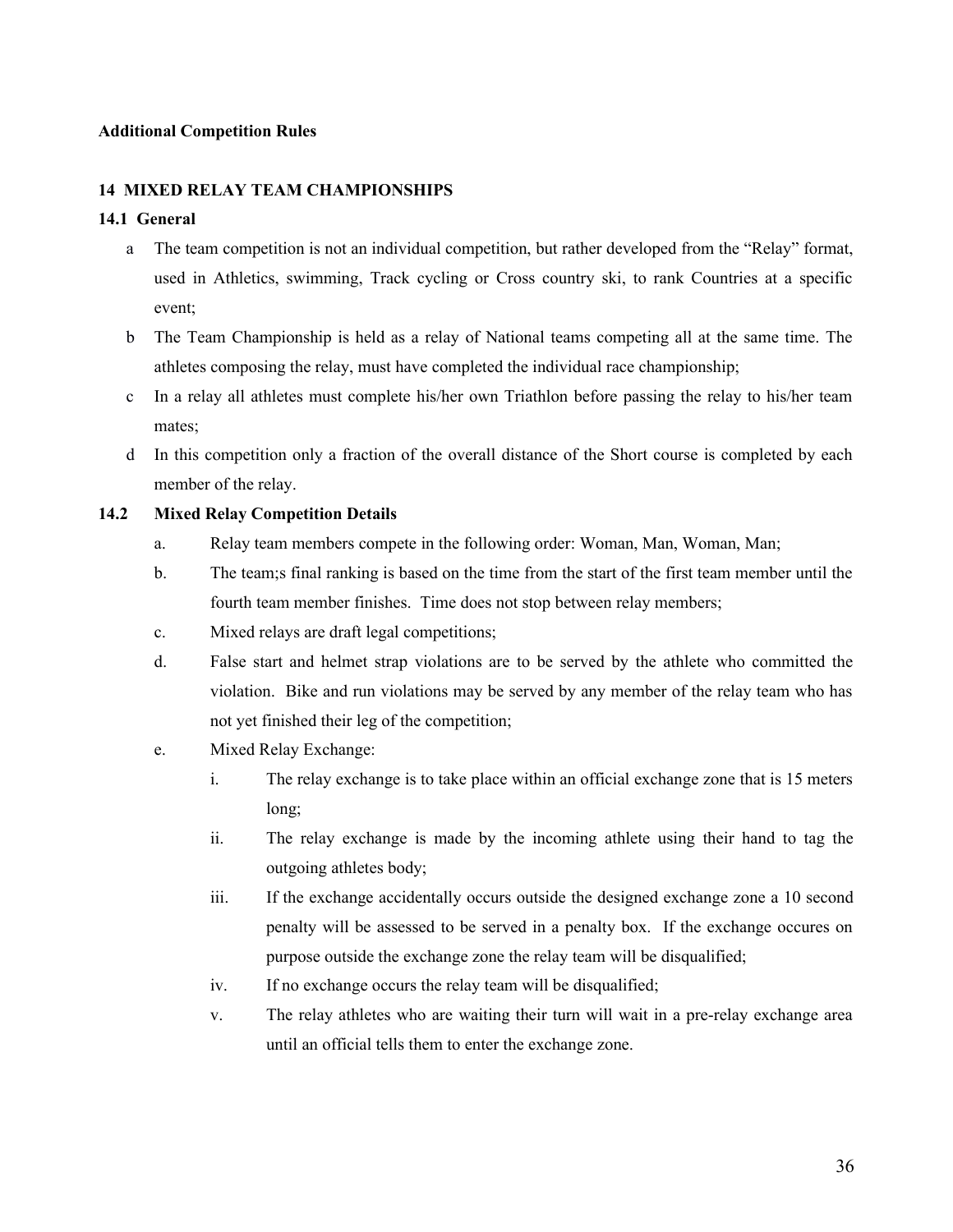## **14.3 Team Make–up**

- a. Four athletes make up a team;
- b. Distances for relay Triathlon competitions are: (300m Swim, 8k Biking, 2k Running) X 4;
- c. Team Uniforms: All team members will wear their country's uniform, which must comply with the CISM Uniform guidelines, including their letter country code. Each competitor must also:
	- (1) Wear an unaltered competition number;
	- (2) "Wear" the body marking as determined by the host LOC and sponsors;
- d. Team Captain: Each team must name a team captain, who will be responsible for team tactics. No team managers will be allowed on the courses, except in designated coaching areas.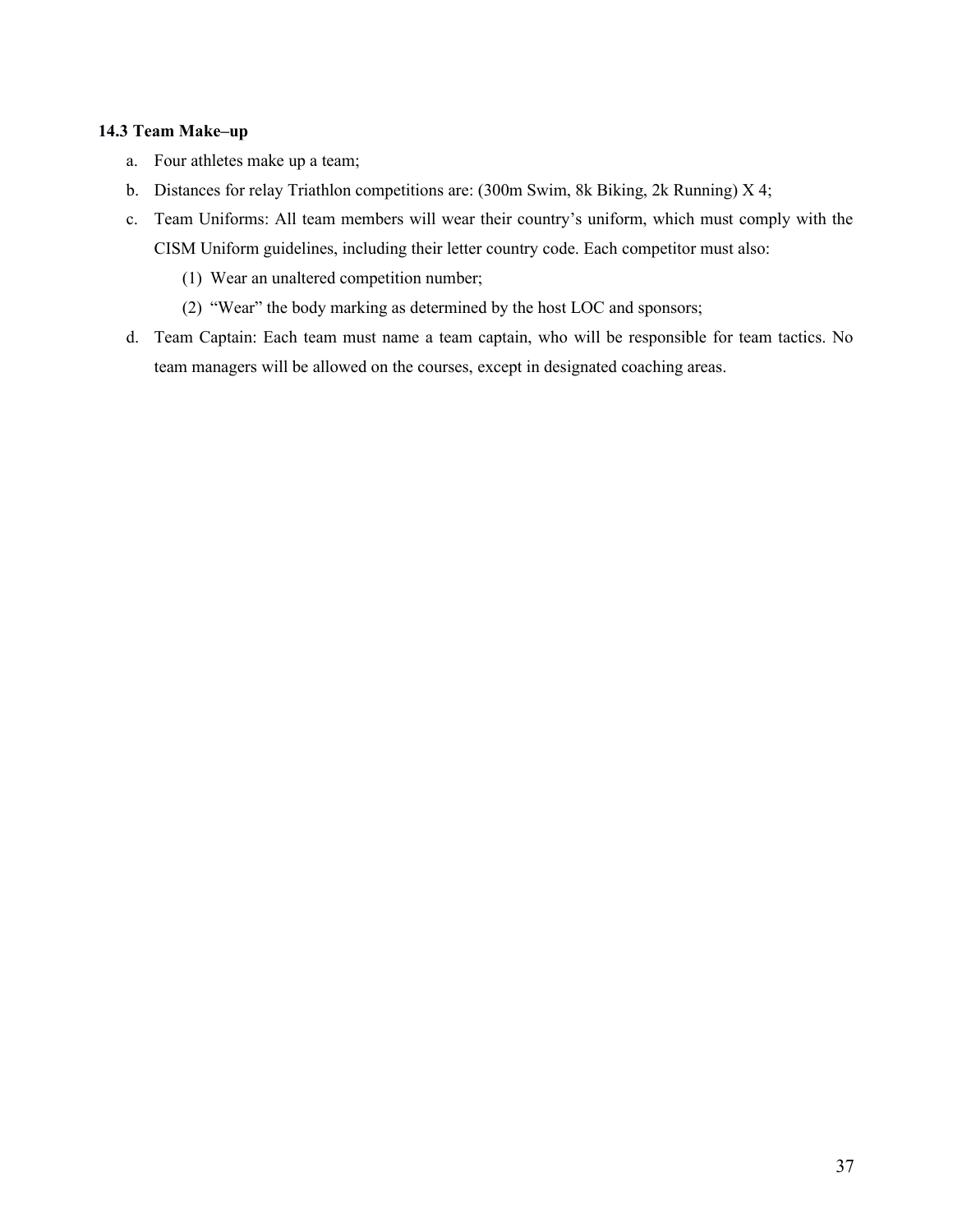# **Appendices CISM Competition Rules**

# *Standard Distance Categories*

Standard Distance Categories:

# **Triathlon**:

|                                                         | Swim             | $C$ vcle | Run               |
|---------------------------------------------------------|------------------|----------|-------------------|
| <b>Distance S (Sprint)</b>                              | 750 m            | 20 km    | 5 km              |
| <b>Distance M (Olympic)</b>                             | $1.5 \text{ km}$ | 40 km    | $10 \text{ km}$   |
| Half Ironman 70.3                                       | $1,9$ km         | 90 km    | $21,1 \text{ km}$ |
| <b>Distance L</b><br>(Double Olympic ITU)               | 3 km             | 80 km    | $20 \mathrm{km}$  |
| <b>Distance XL</b><br>(Triple Olympic ITU)              | 4 km             | 120 km   | $30 \mathrm{km}$  |
| <b>Distance XXL:</b><br>commonly referred to as Ironman | $3,8 \text{ km}$ | 180 km   | 42,2 km           |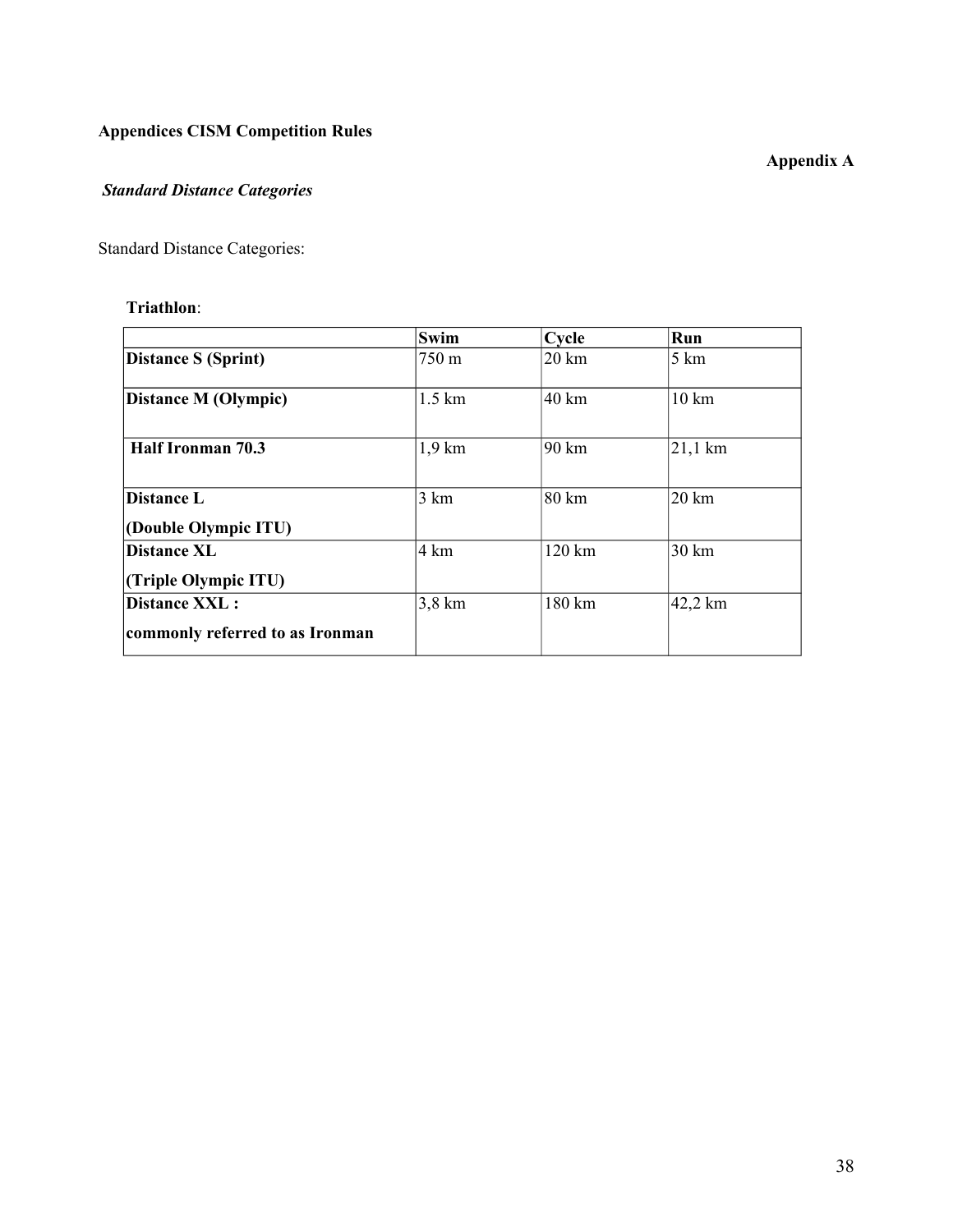## **Appendix A**

# *Definitions*

## **Aid/Outside Assistance:**

Any food, drink, equipment or relief allowed by the CISM Competition Rules.

## **Appeal:**

A request to the Competition Jury of an event or the CISM Executive Board for a review of the decision of the Referee/Competition Jury. (Note: This cannot include an appeal against the finding of a doping violation or against the penalty imposed for the finding of a doping violation. These appeals must be directed to the CISM Executive Board independently.)

## **Appellant**

An athlete submitting an appeal.

## **Aquathlon**

The term recognised by the CISM for a sport of individual character and motivation that combines swimming and running skills in continuum.

## **Assistance**

Any attempt by an unauthorised or unofficial source to help or to stabilise an athlete.

## **Assistant Chief / Technical Official**

Responsible to the Chief Technical Official for coordinating the employment of the Technical Officials assigned to his/her race course segment or area.

## **Athletes**

The competitors who register for and compete in CISM events.

## **Bike Course**

Part of the race course over which it has been defined in the Athletes' Briefing the bike is to be ridden, walked or carried within distinctive lane boundaries. The bike course commences from the Mount Line and concludes at the Dismount Line.

## **Blocking**

The deliberate impeding or obstructing of progress of one athlete by another. An athlete on the bike course, who is not keeping to the appropriate side of the road.

## **Charge**

The contacting of one athlete by another from the front, rear or side, and hindering that athlete's progress.

Chief Technical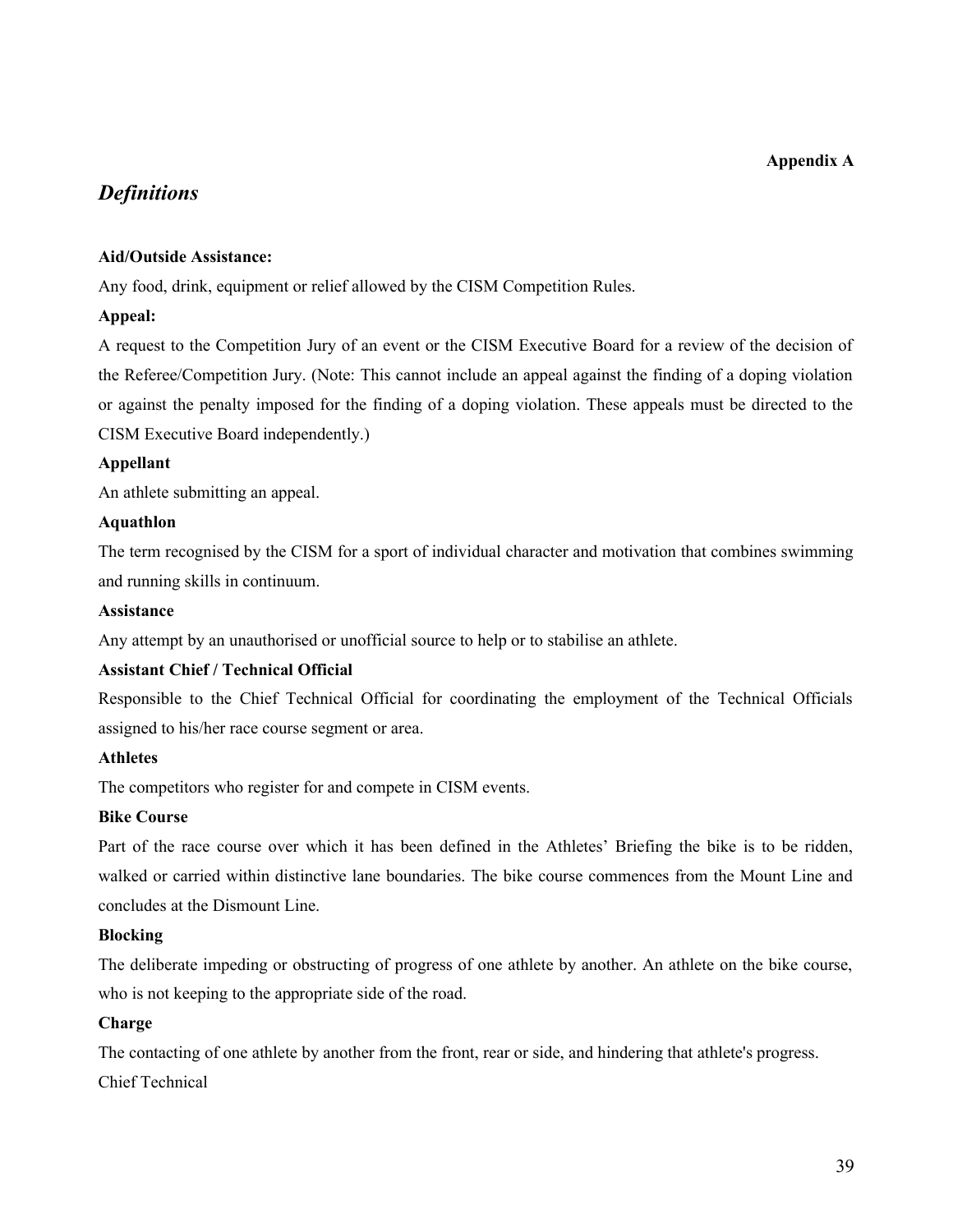## **Official**

Appointed by the Referee and is responsible for the control and coordination of the deployment of Technical Officials.

## **Clean Start**

All the athletes start after the horn. The race continues.

## **Competition Jury**

The CISM Sports Commission Triathlon. It is held responsible to determine, to hear and to rule on all appeals against decisions handed down through the Referee, including decisions on protests.

## **Competition Rules**

The official CISM Competition Rules, which govern all triathlon and other related Multisports events worldwide, unless that sport is under the jurisdiction of an international governing body recognised by IOC, CISM or SportAccord.

## **Continental Technical / Officials (CTOs)**

The Level 2 Technical Officials certified by ITU.

## **Course**

A forward line of progress from start to finish, which must be clearly marked and measured to prescribed specifications.

## **Crawling**

The action by an athlete of bringing three or more limbs in contact with the ground, either together or in any sequence, to enable forward propulsion.

## **Dismount after the Mount Line**

An athlete's foot must contact the ground entirely before the dismount line. If this contact doesn't occur, it is considered an infringement of the rules.

## **Dismount Line**

A designated line at the entrance of the Transition Area from the bike course before which athletes are to dismount their bikes fully and proceed to the bike racks. The Dismount Line will normally extend for the width of the entrance to the Transition Area and be identified by flags/line/Technical Official, or combinations thereof.

## **Disqualification**

A penalty assigned as appropriate for the rule violation, which has been reported, or for which a protest has been upheld. As a result of this penalty, the athlete will not be given finish or split times for the event, no account will be taken of the athlete when placings are assessed for any category or for the race as a whole, and the athlete's results will appear as DSQ.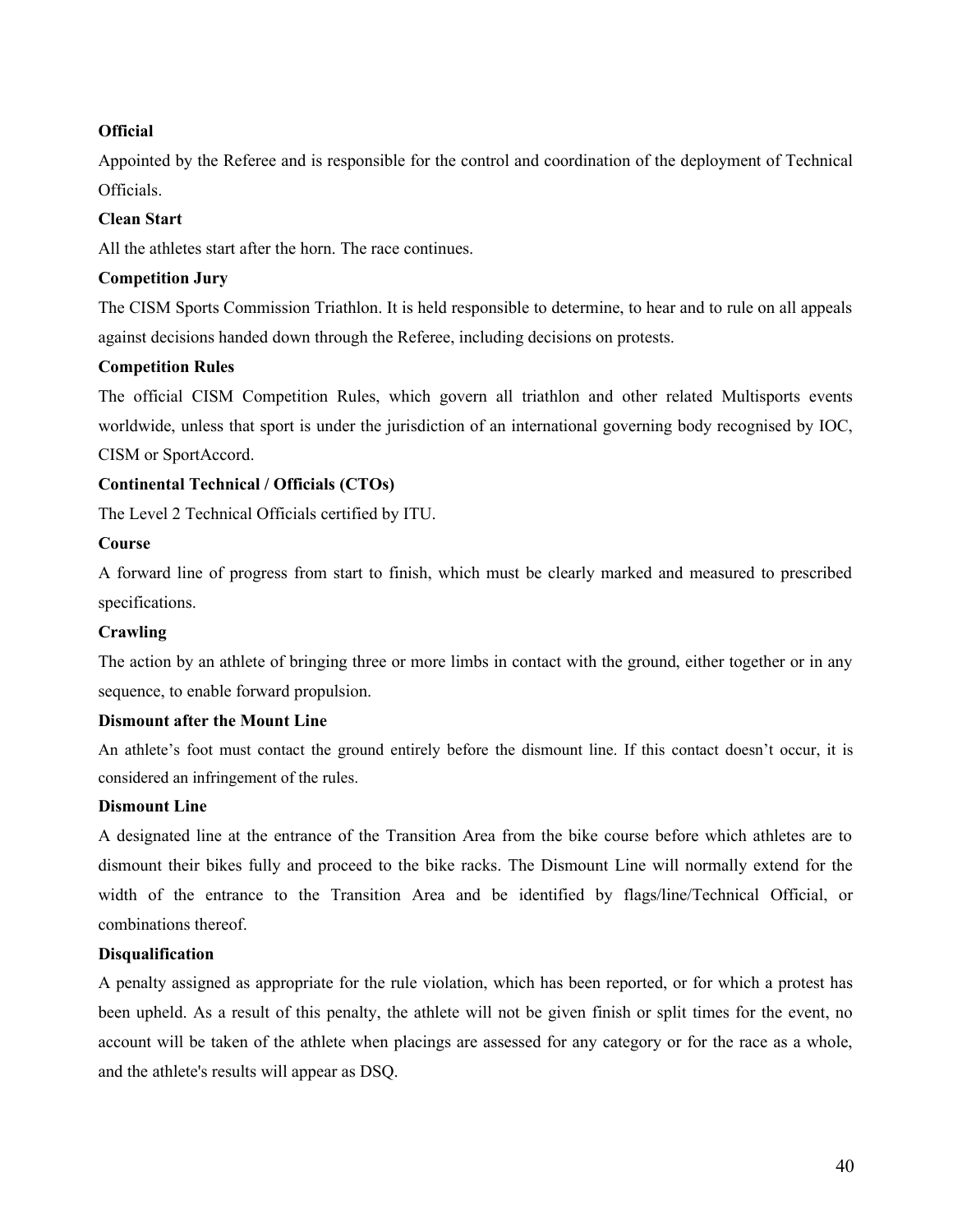## **Draft Zone Bicycle**

The draft zone is a rectangle created by every athlete in which other athletes can enter for a limited period of time and for overtaking purposes. The dimensions of the draft zone are dependent on the race distance.

## **Draft Zone Vehicle**

The draft zone for a motor vehicle is a rectangle 35 metres long and 5 metres wide which surround every vehicle on the bike course.

The centre front of the vehicle defines the centre of the leading 5-metre edge of the rectangle.

## **Drafting**

Any time the draft zone of an athlete overlaps the draft zone of another athlete, vehicle or motorcycle on the bike course of an event.

## **Duathlon**

The term recognised by the CISM for a sport of individual character and motivation, which combines cycling and running skills in continuum.

## **Early start**

When an athlete's foot crossed the vertical plane of the start line, before the start signal.

## **Elite**

Elite athletes are those competing in elite races.

## **Event Organisers Manual (EOM)**

A document which has been developed to ensure the implementation of consistently high global event management and

marketing standards.

## **Expulsion**

An athlete penalised by expulsion will not be permitted, during his or her lifetime, to take part in any CISM sanctioned event, or any event sanctioned by one of its member associations (National Federation) affiliated with the CISM.

## **Field of Play (FOP)**

The course on which the competition portions of the CISM event will take place.

## **Finisher**

An athlete who completes the entire race course within the rules and crosses the finish line, or a vertical extension of the forward edge of the finish line, with any part of the torso (i.e. as distinct from the head, neck, arms, legs, hands or feet).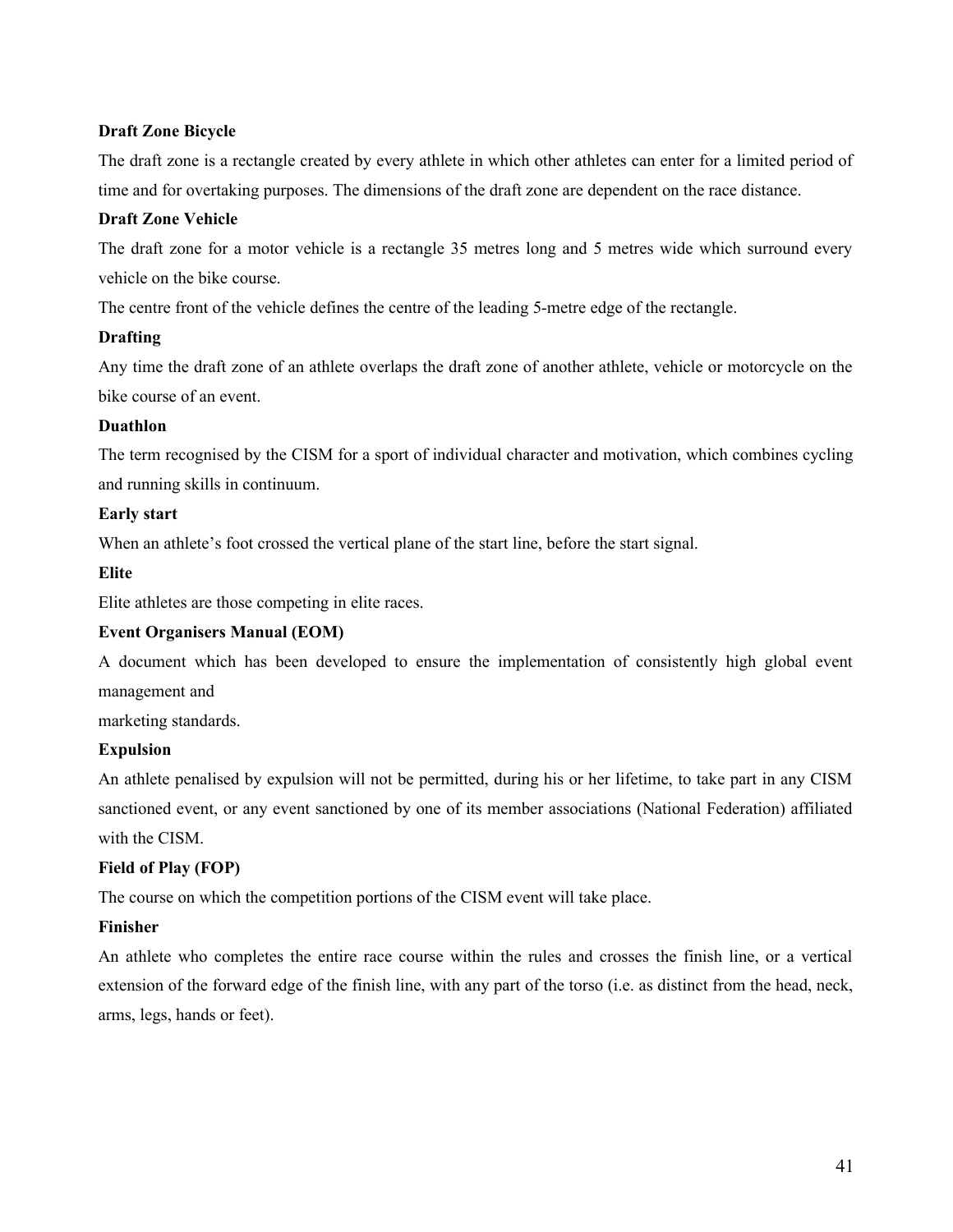## **Force Majeure**

Action of the elements, strike, lockout or other industrial disturbance, unlawful act against public order or authority, war blockade, public riot, lightning, fire or explosion, storm, flood, blacklisting, boycott or sanctions however incurred, freight embargo, transportation delay or any other, event which is not reasonably within the control of the party affected.

## **Incapable Athlete**

An athlete deemed by race medical staff as not being able to continue the event without the likelihood of causing injury to him/herself or another athlete.

## **Indecent Exposure**

The willful uncovering of either or both buttocks, or of the pubic area or of the genital area. In addition, in the case of a female athlete, the willful complete uncovering of one or both nipples.

## **Interference**

A deliberate block, charge or abrupt motion, which impedes another athlete.

## **International Technical Officials (ITOs)**

The Level 3 Technical Officials certified by ITU.

## **International Triathlon Union (CISM)**

The world governing body of triathlon, duathlon, aquathlon, winter triathlon and all other related multisport, a non-profit corporation

## **CISM Competition Rules**

The document that contains all the rules and regulations that governs fair and safe competitions.

Invalid Start

Some athletes start clearly before the horn and some others stay

behind the start line. The start is not clean and is declared invalid.

## **Local Organising Committee (LOC)**

The organising entity of a CISM event.

## **Mount After The Mount Line**

An athlete's foot must contact the ground entirely past the mount line. If this contact doesn't occur, it is considered an infringement of the rules.

## **Mount Line**

A designated line at the exit from the Transition Area onto the bike course or after which athletes are to mount their bicycles and proceed. The Mount Line will normally extend for the width of the exit of the Transition Area and be identified by flags/line/Technical Official, or combinations thereof.

## **National Federation (NF)**

National Defence body affiliated with CISM.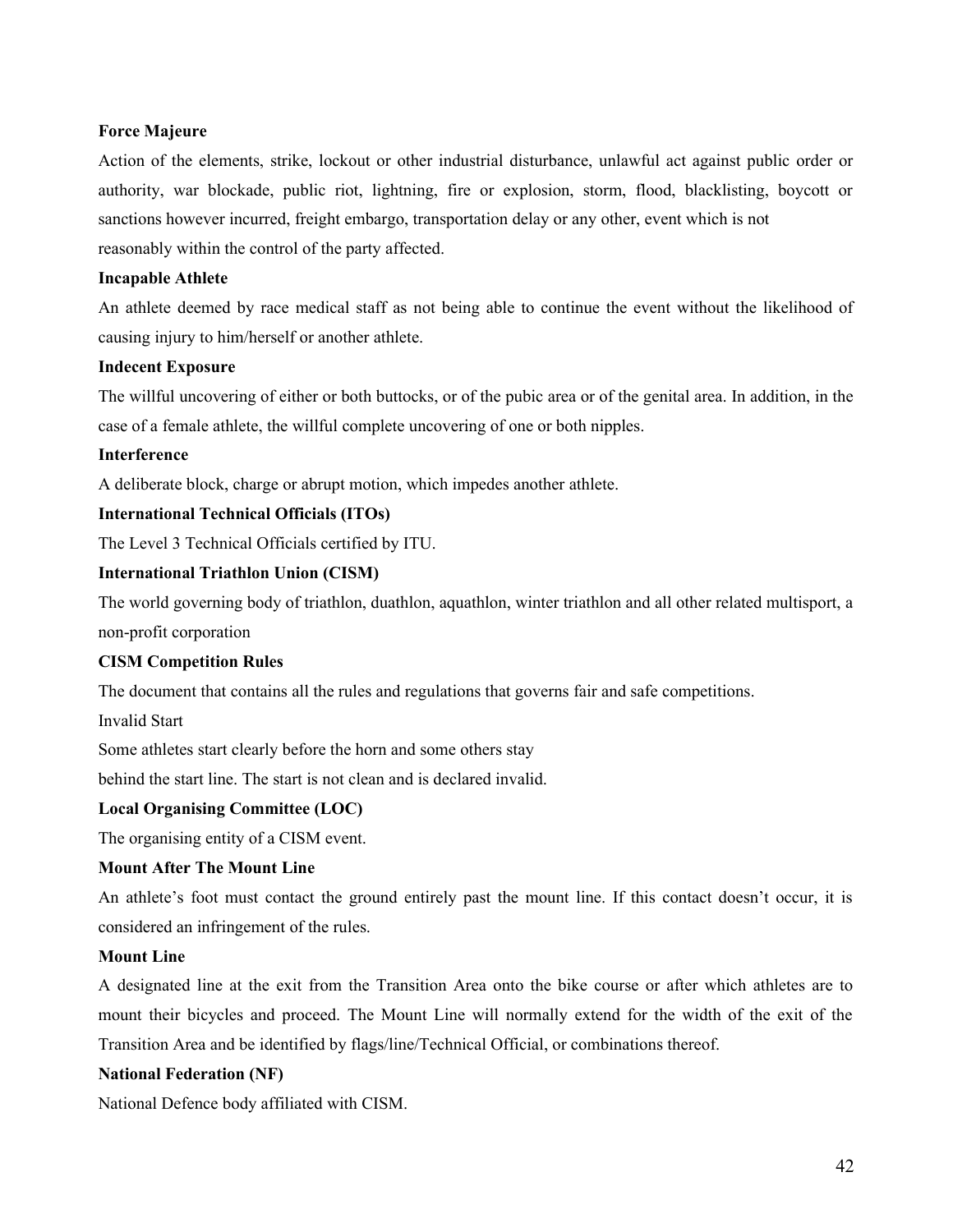## **National Technical Officials (NTOs)**

The Level 1 Technical Officials certified by the NF.

## **Overtake**

On the bike course, when the leading edge of the front wheel of the overtaking bike moves in front of the leading edge of the front wheel of the bike being overtaken. An athlete can pass another athlete only on the appropriate side.

## **Pack**

Two or more athletes with overlapping draft zones.

#### **Pass**

When one athlete's bike draft zone overlaps another athlete's bike draft zone, makes continual forward progress through that zone and overtakes within a maximum period of 15 seconds (for standard distance events or shorter events) or 20 seconds (for long distance events). An athlete can pass another athlete only on the appropriate side.

## **Penalty**

The consequence on an athlete, who is assessed by a Technical Official to have unintentionally committed a rule infringement/violation. A penalty may take the form of a time delay, disqualification, suspension or expulsion. Penalty Box An area on the bike course or the run course, set aside for the implementation of a time penalty for a rule infringement/violation.

## **Protest**

A formal complaint against the conduct of another athlete or a race official, or against the conditions of the competition.

## **Referee**

A Technical Official, who is responsible to the Technical Delegate to hear and make final decisions on all rules violations reported by Technical Officials.

## **Results**

The timed finish positions of all athletes after violation reports have been ruled on, protests and appeals have been heard, and penalties have been awarded.

#### **Right of Way**

When an athlete has established a lead position and pursues a desired course within the limits of these CISM Competition Rules.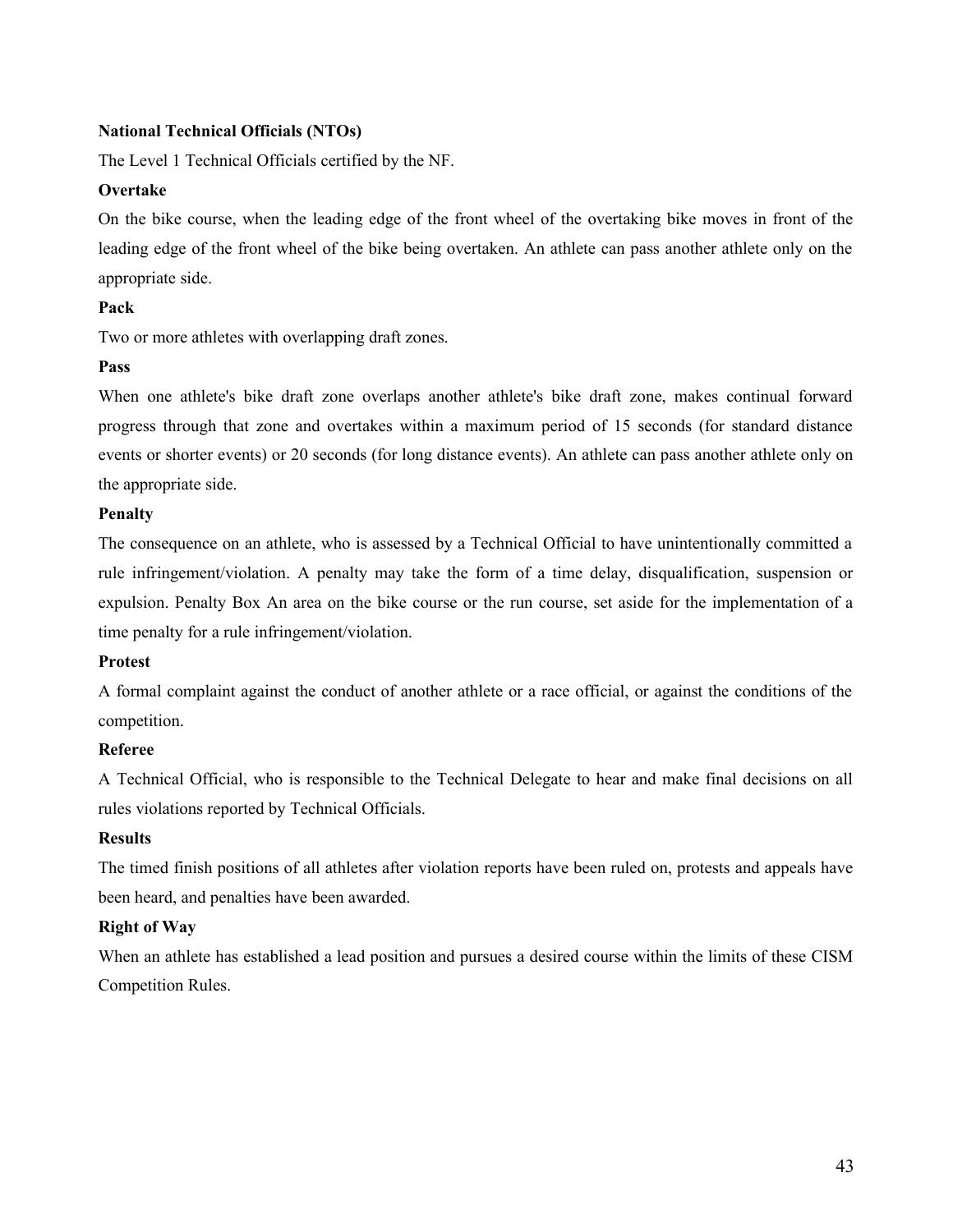#### **Run Course**

Part of the race course, which has been defined at the Athletes' Briefing where the athlete is to run or walk within distinctive lane boundaries. In triathlons and aquathlons, the run course commences at the exit from the Transition Area and concludes at the Finish Line. In duathlons, the first run course commences at the start line and finishes at the entry to the Transition Area; the second run course commences at the exit from the Transition Area and concludes at the Finish Line.

#### **Sanction**

A permit issued by the National Federation for the conduct of an event. The issue of such a permit is an eclaration by the sanctioning authority that plans for the event have been thoroughly inspected and have been found to comply fully with the requirements of National Federation operating requirements to provide the greatest potential for the conduct of a safe and fair event.

#### **Sports Conduct**

The behaviour of an athlete during competition. Previously referred to as 'sportsmanship', good sports conduct is interpreted as fair, rational and courteous behaviour, while bad sports conduct is any behaviour judged to be unfair, unethical or dishonest, a violent act, intentional misconduct, abusive language, intimidating behaviour, or persistent infringement of the rules. Standard Bridge Piece A rigid piece, of plastic or metal, which joins both sides of the handlebar clip-on at the ends and is commercially available.

#### **Stop and Go Time Penalty**

A method of imposing a brief delay on an athlete who is assessed by a Technical Official to have unintentionally infringed the rules, for example, drafting on the bike course. A Penalty Box may be used for this penalty.

#### **Suspension**

An athlete awarded this penalty will not be permitted during the stated suspension period, to take part in any event sanctioned by CISM or its member associations (where determined) affiliated with CISM.

For any suspension because of a doping violation, the athlete will not be able to compete in any IOC affiliated sport at any local, regional, state, national or international level. The suspension period may vary in length, depending on the severity of the violation. In the case of a suspension imposed by CISM, the length of the suspension will be determined by the CISM Executive Board.

#### **Swim Course**

Part of the race course over which it has been defined in the Athletes' Briefing that the athlete is to swim within distinctive lane boundaries. In triathlons and aquathlons, the swim course commences at the start line and concludes at the water's edge/exit prior to entry to the Transition Area.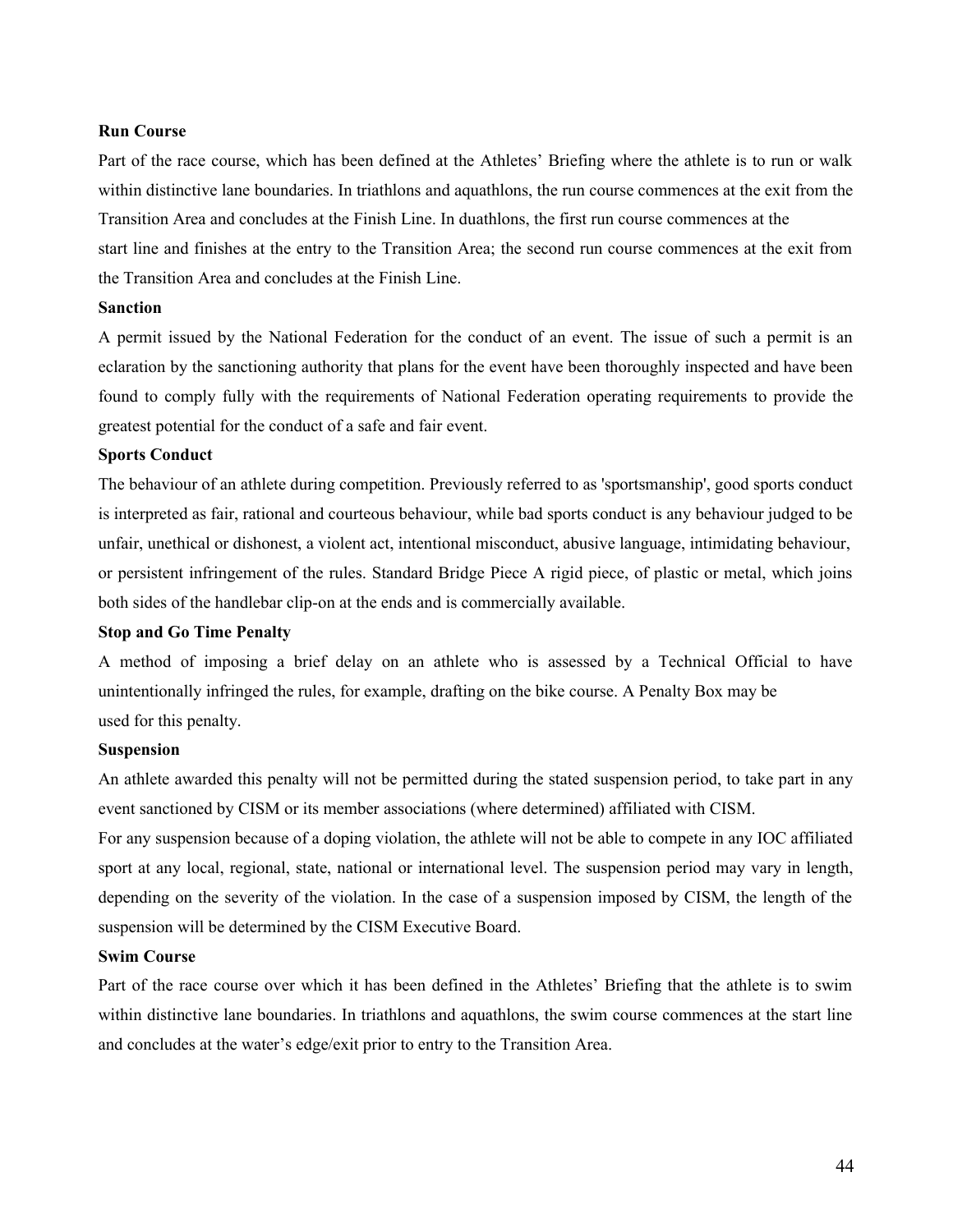#### **Technical Delegate**

A Technical Official, who is qualified by ITU, and responsible for ensuring all aspects of the CISM Competition Rules and CISM Event Organisers' Manual are fulfilled in preparation for, during, and after the event. Where appeals are lodged, the Technical Delegate will be the chair of the Competition Jury. The Technical Delegate will normally be responsible for conducting or overseeing the conduct of event sanctioning.

#### **Technical Official**

A member of the joint team of International Technical Officials (ITOs), Continental Technical Officials (CTOs) and National Technical Officials (NTOs) at an CISM event. Torso Section of the body extending from the base of the neck to the base of the sternum.

#### **Transition Area**

A location within a defined boundary, which is not a part of the swim course, the bike course or the run course and within which each athlete is allocated an area for the storage of individual items of clothing and equipment.

#### **Triathlon**

A sport of individual or team character and motivation, which combines swimming, cycling and running skills in continuum.

## **Valid Start with Early Starters**

Almost all the athletes start after the horn, but few of them did start before the horn. The start is declared valid and the early starters will receive a time penalty warning in T1.

#### **Venue**

All warm-up and competition areas, the air space above such areas, official hotel, broadcasters, press and media areas, sport expo area, contiguous areas, including without limitation spectators' area, VIP areas, transition area, finish area and all other areas under control of LOC.

#### **Violation**

A rule infringement which results in a penalty.

## **Warning**

A verbal caution issued by a Technical Official to an athlete during the course of a race. The purpose of a warning is to alert the athlete of the potential for a rule violation to occur and to promote a pro-active attitude.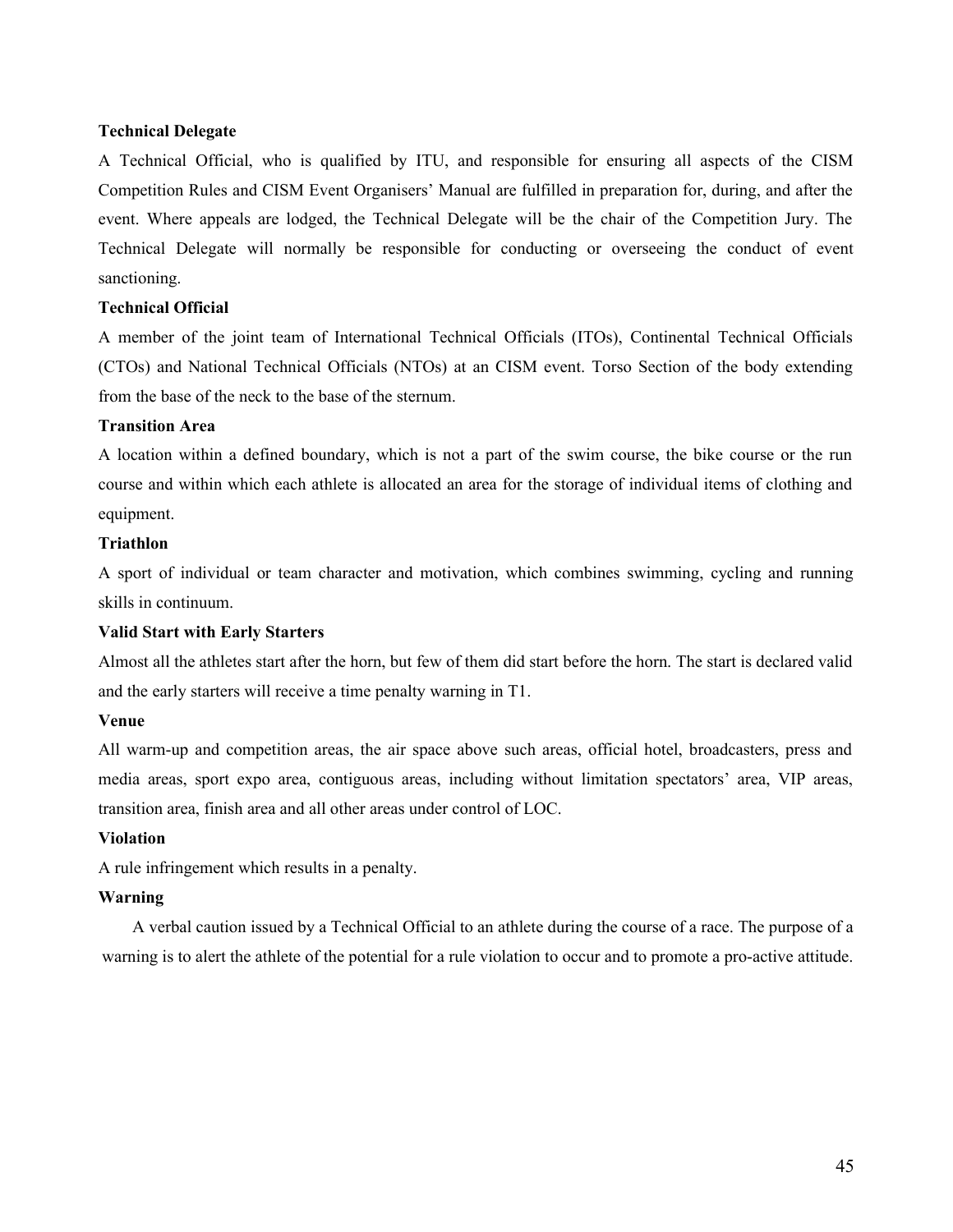## **Appendix B**

# *Uniform Guidelines*

## **1 Overview**

a The CISM Uniform Rules apply to elite athletes competing in CISM World Championship events at all distances.

## 2 **The purpose of the Uniform Rules is to**:

- a Provide a clean and professional image of our sport to local and international media.
- b Ensure that the "bare torso" rule is respected in all segments of the triathlon.

## **3 General Requirements:**

- a Athlete uniforms will be completely clean of any logo, or images other than those described below.
- b All descriptions apply to uniforms worn during competition, including any outer wear for cold weather.
- c The athlete must cover their torso for all aspects of the race.
- d Zippers are to be located in the back and will be a maximum of 30cm. Front zippers are not allowed.
- e The uniform must be attached at the shoulders for the duration of the competition.

## **4 Uniform Front Uniform Back**

- a The uniform must be in Country colours.
- b The format for the country colours and name (language, spelling, abbreviation, etc.) are at the discretion of the National Federation. The country name must be the most dominant feature on the front of the uniform.

## c **Country Code**:.

See ITU Competition rules

d **Sponsor(s)**:

**NO** sponsor logo(s) are allowed on the uniform.

e **Recommended: Family Name**:.

See ITU Competition rules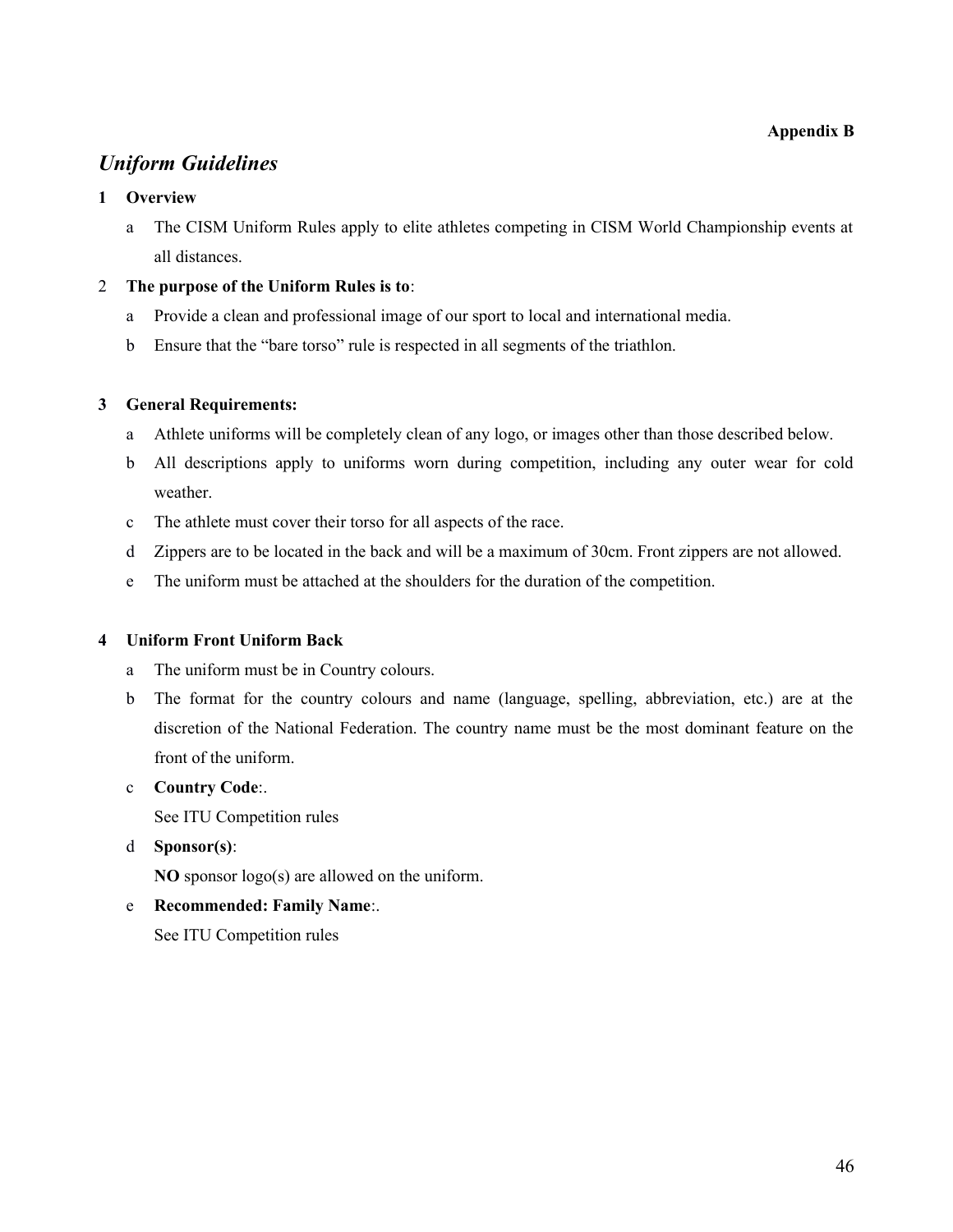## **5 WETSUITS:**

- a All wetsuit models must have prior approval from CISM. Athletes may include only the logo of the wetsuit manufacturer on their wetsuits with the maximum size of 80cm2 on the front and back. This space is allowed both on the inside and outside of the wetsuit. No other sponsors logo may appear on the wetsuit. If the manufacturer wishes to have two or more logos on the front or back the combined total must not exceed 80cm2.
- b Logos on the side panel must be included within either the 80cm2 for the back or the 80cm2 for the front.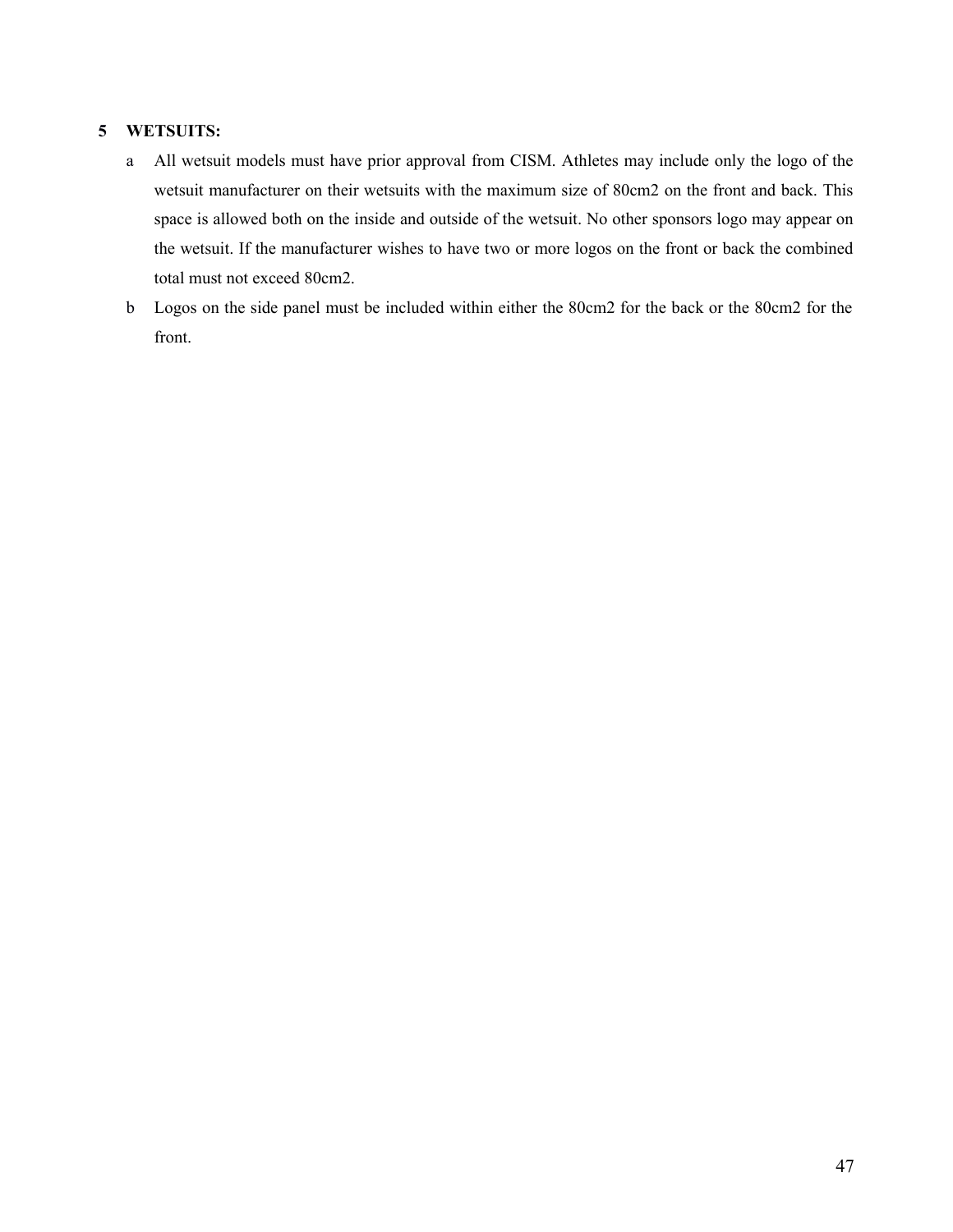# **PENALTIES AND VIOLATIONS:**

# **Rules Penalty**

| 1. Compete within 48 hours in more than one event                                  | - DSQ from all the events included in this period.      |
|------------------------------------------------------------------------------------|---------------------------------------------------------|
| of the same individual related multisport;                                         |                                                         |
| 2. Starting before the starter's signal                                            | ; - Stop and Go                                         |
|                                                                                    | - 15 seconds in T1                                      |
| 3. Failing to follow the prescribed course;                                        | - Stop and Go and re-enter the race by the same         |
|                                                                                    | point. If fails to that DSQ                             |
| 4. Using abusive language or behaviour toward any                                  | - DSQ and report to the EB for possible suspension      |
| official;                                                                          |                                                         |
| 5. Using unsportsmanlike behaviour;                                                | - DSQ and report to the EB for possible suspension      |
| 6. Blocking, charging, obstructing, or interfering the                             | - Unintentionally: verbal warning                       |
| forward progress of another athlete;                                               | - Intentionally: DSQ                                    |
| 7. Unfair contact. The fact that contact occurs                                    | - Unintentionally: verbal warning                       |
| between athletes does not constitute a violation.                                  | - Intentionally: DSQ                                    |
| When several athletes are moving in a limited area,                                |                                                         |
| contact may occur. This incidental contact between                                 |                                                         |
| athletes in equally favourable positions, is not a                                 |                                                         |
| violation;                                                                         |                                                         |
| 8. Accepting assistance from anyone other than a                                   | - If it is possible to amend and return to the original |
| Technical Official or race official;                                               | situation Stop and Go                                   |
|                                                                                    | - If not: DSQ                                           |
| 9. Refusing to follow the instructions of Technical                                | - DSQ                                                   |
| Officials or race officials;                                                       |                                                         |
| 10. Departing the course for reasons of safety, but                                | - Unintentionally: verbal warning, and correct if       |
| failing to re-enter at the point of departure;                                     | possible                                                |
| 11. Failure to wear the unaltered race numbers if                                  | - Unintentionally: verbal warning, and correct if       |
| provided by the Local Organizing Committee, in the possible (i.e. before the race) |                                                         |
| proper way ordered by the Technical Delegate and                                   | - Intentionally: DSQ                                    |
| announced at the Athletes' Briefing;                                               |                                                         |
| 12. Leaving equipment or discarding personal articles                              | Stop and Go, when amended                               |
| on the course. Tyres, plastic bottles, and other                                   | - If not: DSQ                                           |
| discarded items must be placed safely off the course;                              |                                                         |
| 13. Wearing items deemed a hazard to self or others;                               | - Stop and Go, when amended                             |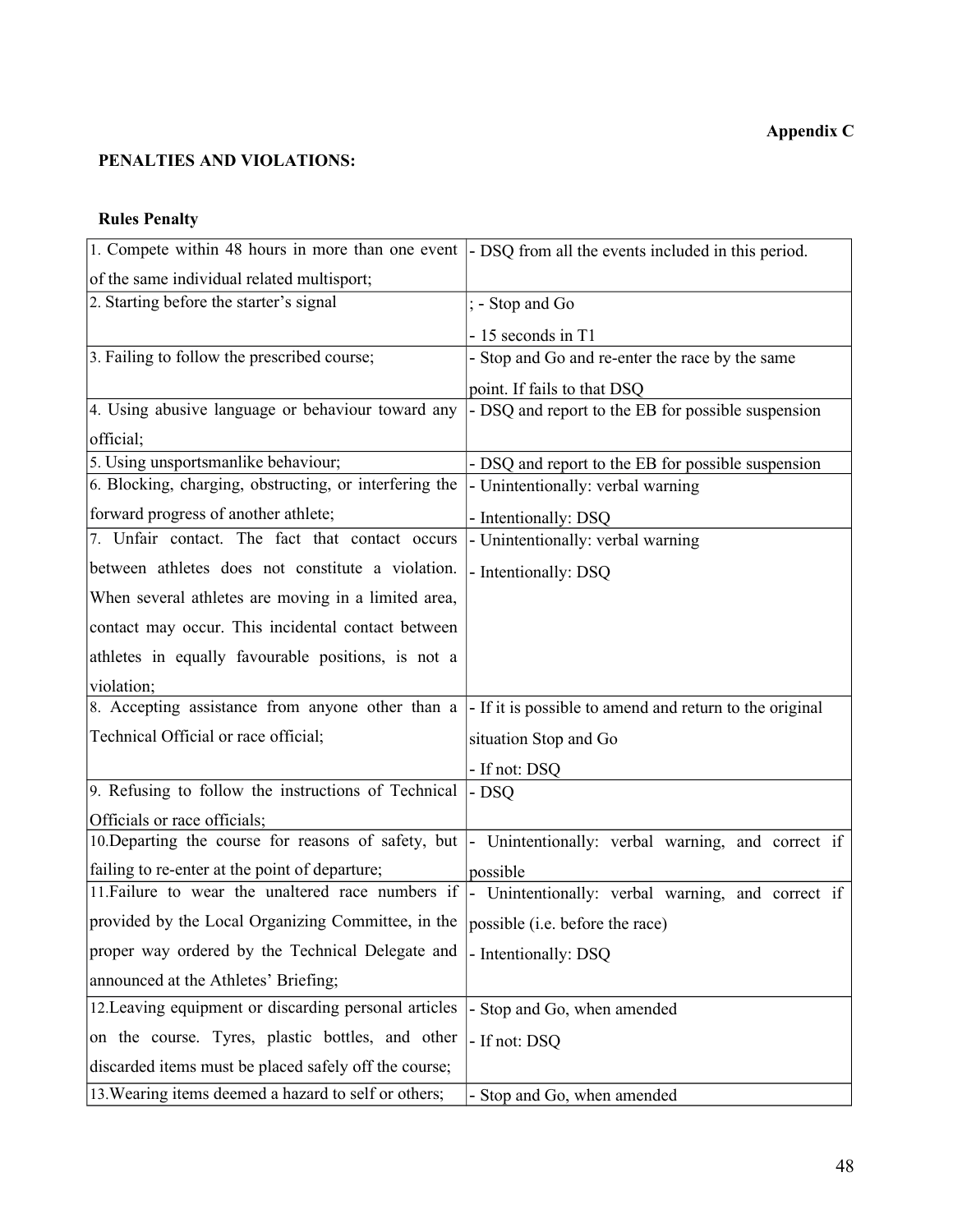| 14. Using unauthorized equipment to<br>- Stop and Go, when amended<br>provide an advantage or which will<br>- If not: DSQ<br>be dangerous to others;<br>15. Violating race-specific traffic regulations;<br>- Unintentionally: verbal warning, and correct if<br>possible<br>- Intentionally: DSQ<br>16. Contrived or intentional ties by elite, U23 and<br>- DSQ<br>junior athletes in CISM sanctioned events;<br>17. Not attending the Athletes' Briefing,<br>- Athletes not attending the briefing, without<br>without notifying the PCSC;<br>informing the PCSC about their absence, will be<br>removed from the start list.<br>18. Wearing a different uniform than the one<br>- If the new uniform complies with the rules.<br>presented in the check-in;<br>- If not: DSQ<br>19. Fraud by entering under an assumed name or age,<br>- DSQ and inform CISM EB for a possible suspension<br>falsifying an affidavit, or giving false information;<br>20. Participating when not eligible;<br>- DSQ and inform CISM EB for a possible suspension<br>21. Repeated violations of CISM Rules;<br>- DSQ and inform CISM EB for a possible suspension<br>22.Drug abuse;<br>- Penalties will apply according to the WADA rules<br>23. For an unusual and violent act of unsportsmanlike<br>- Expulsion<br>behaviour;<br>24. Compete with a bare torso;<br>- Stop and Go when amended<br>- If not: DSQ<br>25. To change the start position once selected;<br>- Warning and amend.<br>- If not DSQ<br>26. To block more than one start positions;<br>- DSQ<br>27. Make forward progress without the bike, during<br>Stop and Go when amended<br>the bike segment;<br>- If not: DSQ<br>28. Nudity or indecent exposure;<br>- DSQ<br>29. Draft in a draft-illegal race on sprint distance<br>- 1st offence: 1 minute in the next penalty box<br>events;<br>- 2nd offence: DSQ<br>30. Draft in a draft-illegal race on standard distance<br>- 1st offence: 2 minutes in the next penalty box<br>events;<br>- 2nd offence: DSQ<br>31. Draft in a draft-illegal race on long<br>- 1st and 2nd offences: 5 minutes in the next<br>distance events;<br>penalty box<br>- 3rd offence: DSQ<br>32. Not stopping in the next penalty<br>- DSQ | - If not: DSQ |
|--------------------------------------------------------------------------------------------------------------------------------------------------------------------------------------------------------------------------------------------------------------------------------------------------------------------------------------------------------------------------------------------------------------------------------------------------------------------------------------------------------------------------------------------------------------------------------------------------------------------------------------------------------------------------------------------------------------------------------------------------------------------------------------------------------------------------------------------------------------------------------------------------------------------------------------------------------------------------------------------------------------------------------------------------------------------------------------------------------------------------------------------------------------------------------------------------------------------------------------------------------------------------------------------------------------------------------------------------------------------------------------------------------------------------------------------------------------------------------------------------------------------------------------------------------------------------------------------------------------------------------------------------------------------------------------------------------------------------------------------------------------------------------------------------------------------------------------------------------------------------------------------------------------------------------------------------------------------------------------------------------------------------------------------------------------------------------------------------------------------------------------------------------------------------------------------------------------------------------|---------------|
|                                                                                                                                                                                                                                                                                                                                                                                                                                                                                                                                                                                                                                                                                                                                                                                                                                                                                                                                                                                                                                                                                                                                                                                                                                                                                                                                                                                                                                                                                                                                                                                                                                                                                                                                                                                                                                                                                                                                                                                                                                                                                                                                                                                                                                |               |
|                                                                                                                                                                                                                                                                                                                                                                                                                                                                                                                                                                                                                                                                                                                                                                                                                                                                                                                                                                                                                                                                                                                                                                                                                                                                                                                                                                                                                                                                                                                                                                                                                                                                                                                                                                                                                                                                                                                                                                                                                                                                                                                                                                                                                                |               |
|                                                                                                                                                                                                                                                                                                                                                                                                                                                                                                                                                                                                                                                                                                                                                                                                                                                                                                                                                                                                                                                                                                                                                                                                                                                                                                                                                                                                                                                                                                                                                                                                                                                                                                                                                                                                                                                                                                                                                                                                                                                                                                                                                                                                                                |               |
|                                                                                                                                                                                                                                                                                                                                                                                                                                                                                                                                                                                                                                                                                                                                                                                                                                                                                                                                                                                                                                                                                                                                                                                                                                                                                                                                                                                                                                                                                                                                                                                                                                                                                                                                                                                                                                                                                                                                                                                                                                                                                                                                                                                                                                |               |
|                                                                                                                                                                                                                                                                                                                                                                                                                                                                                                                                                                                                                                                                                                                                                                                                                                                                                                                                                                                                                                                                                                                                                                                                                                                                                                                                                                                                                                                                                                                                                                                                                                                                                                                                                                                                                                                                                                                                                                                                                                                                                                                                                                                                                                |               |
|                                                                                                                                                                                                                                                                                                                                                                                                                                                                                                                                                                                                                                                                                                                                                                                                                                                                                                                                                                                                                                                                                                                                                                                                                                                                                                                                                                                                                                                                                                                                                                                                                                                                                                                                                                                                                                                                                                                                                                                                                                                                                                                                                                                                                                |               |
|                                                                                                                                                                                                                                                                                                                                                                                                                                                                                                                                                                                                                                                                                                                                                                                                                                                                                                                                                                                                                                                                                                                                                                                                                                                                                                                                                                                                                                                                                                                                                                                                                                                                                                                                                                                                                                                                                                                                                                                                                                                                                                                                                                                                                                |               |
|                                                                                                                                                                                                                                                                                                                                                                                                                                                                                                                                                                                                                                                                                                                                                                                                                                                                                                                                                                                                                                                                                                                                                                                                                                                                                                                                                                                                                                                                                                                                                                                                                                                                                                                                                                                                                                                                                                                                                                                                                                                                                                                                                                                                                                |               |
|                                                                                                                                                                                                                                                                                                                                                                                                                                                                                                                                                                                                                                                                                                                                                                                                                                                                                                                                                                                                                                                                                                                                                                                                                                                                                                                                                                                                                                                                                                                                                                                                                                                                                                                                                                                                                                                                                                                                                                                                                                                                                                                                                                                                                                |               |
|                                                                                                                                                                                                                                                                                                                                                                                                                                                                                                                                                                                                                                                                                                                                                                                                                                                                                                                                                                                                                                                                                                                                                                                                                                                                                                                                                                                                                                                                                                                                                                                                                                                                                                                                                                                                                                                                                                                                                                                                                                                                                                                                                                                                                                |               |
|                                                                                                                                                                                                                                                                                                                                                                                                                                                                                                                                                                                                                                                                                                                                                                                                                                                                                                                                                                                                                                                                                                                                                                                                                                                                                                                                                                                                                                                                                                                                                                                                                                                                                                                                                                                                                                                                                                                                                                                                                                                                                                                                                                                                                                |               |
|                                                                                                                                                                                                                                                                                                                                                                                                                                                                                                                                                                                                                                                                                                                                                                                                                                                                                                                                                                                                                                                                                                                                                                                                                                                                                                                                                                                                                                                                                                                                                                                                                                                                                                                                                                                                                                                                                                                                                                                                                                                                                                                                                                                                                                |               |
|                                                                                                                                                                                                                                                                                                                                                                                                                                                                                                                                                                                                                                                                                                                                                                                                                                                                                                                                                                                                                                                                                                                                                                                                                                                                                                                                                                                                                                                                                                                                                                                                                                                                                                                                                                                                                                                                                                                                                                                                                                                                                                                                                                                                                                |               |
|                                                                                                                                                                                                                                                                                                                                                                                                                                                                                                                                                                                                                                                                                                                                                                                                                                                                                                                                                                                                                                                                                                                                                                                                                                                                                                                                                                                                                                                                                                                                                                                                                                                                                                                                                                                                                                                                                                                                                                                                                                                                                                                                                                                                                                |               |
|                                                                                                                                                                                                                                                                                                                                                                                                                                                                                                                                                                                                                                                                                                                                                                                                                                                                                                                                                                                                                                                                                                                                                                                                                                                                                                                                                                                                                                                                                                                                                                                                                                                                                                                                                                                                                                                                                                                                                                                                                                                                                                                                                                                                                                |               |
|                                                                                                                                                                                                                                                                                                                                                                                                                                                                                                                                                                                                                                                                                                                                                                                                                                                                                                                                                                                                                                                                                                                                                                                                                                                                                                                                                                                                                                                                                                                                                                                                                                                                                                                                                                                                                                                                                                                                                                                                                                                                                                                                                                                                                                |               |
|                                                                                                                                                                                                                                                                                                                                                                                                                                                                                                                                                                                                                                                                                                                                                                                                                                                                                                                                                                                                                                                                                                                                                                                                                                                                                                                                                                                                                                                                                                                                                                                                                                                                                                                                                                                                                                                                                                                                                                                                                                                                                                                                                                                                                                |               |
|                                                                                                                                                                                                                                                                                                                                                                                                                                                                                                                                                                                                                                                                                                                                                                                                                                                                                                                                                                                                                                                                                                                                                                                                                                                                                                                                                                                                                                                                                                                                                                                                                                                                                                                                                                                                                                                                                                                                                                                                                                                                                                                                                                                                                                |               |
|                                                                                                                                                                                                                                                                                                                                                                                                                                                                                                                                                                                                                                                                                                                                                                                                                                                                                                                                                                                                                                                                                                                                                                                                                                                                                                                                                                                                                                                                                                                                                                                                                                                                                                                                                                                                                                                                                                                                                                                                                                                                                                                                                                                                                                |               |
|                                                                                                                                                                                                                                                                                                                                                                                                                                                                                                                                                                                                                                                                                                                                                                                                                                                                                                                                                                                                                                                                                                                                                                                                                                                                                                                                                                                                                                                                                                                                                                                                                                                                                                                                                                                                                                                                                                                                                                                                                                                                                                                                                                                                                                |               |
|                                                                                                                                                                                                                                                                                                                                                                                                                                                                                                                                                                                                                                                                                                                                                                                                                                                                                                                                                                                                                                                                                                                                                                                                                                                                                                                                                                                                                                                                                                                                                                                                                                                                                                                                                                                                                                                                                                                                                                                                                                                                                                                                                                                                                                |               |
|                                                                                                                                                                                                                                                                                                                                                                                                                                                                                                                                                                                                                                                                                                                                                                                                                                                                                                                                                                                                                                                                                                                                                                                                                                                                                                                                                                                                                                                                                                                                                                                                                                                                                                                                                                                                                                                                                                                                                                                                                                                                                                                                                                                                                                |               |
|                                                                                                                                                                                                                                                                                                                                                                                                                                                                                                                                                                                                                                                                                                                                                                                                                                                                                                                                                                                                                                                                                                                                                                                                                                                                                                                                                                                                                                                                                                                                                                                                                                                                                                                                                                                                                                                                                                                                                                                                                                                                                                                                                                                                                                |               |
|                                                                                                                                                                                                                                                                                                                                                                                                                                                                                                                                                                                                                                                                                                                                                                                                                                                                                                                                                                                                                                                                                                                                                                                                                                                                                                                                                                                                                                                                                                                                                                                                                                                                                                                                                                                                                                                                                                                                                                                                                                                                                                                                                                                                                                |               |
|                                                                                                                                                                                                                                                                                                                                                                                                                                                                                                                                                                                                                                                                                                                                                                                                                                                                                                                                                                                                                                                                                                                                                                                                                                                                                                                                                                                                                                                                                                                                                                                                                                                                                                                                                                                                                                                                                                                                                                                                                                                                                                                                                                                                                                |               |
|                                                                                                                                                                                                                                                                                                                                                                                                                                                                                                                                                                                                                                                                                                                                                                                                                                                                                                                                                                                                                                                                                                                                                                                                                                                                                                                                                                                                                                                                                                                                                                                                                                                                                                                                                                                                                                                                                                                                                                                                                                                                                                                                                                                                                                |               |
|                                                                                                                                                                                                                                                                                                                                                                                                                                                                                                                                                                                                                                                                                                                                                                                                                                                                                                                                                                                                                                                                                                                                                                                                                                                                                                                                                                                                                                                                                                                                                                                                                                                                                                                                                                                                                                                                                                                                                                                                                                                                                                                                                                                                                                |               |
|                                                                                                                                                                                                                                                                                                                                                                                                                                                                                                                                                                                                                                                                                                                                                                                                                                                                                                                                                                                                                                                                                                                                                                                                                                                                                                                                                                                                                                                                                                                                                                                                                                                                                                                                                                                                                                                                                                                                                                                                                                                                                                                                                                                                                                |               |
|                                                                                                                                                                                                                                                                                                                                                                                                                                                                                                                                                                                                                                                                                                                                                                                                                                                                                                                                                                                                                                                                                                                                                                                                                                                                                                                                                                                                                                                                                                                                                                                                                                                                                                                                                                                                                                                                                                                                                                                                                                                                                                                                                                                                                                |               |
|                                                                                                                                                                                                                                                                                                                                                                                                                                                                                                                                                                                                                                                                                                                                                                                                                                                                                                                                                                                                                                                                                                                                                                                                                                                                                                                                                                                                                                                                                                                                                                                                                                                                                                                                                                                                                                                                                                                                                                                                                                                                                                                                                                                                                                |               |
|                                                                                                                                                                                                                                                                                                                                                                                                                                                                                                                                                                                                                                                                                                                                                                                                                                                                                                                                                                                                                                                                                                                                                                                                                                                                                                                                                                                                                                                                                                                                                                                                                                                                                                                                                                                                                                                                                                                                                                                                                                                                                                                                                                                                                                |               |
|                                                                                                                                                                                                                                                                                                                                                                                                                                                                                                                                                                                                                                                                                                                                                                                                                                                                                                                                                                                                                                                                                                                                                                                                                                                                                                                                                                                                                                                                                                                                                                                                                                                                                                                                                                                                                                                                                                                                                                                                                                                                                                                                                                                                                                |               |
|                                                                                                                                                                                                                                                                                                                                                                                                                                                                                                                                                                                                                                                                                                                                                                                                                                                                                                                                                                                                                                                                                                                                                                                                                                                                                                                                                                                                                                                                                                                                                                                                                                                                                                                                                                                                                                                                                                                                                                                                                                                                                                                                                                                                                                |               |
|                                                                                                                                                                                                                                                                                                                                                                                                                                                                                                                                                                                                                                                                                                                                                                                                                                                                                                                                                                                                                                                                                                                                                                                                                                                                                                                                                                                                                                                                                                                                                                                                                                                                                                                                                                                                                                                                                                                                                                                                                                                                                                                                                                                                                                |               |
|                                                                                                                                                                                                                                                                                                                                                                                                                                                                                                                                                                                                                                                                                                                                                                                                                                                                                                                                                                                                                                                                                                                                                                                                                                                                                                                                                                                                                                                                                                                                                                                                                                                                                                                                                                                                                                                                                                                                                                                                                                                                                                                                                                                                                                |               |
|                                                                                                                                                                                                                                                                                                                                                                                                                                                                                                                                                                                                                                                                                                                                                                                                                                                                                                                                                                                                                                                                                                                                                                                                                                                                                                                                                                                                                                                                                                                                                                                                                                                                                                                                                                                                                                                                                                                                                                                                                                                                                                                                                                                                                                |               |
|                                                                                                                                                                                                                                                                                                                                                                                                                                                                                                                                                                                                                                                                                                                                                                                                                                                                                                                                                                                                                                                                                                                                                                                                                                                                                                                                                                                                                                                                                                                                                                                                                                                                                                                                                                                                                                                                                                                                                                                                                                                                                                                                                                                                                                |               |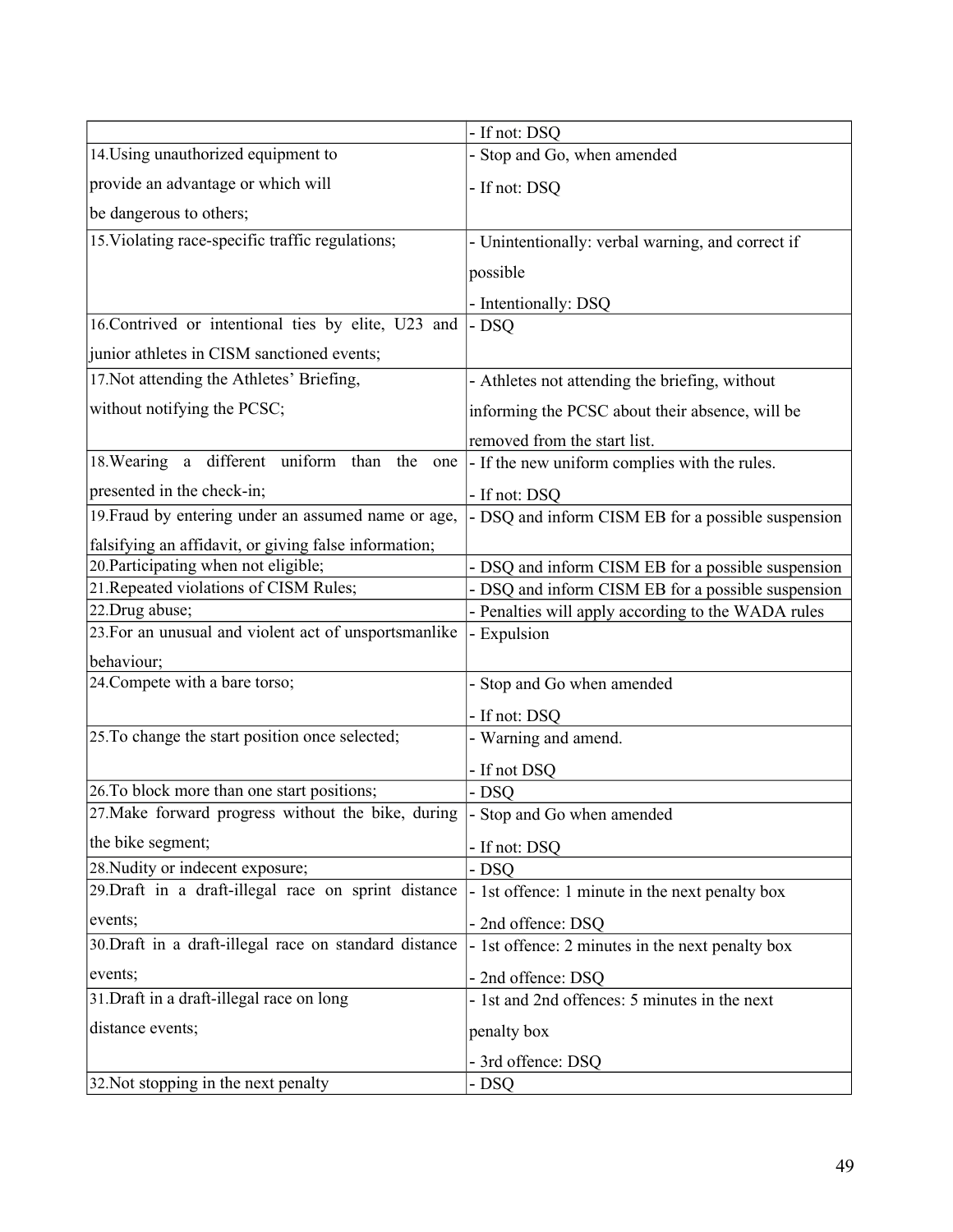| box being obliged to do so;                               |                                              |
|-----------------------------------------------------------|----------------------------------------------|
| 33. Wearing the helmet unfastened or insecurely           | - Stop and Go when amended                   |
| fastened, during the bike                                 | - If not: DSQ                                |
| segment;                                                  |                                              |
| 34. Take off the helmet on the bike course, even if       | - Stop and Go when amended                   |
| stopped;                                                  | - If not: DSQ                                |
| 35. Not wearing a helmet during the                       | - DSQ                                        |
| bike segment;                                             |                                              |
| 36. Compete with illegal or unauthorized equipment;       | - Stop and Go when amended                   |
|                                                           | - If not: DSQ                                |
| 37. Crawl during the running segment;                     | - DSQ                                        |
| 38. Run without shoes during any part                     | - DSQ                                        |
| of the running segment;                                   |                                              |
| 39. Run wearing a helmet;                                 | - DSQ                                        |
| 40. Rack the bike outside the athletes'                   | - During the race:                           |
| own space;                                                | - Age-Group: Stop and Go when amended        |
|                                                           | - Elite: 15 seconds in the first penalty box |
| - Before the race warning and amend                       | - Age-Group: Stop and Go when amended        |
| 42. Mount the bike before the mount                       | - Elite: 15 seconds in the next penalty box  |
| line;                                                     |                                              |
| 43. Dismount the bike after the dismount line;            | - Age-Group: Stop and Go when amended        |
|                                                           | - Elite: 15 seconds in the next penalty box  |
| 44. Discharge or store the athlete equipment outside      | - Stop and Go when amended                   |
| the designated area;                                      | - Elite: 15 seconds in the next penalty box  |
| 45. To use posts, trees or other fixed elements to assist | - Elite: 15 seconds in the next penalty box  |
| manoeuvring curves;                                       |                                              |
| 46. Team relay exchange completed outside of the          | - Team DSQ                                   |
| relay exchange zone;                                      |                                              |
| 47. Warming up on the course while another race is in     | - Warning and amend                          |
| progress;                                                 | - If not amended: DSQ                        |
| 48. Wearing clothing covering any part of the arms        | - Warning and amend                          |
| below the shoulder and/or clothing covering any part      | - If not amended: DSQ                        |
| of the legs below knee, in a nonwetsuit swim.             |                                              |
| 49. Use of illegal equipment on the bike and/or run,      | - Warning and amend                          |
| including but not limited to headphones, glass            | - If not amended: DSQ                        |
| containers, mobile phones, uniform not complying          |                                              |